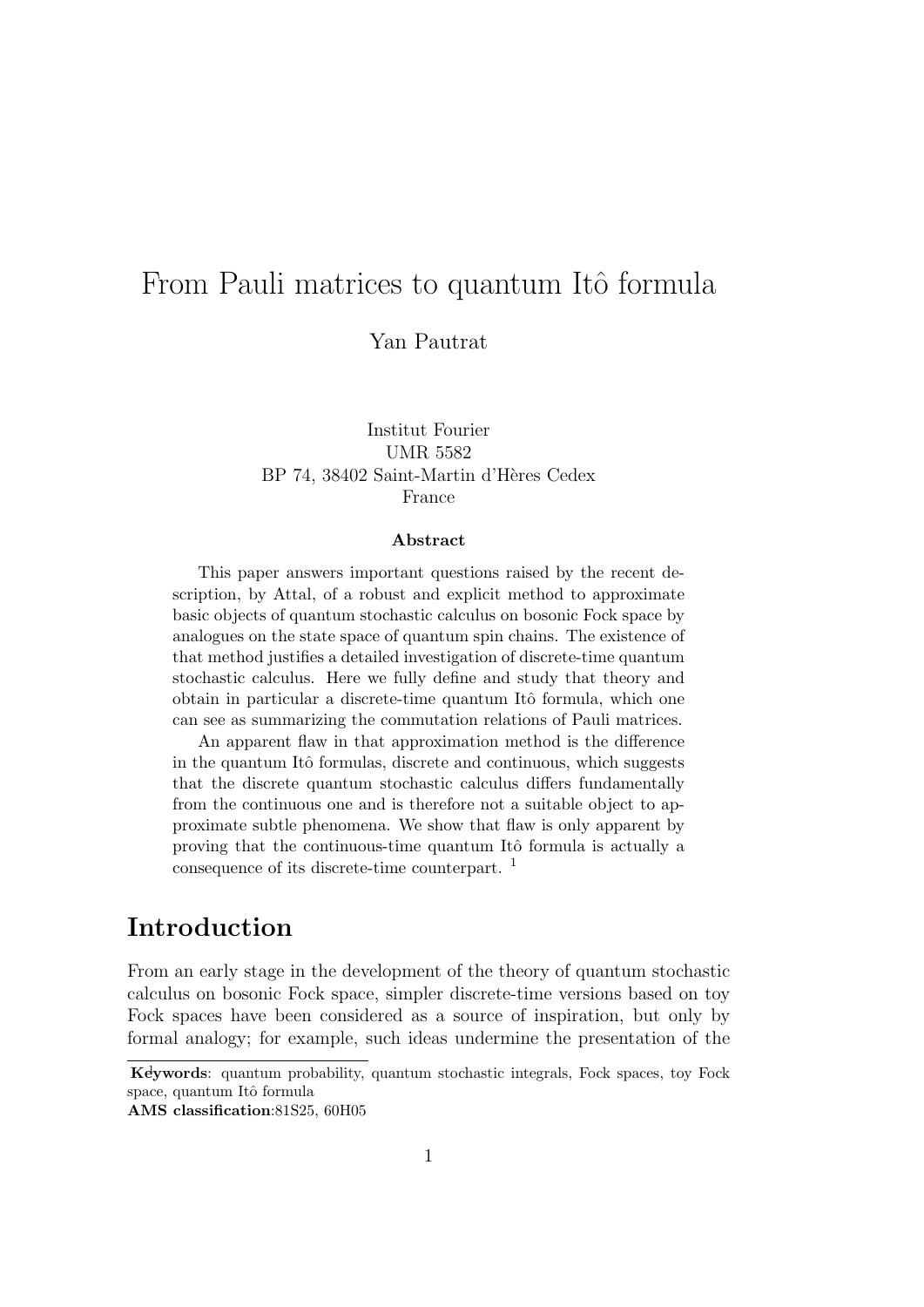field in [Mey]. Yet it was not believed the analogy could be upgraded to a useful tool.

The recent paper [At3] by Attal showed such beliefs wrong. That paper describes a completely explicit realization of toy Fock space TΦ as a subspace of the usual Fock space  $\Phi = \Gamma_{sym}(L^2(\mathbb{R}_+))$  and similarly fundamental noises on TΦ are expressed in terms of increments of quantum noises on Φ. These realizations depend on some scale; the interesting property here is that, when that scale goes to zero, these objects approximate their continuous-time counterparts. The simplicity of the method is surprising, but it should be remarked that its discovery relies heavily on the pictures que abstract Itô calculus description of Fock space (see [Mey] or [At2]). Discrete-time objects are naturally simpler than continuous-time ones; here the simplification is a major one since, as should be clear from the exposition in this paper, it reduces many problems to finite-dimensional ones. There is therefore reasonable hope that continous-time problems can be answered via the approximation scheme.

The goal of this paper is to pave the road for systematic application of this program. The first step is a rigorous treatment of discrete-time quantum stochastic calculus. The state space for that theory is an infinite-dimensional toy Fock space; such a space naturally appears as state space of a chain of two-levels atoms, and in particular, our fundamental noises  $a^+, a^-, a^{\circ}, a^{\times}$  are just linear combinations of the usual Pauli matrices. The most natural definitions of integrals  $\sum h_i a_i^{\varepsilon}$ ,  $\varepsilon = +, \circ, -, \times$ , turn out to be discrete-time transcriptions of the objects of the Attal-Lindsay theory of quantum stochastic integration (see [A-L]), which extends the earlier versions (developed successively in [H-P], [B-L], [A-M]). This means both that an important role is played by discrete-time abstract Itô calculus and that our integrals enjoy many properties.

Another issue which we address here is the lack, in Attal's paper, of a relation between a quantum stochastic integral on Fock space and the integral representation of its discrete-time approximation. Such a representation exists under fairly general assumptions, as was proved by the author in [Pa1]. What's more, these representations are explicit and expressed in terms of the discrete-time abstract Itô calculus. Here we relate the discrete-time Itô calculus to its continuous-time counterpart; this allows us to express the integral representation of the approximation of a quantum stochastic integral, in terms of the original integrands.

Such calculations in turn allow us to answer a question which is a probable reason why toy Fock approximation of Fock space quantum stochastic calculus was not believed to be a relevant object. Let us describe that question more precisely: on toy Fock space, there is, as we prove it, a quantum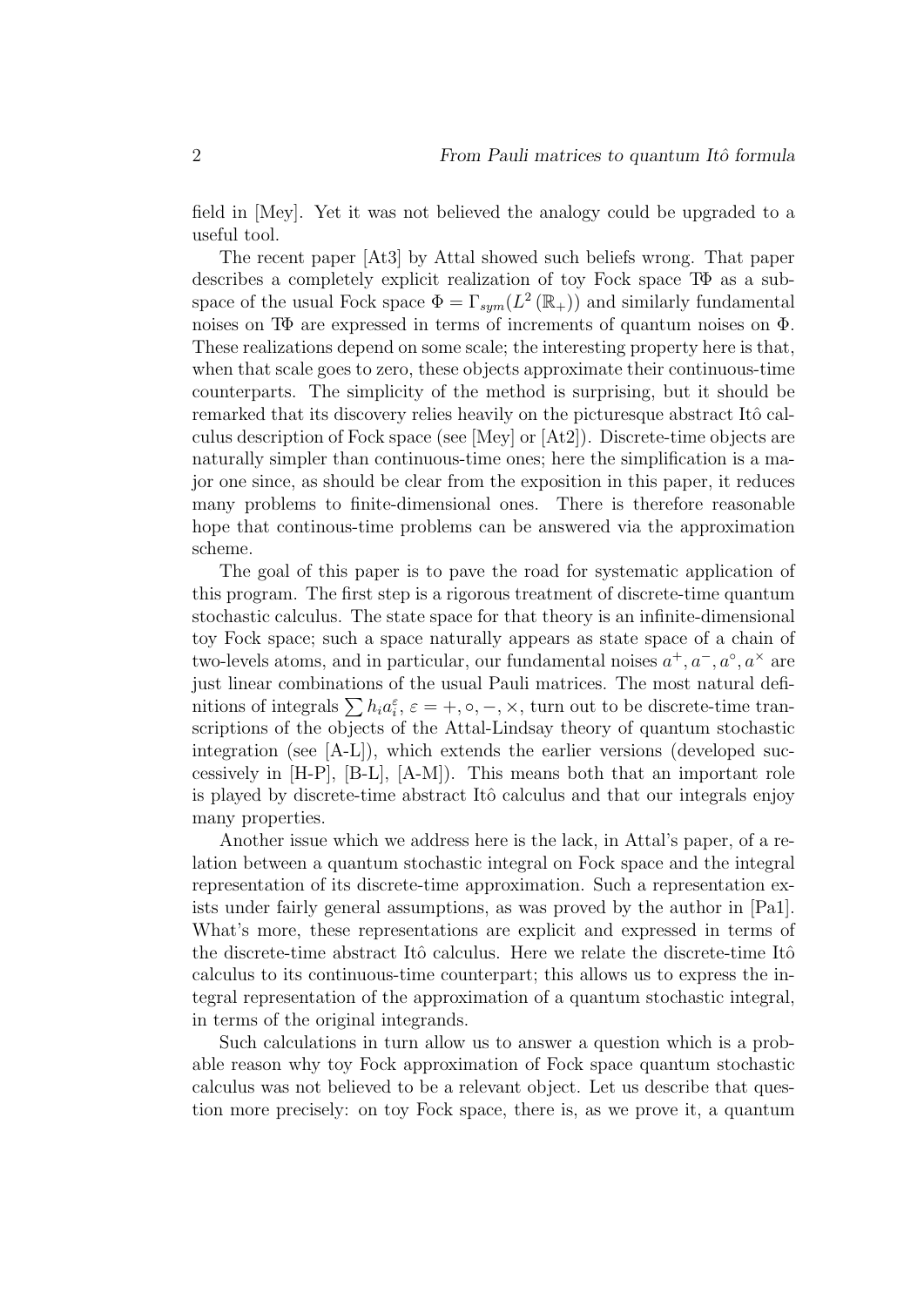Itô formula describing the composition of two integrals

$$
\sum_{i\in\mathbb{N}}h_i^\varepsilon a_i^\varepsilon \, \sum_{i\in\mathbb{N}} k_i^\eta a_i^\eta = \sum_{i\in\mathbb{N}}h_i^\varepsilon(\sum_{j
$$

where  $a^{\varepsilon \eta}$  is actually  $a^{\varepsilon} a^{\eta}$ , so that it is given by the following table:

|             |             | $a^{\times} - a^{\circ}$ |             |
|-------------|-------------|--------------------------|-------------|
|             | $a^{\circ}$ |                          | $a^{\circ}$ |
| $a^{\circ}$ |             |                          |             |
|             |             |                          |             |

which, we recall, is a consequence of the Pauli matrices commutation relations. We call that table the *discrete time* Itô table. On the other hand, it is known that on the Fock space, and under some analytical conditions, (see  $[At1], [A-L], [A-M]$  there is also an Itô formula, of similar form

$$
\int_0^\infty H_t^\varepsilon \, da_t^\varepsilon \int_0^\infty K_t^\eta \, da_t^\eta = \int_0^\infty H_t^\varepsilon \big( \int_0^t K_s^\eta \, da_s^\eta \big) da_t^\varepsilon + \int_0^\infty \big( \int_0^t H_s^\varepsilon \, da_s^\varepsilon \big) K_t^\eta \, da_t^\eta + \int_0^\infty H_t^\varepsilon K_t^\eta \, da_t^{\varepsilon,\eta}
$$

for the continuous time integrals, but here  $da^{\varepsilon \eta}$  is given by

|  | $da^-$       | $da^{\times}$ |  |
|--|--------------|---------------|--|
|  | $da^{\circ}$ | $da^{-}$      |  |
|  |              |               |  |
|  |              |               |  |

which we call the *continuous time* Itô table.

From the slight difference in the two Itô tables it may seem that there exist fundamental differences between discrete and continuous stochastic calculus. Both in order to relieve the approximation scheme from this apparent defect and to show its efficiency we will actually reprove the continuous-time Itô formula from the discrete-time one and the approximation results – which, we must note, do not depend on any composition formula.

This paper is organized as follows: in section one we develop a full theory of quantum stochastic calculus on toy Fock space and recall the statement of the theorem of representation as discrete quantum stochastic integrals which we use in the sequel. In section two we recall Attal's approximation method, describe the relation between discrete and continuous-time abstract Itô calculus and then compute the integral representations of approximations of continuous-time quantum stochastic integrals; we will see that the form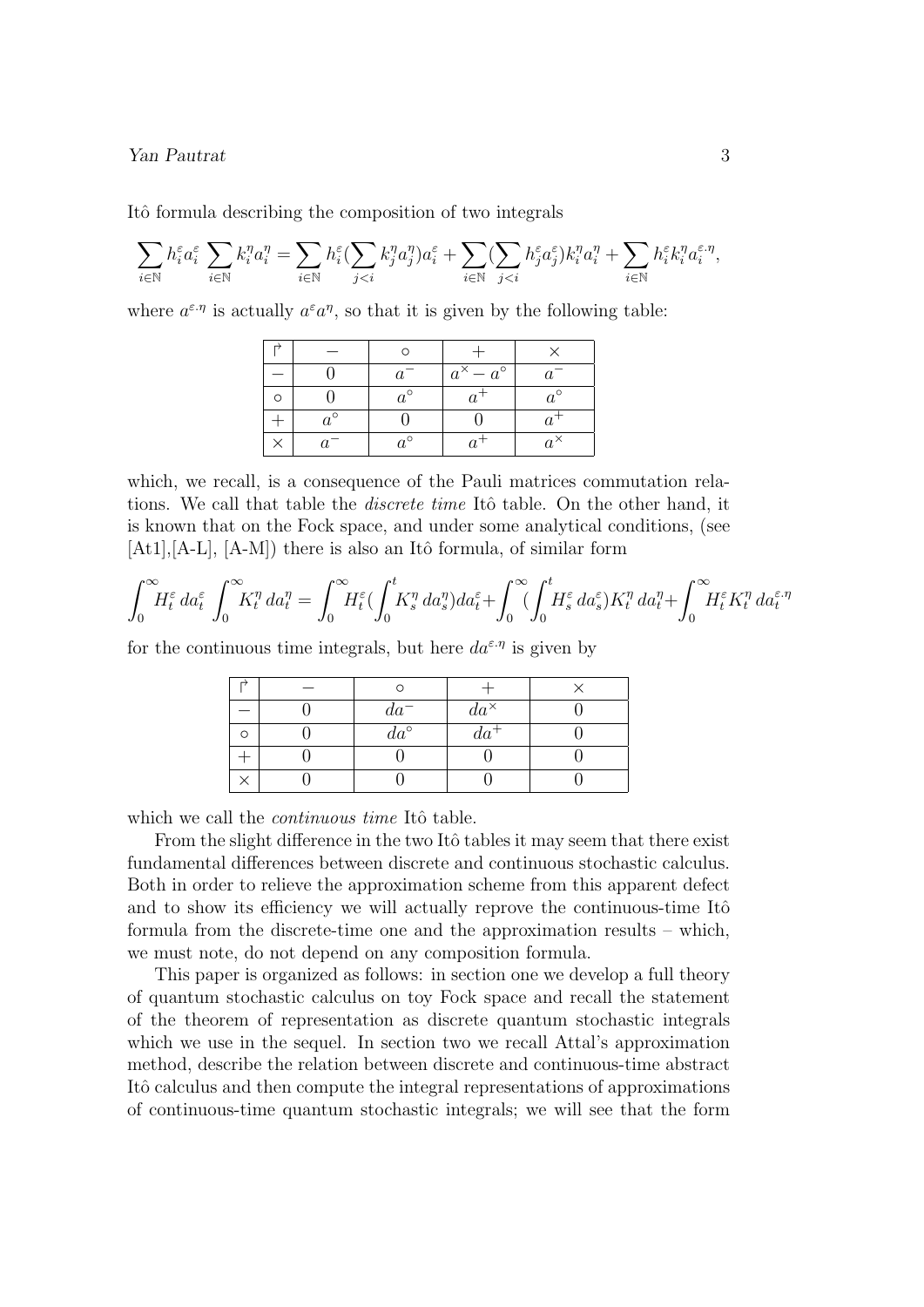of the projections is not as trivial as one would expect. In section three we recover the Itô formula with the associated continuous time Itô table from our approximation scheme and the commutation relations for Pauli matrices.

For notational simplicity, this paper only describes the case of simple toy Fock space. The case of higher multiplicity Fock spaces is a simple consequence and is described in full detail in the author's thesis [Pa2], which the interested reader can consult for a general exposition of the applications of the approximation method.

# 1 Stochastic calculus on toy Fock space

# 1.1 Definitions

Since our main goal is to reproduce as closely as possible the structure of Fock space continuous calculus, we define many objects by analogy with the continuous-time case. We therefore refer the reader to expositions of the theory of quantum stochastic calculus using abstract Itô calculus, e.g.  $[A-M]$ or [At2].

A basic property of the Fock space  $\Phi = \Gamma_{sym}(L^2(\mathbb{R}_+))$  is its *Guichardet* interpretation that makes explicit a unitary equivalence with the space  $L^2(\mathcal{P})$ of square-integrable functions over the set  $\mathcal{P}_{\mathbb{R}_+}$  of finite subsets of  $\mathbb{R}_+$  (see section 2, [Gui], or the above references). Similarly, the toy Fock space TΦ is most naturally defined as the antisymmetric Fock space over  $l^2(\mathbb{N})$ . Nevertheless, we define it at once by its "Guichardet form". We denote by  $P$  the set of finite subsets of N, that is, elements of P are either or the form  $\{i_1, \ldots, i_n\}$  or the empty set  $\emptyset$ . The toy Fock space T $\Phi$  is then defined as the space  $l^2(\mathcal{P})$  of square-integrable functions on the set  $\mathcal P$  of finite subsets of N, that is, T $\Phi$  is the space of all maps  $f : \mathcal{P} \mapsto \mathbb{C}$ , such that

$$
\sum_{A \in \mathcal{P}} |f(A)|^2 < +\infty,
$$

When T $\Phi$  is seen as  $l^2(\mathcal{P})$ , a natural basis arises, that of the indicators  $\mathbb{1}_A$  of elements A of P; we will denote by  $X_A$  these vectors, and by Ω the vector  $X_{\emptyset}$ , called the *vacuum vector*. Every vector  $f \in \mathcal{T}\Phi$  thus admits an orthogonal decomposition of the form

$$
f = \sum_{A \in \mathcal{P}} f(A) X_A.
$$

The toy Fock space has an important property of tensor product decomposition: for any partition  $\cup N_j$  of  $\mathbb N$ , denote by  $\mathbb T\Phi_{N_j}$  the space  $l^2(\mathcal P_{N_j})$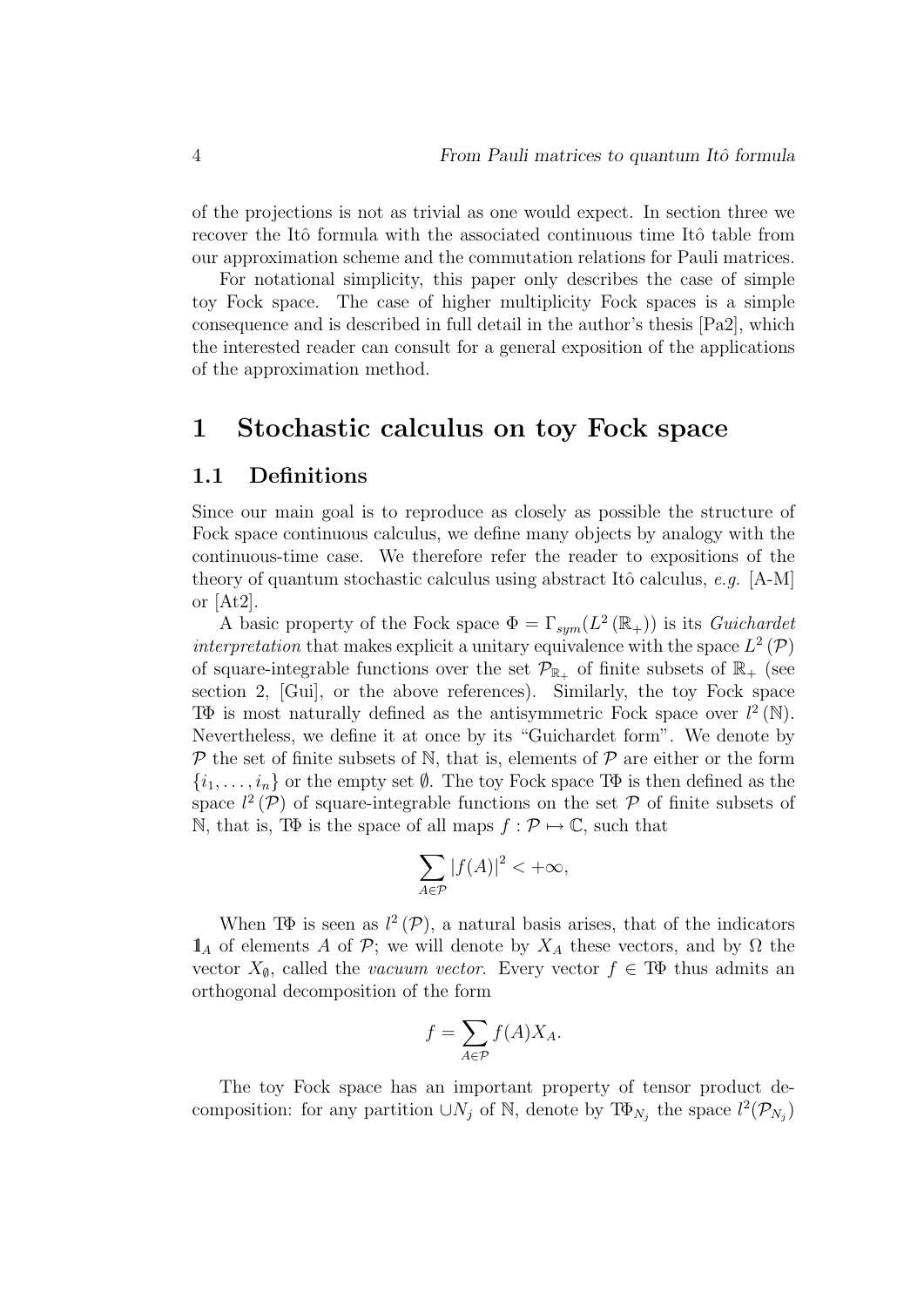where  $\mathcal{P}_{N_j}$  is the set of finite subsets of  $N_j$ ; then  $T\Phi_{N_j}$  can be identified with a subspace of TΦ and one has the explicit isomorphism

$$
\mathrm{T}\!\Phi = \bigotimes_j \mathrm{T}\!\Phi_{N_j},
$$

where we identify any  $X_A$  with  $\bigotimes_j X_{A \cap N_j}$ . We will mainly consider cases where the  $N_j$ 's are of the form  $\{0, \ldots, i-1\}$  or  $\{i, \ldots\}$ ; we therefore introduce the notations

$$
T\Phi_i = T\Phi_{\{0,\dots,i-1\}}, \quad T\Phi_{[i]} = T\Phi_{\{i,\dots\}}.
$$

A particular family of elements of TΦ will be useful in the sequel: it is the family of *exponential vectors*. To every u in  $l^2(\mathbb{N})$  we associate a function on  $\mathcal{P}$  by

$$
e(u)(A) = \prod_{i \in A} u(i) \text{ for } A \in \mathcal{P},
$$

and it can be seen to define a vector in TΦ by the inequality

$$
n! \sum_{|A|=n} \left| \prod_{i \in A} |u(i)| \right|^2 \le \left( \sum_{i \ge 0} |u(i)|^2 \right)^n,
$$

but this yields only  $||e(u)||^2 \le e^{||u||^2}$  and no (simple) formula for  $\langle e(u), e(v) \rangle$ . The family of exponential vectors is total but contrarily to the case of exponentials of the Fock space  $\Gamma_{sym}(L^2(\mathbb{R}_+))$ , a family of exponentials of distinct functions is not necessarily linearly independent: consider for example the case of  $u = (0, \ldots), v = (1, 0, \ldots)$  and  $w = (2, 0, \ldots)$ , for which  $e(u) - 2e(v) + e(w) = 0.$ 

Note that the tensor decomposition of an exponential vector is simple: any  $e(u)$  can be decomposed for example as  $e(u_i) \otimes e(u_i)$  where  $u_i$  is the restriction of u to  $\{0, \ldots, i-1\}$  and  $u_{[i]}$  is the restriction of u to  $\{i, i+1 \ldots\}$ .

**Fundamental operators on T** $\Phi$  One defines for all  $i \in \mathbb{N}$  three operators by their action on the basis  $\{X_A\}$ :

$$
a_i^+ X_A = \begin{cases} X_{A \cup \{i\}} & \text{if } i \notin A \\ 0 & \text{otherwise,} \end{cases}
$$
  
\n
$$
a_i^- X_A = \begin{cases} X_{A \setminus \{i\}} & \text{if } i \in A \\ 0 & \text{otherwise,} \end{cases}
$$
  
\n
$$
a_i^{\circ} X_A = \begin{cases} X_A & \text{if } i \in A \\ 0 & \text{otherwise,} \end{cases}
$$
\n(1.1)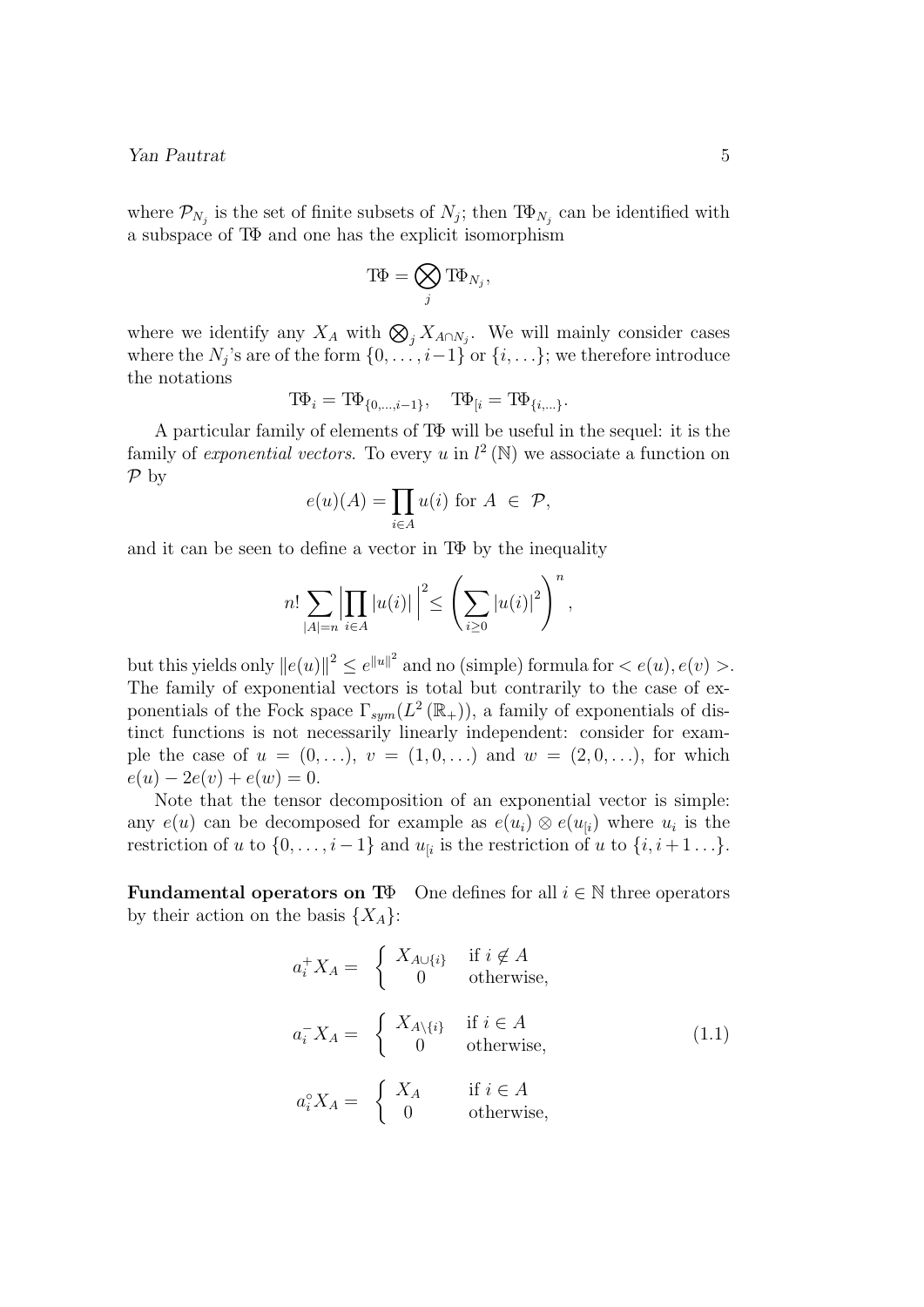These operators are closable, of bounded closures (with norm 1), and we will keep the same notations for their closures, which we call operators of creation  $(a^+)$ , annihilation  $(a^-)$  and conservation  $(a^{\circ})$ . Besides, one should remark that they are of the form Id  $\otimes a_i^{\varepsilon} \otimes \text{Id}$  in  $\text{T}\Phi_i \otimes \text{T}\Phi_{\{i\}} \otimes \text{T}\Phi_{[i+1]}$ . For notational simplicity we define for all i the operator  $a_i^{\times}$  $\chi_i^*$  to be the identity operator.

Relations with Pauli matrices A more physical description of our framework would start with the following: quantum mechanically speaking, a particle with, for example, two energy levels should be described by the complex vector space of dimension two:  $\mathbb{C}^2$ . The customary description for the most important operators of position and momentum, which we denote for a few lines by Q and P respectively, is

$$
Q = \left(\begin{array}{cc} 0 & 1 \\ 1 & 0 \end{array}\right) \quad P = \left(\begin{array}{cc} 0 & -i \\ i & 0 \end{array}\right)
$$

and Q, P satisfy the commutation relation

$$
QP - PQ = 2i \operatorname{Id}.
$$

The  $*$ -algebra generated by Q and P is the whole of the algebra of complex  $2\times 2$  matrices; that algebra is also linearly generated by Id, Q, P and QP. If we denote for consistency Q, P,  $-iQP$  by  $\sigma_x$ ,  $\sigma_y$ ,  $\sigma_z$  respectively, we obtain the famous Pauli matrices. We therefore have a basis Id,  $\sigma_x$ ,  $\sigma_y$ ,  $\sigma_z$  with particular algebraic relations.

Now if we denote by  $\Omega$ , X the canonical basis  $\begin{pmatrix} 1 \\ 0 \end{pmatrix}$  $\theta$  $\setminus$ ,  $\bigg($  0 1  $\setminus$ , there is a more natural basis for the vector space of  $2 \times 2$  matrices, that is, Id,  $a^+$ ,  $a^-$ ,  $a^{\circ}$  with

$$
a^{+}\Omega = X \t a^{-}\Omega = 0 \t a^{\circ}\Omega = 0
$$
  
\n
$$
a^{+}X = 0 \t a^{-}X = \Omega \t a^{\circ}X = X,
$$
\n(1.2)

and we have the relations

$$
a^{+} = \frac{1}{2}(\sigma_{x} - i\sigma_{y}) \quad a^{-} = \frac{1}{2}(\sigma_{x} + i\sigma_{y}) \quad a^{\circ} = \frac{1}{2}(\text{Id} - \sigma_{z}), \quad (1.3)
$$

so that the commutation relations for  $a^+$ ,  $a^-$ ,  $a^{\circ}$  are straightforward consequences of those for Pauli matrices. One may wonder why we did not choose the fourth operator of the canonical basis of linear operators on  $\mathbb{C}^2$ instead of the identity; it is only in order to stay as close as can be to the continuous-time case.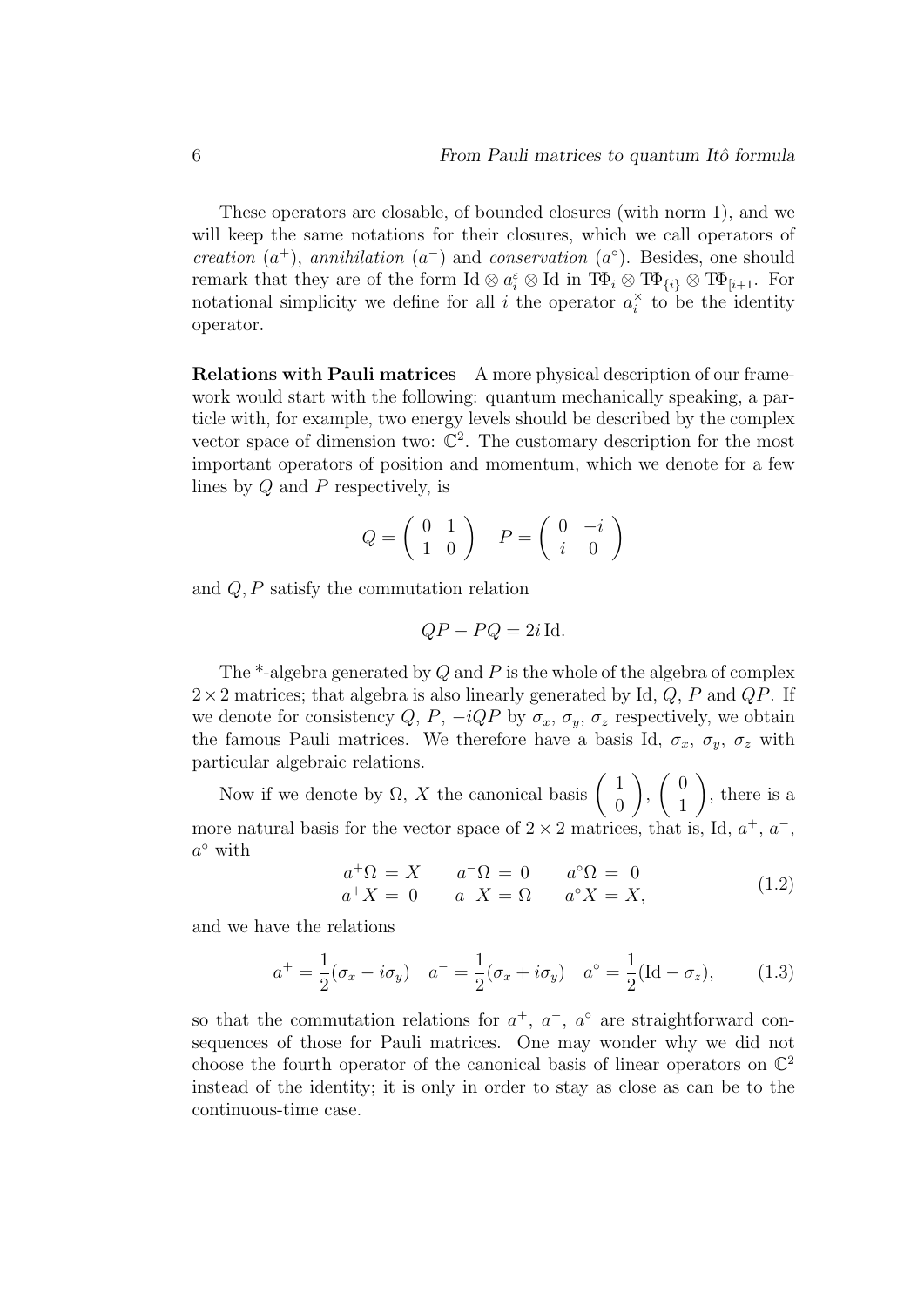Now our toy Fock space is simply the state space for a spin chain, that is, an infinity of distinguishable particles with two energy levels; the operators  $a_i^{\varepsilon}$  we consider are the natural ampliations of the above operators  $a^{\varepsilon}$ ,  $\varepsilon$  = +, -, o. More precisely, for any *i*,  $a_i^{\varepsilon}$  is Id  $\otimes a^{\varepsilon} \otimes$  Id in the decomposition  $T\Phi = T\Phi_i \otimes T\Phi_{\{i\}} \otimes T\Phi_{\{i\}}$ . The relation of the objects we consider with the physically more customary Pauli matrices is therefore clear.

## 1.2 Abstract Itô calculus on T $\Phi$

The main difference between Itô calculus on Toy Fock space and on regular Fock space is that predictability should replace adaptability for a simpler transcription of the classical results. Therefore we define the (everywhere defined) predictable projection and gradient at time  $i \in \mathbb{N}$ , of a vector f in TΦ by

$$
p_i f(M) = 1_{M < i} f(M)
$$
\n
$$
d_i f(M) = 1_{M < i} f(M \cup \{i\})
$$

where  $\mathbb{1}_{M \leq i}$  is the indicator of the event denoted by  $M < i$  which is " $j < i$ " for all j in M" (note that  $\emptyset < i$  for all i).

The above operators are called *predictable* because for any  $f \in \mathbb{T}\Phi$ , both  $(p_i f)_{i\geq 0}$  and  $(d_i f)_{i\geq 0}$  are predictable processes, that is, are sequences of vectors such that the i-th vector belongs to  $\mathbb{T}\Phi_i$ . In contrast with the continuous time case, there is no definition problem for the  $d_i$ 's as individual operators. We will write, to simplify notations,

$$
d_A = d_{i_1} \dots d_{i_n}
$$
 if  $A = \{i_1 < \dots < i_n\}$ ,

and

$$
d_{\emptyset} = \mathrm{Id}.
$$

The other essential tool for quantum Itô calculus is the abstract Itô integral:

**Definition 1.1** A predictable process of vectors  $(f_i)_{i\geq 0}$  is said to be Itôintegrable if

$$
\sum \|f_i\|^2 < +\infty.
$$

One then defines its Itô integral as the sum of mutually orthogonal terms

$$
\sum_i f_i X_i.
$$

It can be alternatively described as the vector  $I(f)$  such that

$$
I(f)(M) = f_{\vee M}(M - \vee M) \text{ and } I(f)(\emptyset) = 0,
$$

where  $\vee M$  denotes the largest element in the n-uple M.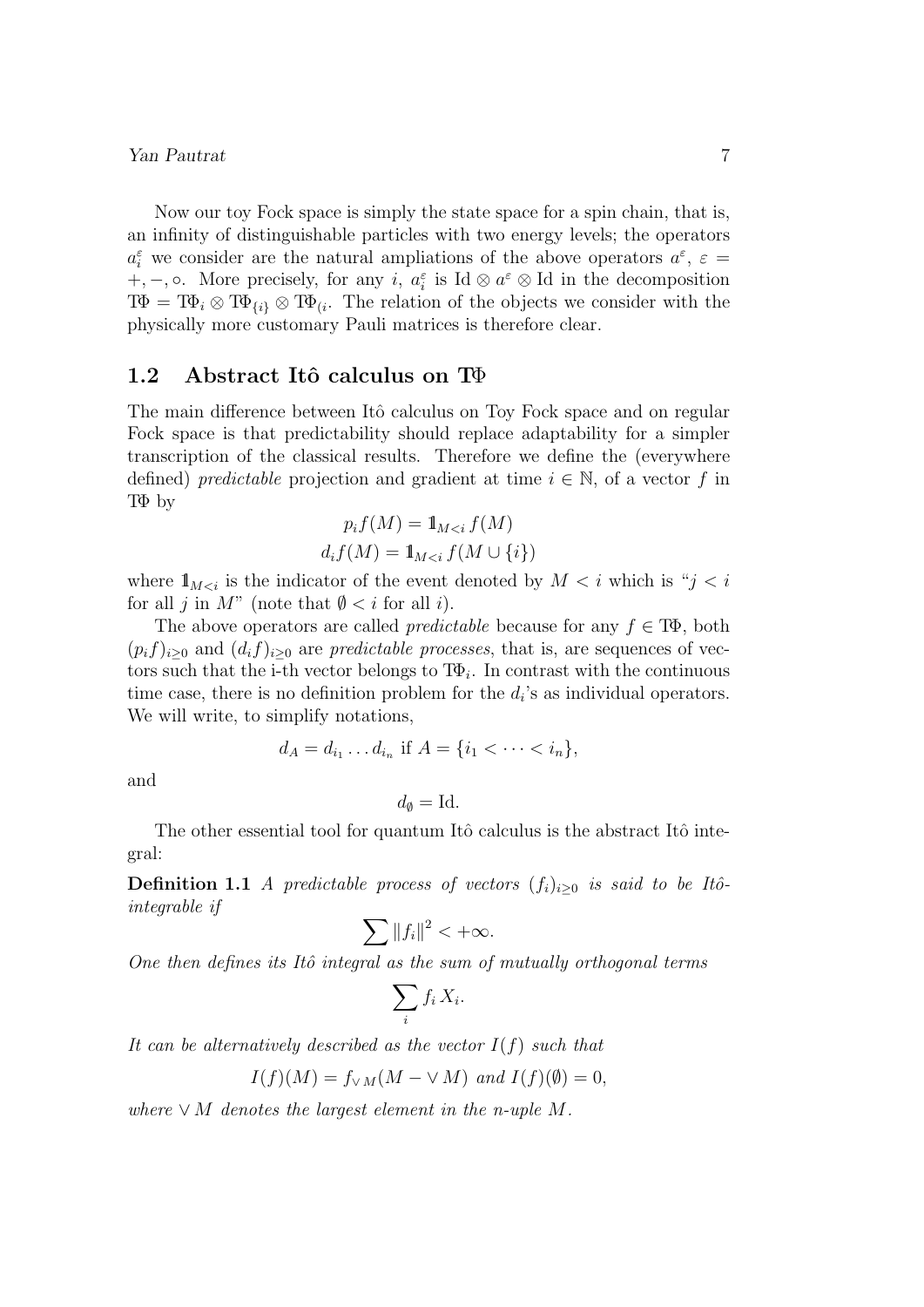Let us stress the fact that in  $f_i X_i$  the product is just a tensor product in T $\Phi_i \otimes \Psi_{[i]}$  thanks to the previsiblity of the process:  $f_i$  belongs to T $\Phi_i$ ,  $X_i$  belongs to  $T\Phi_{[i]}$ . The condition for the alternative definition to actually define a square-integrable function of  $A$  is easily seen to be the above Itôintegrability condition.

Substituting the equality  $d_i f = \sum_{A < i} f(A + i) X_A$  in the chaotic decomposition of a vector f yields the following results:

**Proposition 1.2** Any  $f \in \mathbb{T}\Phi$  admits a unique decomposition of the form

$$
f = f(\emptyset)\Omega + \sum_{i \in \mathbb{N}} d_i f X_i
$$

and one has the associated isometry formula:

$$
||f||^2 = |f(\emptyset)|^2 + \sum_{i \in \mathbb{N}} ||d_i f||^2.
$$

This decomposition is called the predictable representation of f.

The isometry formula polarizes to the following adjoint relation:

$$
\langle \sum_{i \in \mathbb{N}} f_i X_i, g \rangle = \sum_{i \in \mathbb{N}} \langle f_i, d_i g \rangle
$$

for all  $g \in T\Phi$  and all Itô-integrable process  $(f_i)_{i\geq 0}$  of vectors of T $\Phi$ .

# 1.3 Quantum stochastic integration on TΦ

First of all we have to define predictability of an operator on TΦ; the following definition is a natural extension of the classical predictability, in the sense that it is satisfied by a "quantized" i-predictable random variable (for the relation between quantum and classical stochastic calculus see [At2]).

**Definition 1.3** An operator is *i*-predictable if it is of the form  $h \otimes Id$  in  $\text{Tr}\,\mathbb{Q}\otimes \text{Tr}_{[i}.$ 

It is clear from this definition that an i-predictable operator is bounded and therefore can be extended to an everywhere defined operator of the above form. We will therefore always assume predictable operators to be everywhere defined and bounded.

The following lemma can be deduced from the former definition and links our definition with a more algebraic approach which would be a transcription of Attal and Lindsay's definition in [A-L]: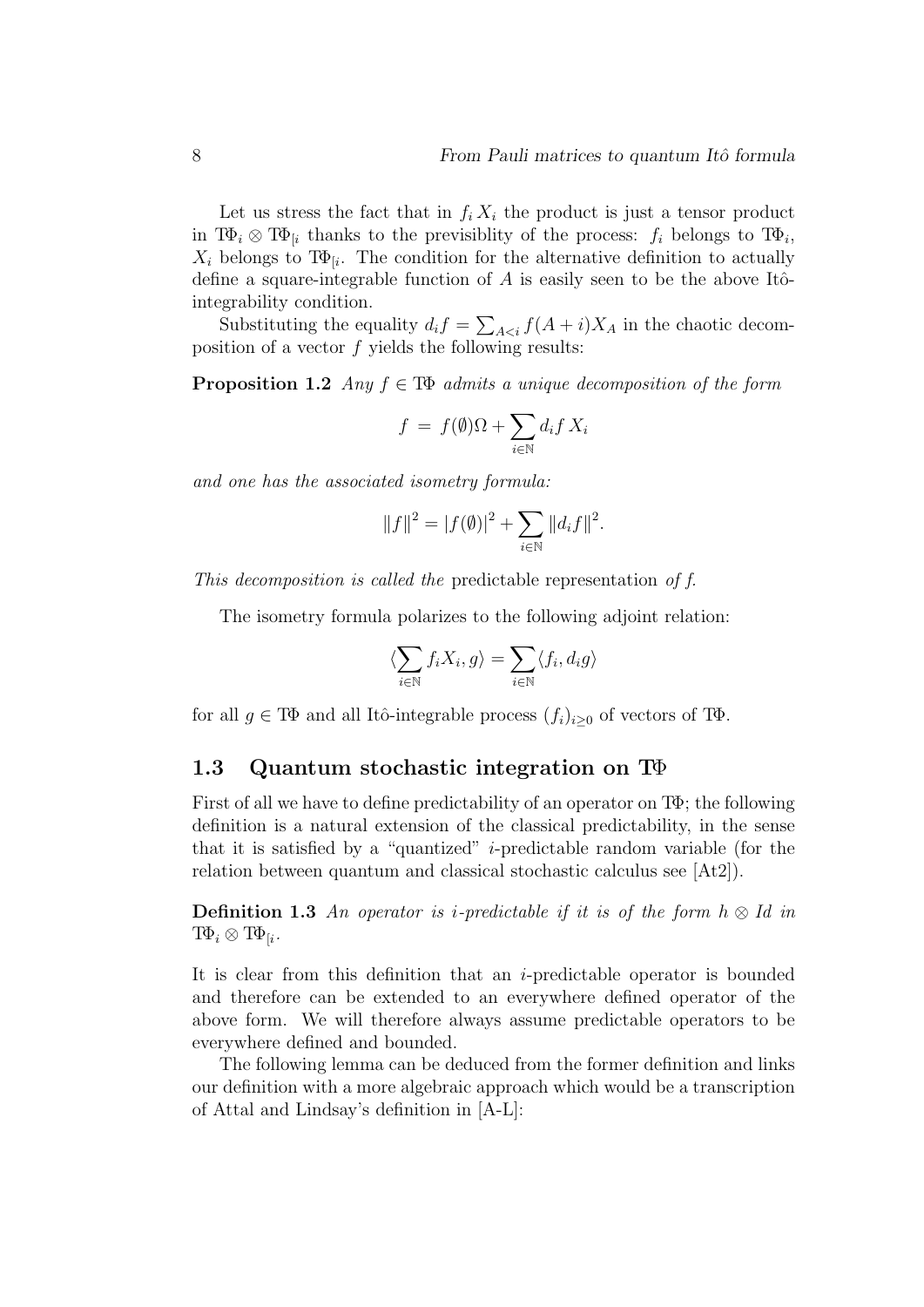**Lemma 1.4** A bounded operator h on  $\mathbb{T}\Phi$  is *i*-predictable if and only if it satisfies the following conditions:

- Its domain Dom h is stable by  $p_i$  and by all operators  $d_j$ ,  $j \geq i$ .
- The following equalities hold on Dom h:

$$
hp_i = p_i h \text{ and}
$$
  

$$
hd_j = d_j h \text{ for all } j \geq i.
$$

### Proof.

It is clear that an i-predictable operator satisfies the above properties. Conversely, one can prove that the commutation relations in the statement of the lemma are equivalent to the relation

$$
hf(M) = (hp_i d_{M \cap \{i, \dots\}}) f(M \cap \{0, \dots, i-1\})
$$
\n(1.4)

for all f in  $Dom h$ , all M in P. From this relation one can then show that, for any vector of the form  $f \otimes g$  in  $\mathbb{T}\Phi_i \otimes \mathbb{T}\Phi_{[i]}$ , one has  $f \in Dom h$  and  $h(f \otimes g) = (hf) \otimes g$ . The boundedness of h implies that it is of the form  $h \otimes Id.$ 

We will now define quantum stochastic integrals in discrete time; first remark that we wish these integrals to give analogues of predictable representations for operators. This means that we want integrals to be formally of the form  $\sum_i h_i a_i$ , where  $a_i$  denotes an "elementary action at time i". What's more, we wish to be able to consider the classical case where  $h_i$ ,  $a_i$ are multiplication operators, and yet the composition  $h_i a_i$  should involve no probabilistic interpretation, so that the operators  $h_i$  and  $a_i$  should be tensorproduct independent and the composition  $h_i a_i$  be a tensor decomposition in  $\text{Tr} \Phi_i \otimes \text{Tr} \Phi_{\{i\}}$ . We have remarked already that  $a_i^+$  $a_i^+, a_i^ \overline{i}$ ,  $a_i^{\circ}$ , Id, is a basis for  $T\Phi_{\{i\}}$ ; for all these reasons we will consider integrals as series of the form  $\sum_i \tilde{h}_i^{\varepsilon} a_i^{\varepsilon}$  where every  $h_i^{\varepsilon}$  is *i*-predictable.

We call *predictable process* a process  $(h_i)_{i\in\mathbb{N}}$  of operators, such that every  $h_i$  is *i*-predictable.

**Definition 1.5** Let  $(h_i^{\varepsilon})_{i \in \mathbb{N}}$  be a predictable process. For any  $\varepsilon$  in  $\{+,-,\circ,\times\}$ , we define the integral of  $(h_i^{\varepsilon})_{i\in\mathbb{N}}$  with respect to  $a^{\varepsilon}$ , as the operator series  $\sum_{i\in\mathbb{N}}h_i^{\varepsilon}a_i^{\varepsilon}$  where this series means that

 $\Box$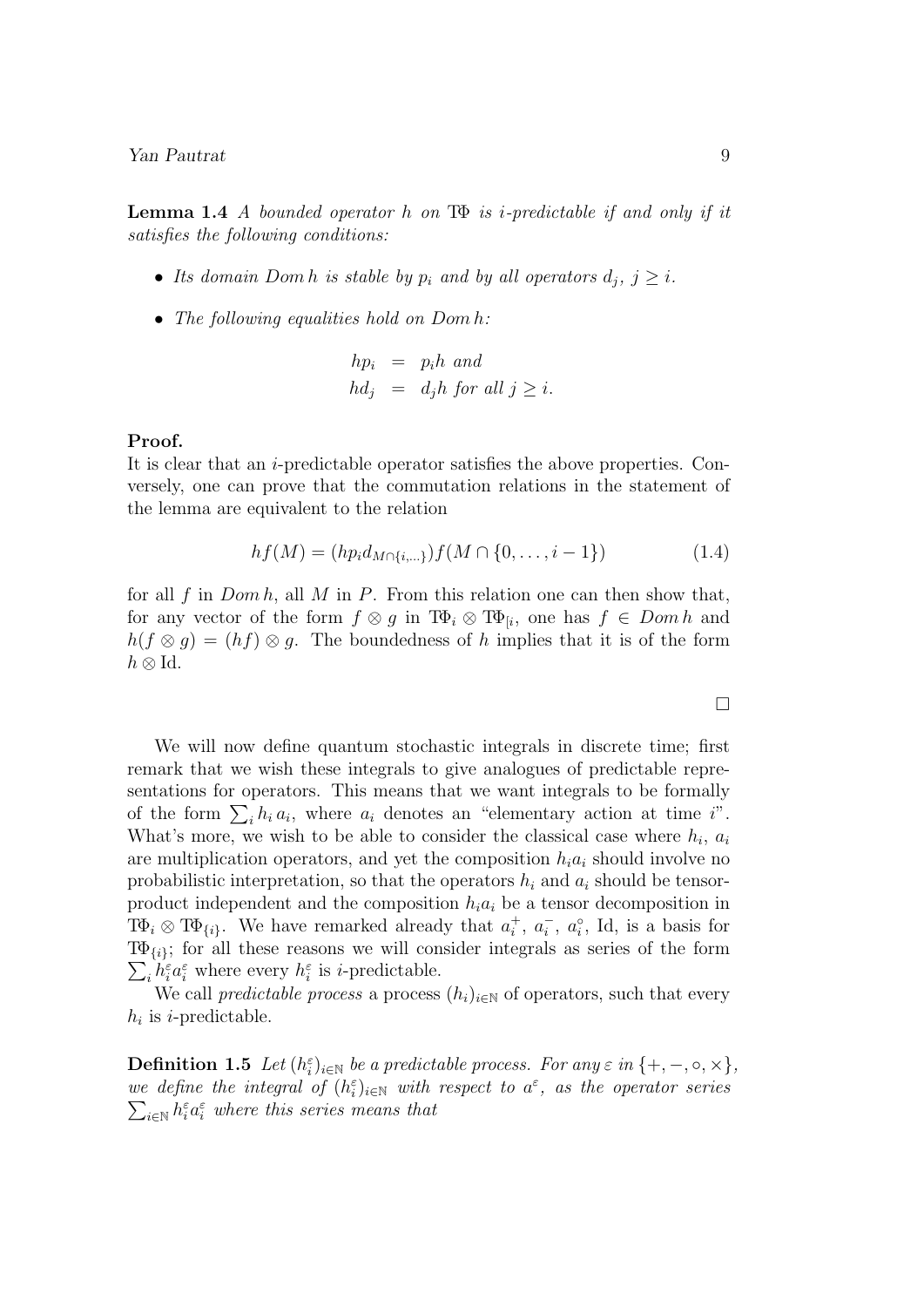• its domain Dom  $\sum_i h_i^{\varepsilon} a_i^{\varepsilon}$  is the set of all  $f \in \mathbb{T} \Phi$  such that

$$
\begin{cases} \text{for all } M \in \mathcal{P}, \sum_{i \in \mathbb{N}} |h_i^{\varepsilon} a_i^{\varepsilon} f(M)| < +\infty \\ M \mapsto \sum_{i \in \mathbb{N}} h_i^{\varepsilon} a_i^{\varepsilon} f(M) \text{ is square-integrable.} \end{cases}
$$

• the vector  $\sum_i h_i^{\varepsilon} a_i^{\varepsilon} f$  is defined by

$$
(\sum_{i\in\mathbb{N}}h_i^\varepsilon a_i^\varepsilon f)(M)=\sum_{i\in\mathbb{N}}(h_i^\varepsilon a_i^\varepsilon f(M))
$$

for all M in P.

For some of the results to come we will need more restrictive summability assumptions; we therefore define restricted integrals:

**Definition 1.6** Let  $(h_i^{\varepsilon})_{i \in \mathbb{N}}$  be a predictable process. For any  $\varepsilon$  in  $\{+,-,\circ,\times\}$ , we define the restricted integral  $\sum_{i\in\mathbb{N}}^R h_i^{\varepsilon} a_i^{\varepsilon}$  of  $(h_i^{\varepsilon})_{i\in\mathbb{N}}$  with respect to  $a^{\varepsilon}$ , as the restriction of the integral  $\sum_{i\in\mathbb{N}}h_i^{\varepsilon}a_i^{\varepsilon}$  to the set of vectors f in Dom  $\sum_i h_i^{\varepsilon}a_i^{\varepsilon}$ which are such that

$$
M \mapsto \sum_{i \in \mathbb{N}} |h_i^\varepsilon a_i^\varepsilon f(M)|
$$

is a square-integrable function on P.

We have mentioned already the relation between the above described, natural definitions of integrals and discrete-time analogues of Attal and Lindsay's algebraic definitions of quantum stochastic integrals. One can see from the definitions of operators  $a^{\varepsilon}$ ,  $\varepsilon = +, \circ, -$ , that

• the quantity  $a_i^+$  $i_t^+ f(M)$  is null if  $i \notin M$  and if  $i \in M$  then  $a_i^+$  $i^+ f(M) =$  $f(M \setminus \{i\})$ . Therefore we have for all M in  $\mathcal{P}$ ,

$$
\sum_{i} h_i a_i^+ f(M) = \sum_{i \in M} h_i f(M \setminus \{i\}),
$$

and the action of  $\sum_i h_i a_i^+$  $i_i^+$  gives a "discrete Skorohod integral" of  $h_i f$ .

• the adapted gradient  $d_i$  equals  $p_i a_i^ \overline{i}$ , so that for all M in  $\mathcal{P}$ ,

$$
\sum_{i} h_i a_i^- f(M) = \sum_{i \notin M} h_i f(M \cup \{i\}),
$$

• the above two remarks and the equality  $a_i^{\circ} = a_i^+ a_i^ \overline{i}$  imply that, for all  $M$  in  $P$ ,

$$
\sum_i h_i a_i^{\circ} f(M) = \sum_{i \in M} h_i f(M)
$$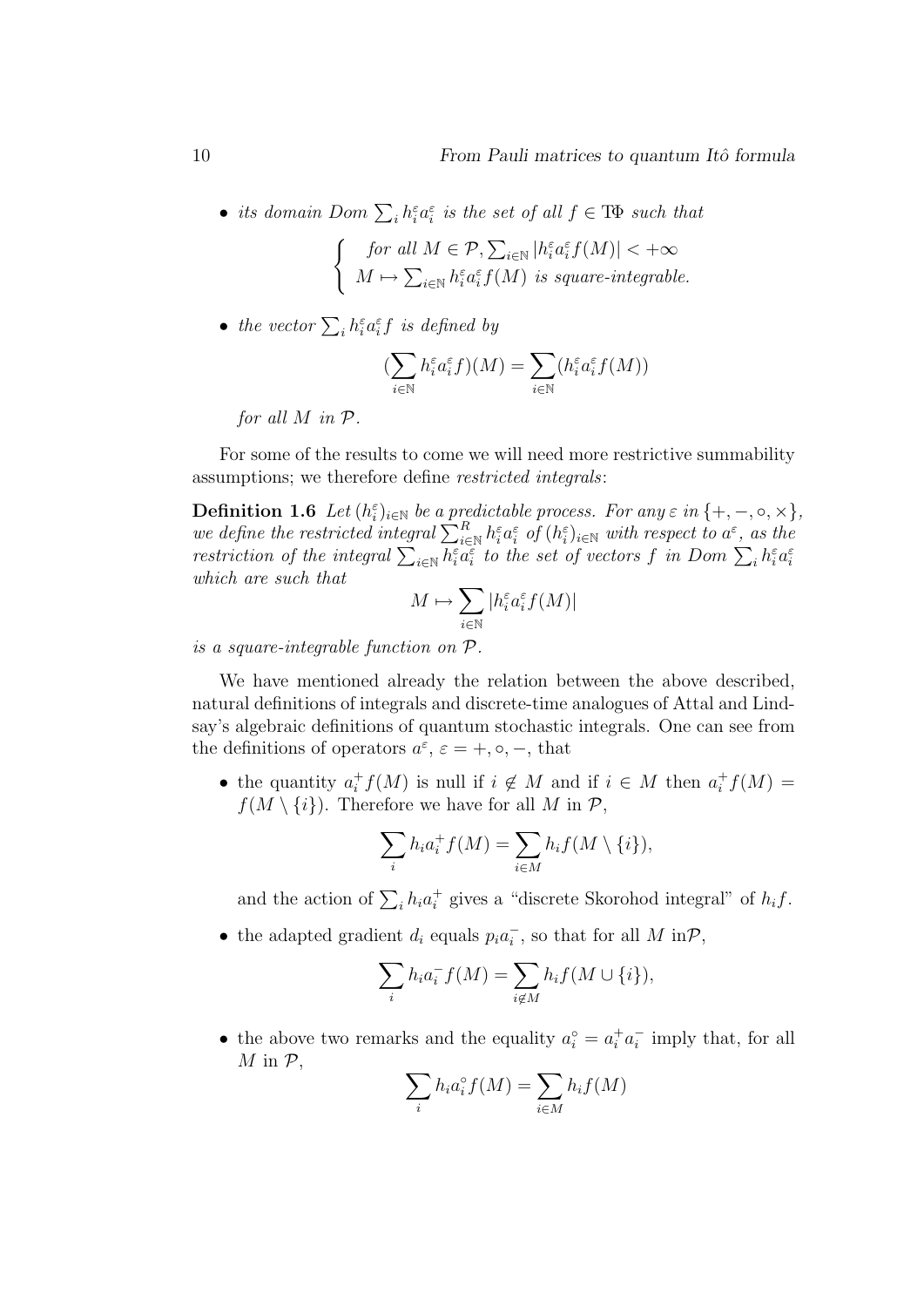and in each of these equalities it is equivalent for one expression or for the other to define a summable series (in the case where  $\varepsilon = -$ ) and to define an element of  $l^2(\mathcal{P})$ . It is therefore clear that our integrals (including the case  $\varepsilon = \times$ ) are exactly transcriptions of Attal and Lindsay's integrals as defined in [A-L]; in a similar way, the restricted integrals we defined are analogues of their restricted integrals.

In particular these integrals handle just like Attal and Lindsay's, except that, thanks to the discrete-time framework, the integrands  $h_i$  are bounded so that one of the domain conditions disappears; yet it is, of all conditions, the one least intrinsic to the integral. We take advantage of these analogies to state a few properties of these integrals and refer the reader to the proofs in [A-L] instead of reproducing rather tedious computations. Of the properties we state here, the first is a discrete-time Hudson-Parthasarathy formula for the action of an integral on the exponential domain; the second is an alternative characterization of restricted integrals, in Attal-Meyer form. The third is the famous Itô formula which gives the integral representation for the composition of two stochastic integrals.

**Proposition 1.7 (Hudson-Parthasarathy formulas)** Let  $(h_i)_{i>0}$  be a predictable process, let  $\varepsilon \in \{+, \circ, -, \times\}$  and assume an exponential vector  $e(u)$ to be in the domain of the restricted integral  $\sum_i^R h_i^{\varepsilon} a_i^{\varepsilon}$ . Then for all v in  $l^2(\mathbb{N})$ one has

$$
\langle e(u), \sum_{i \in \mathbb{N}} h_i^+ a_i^+ e(v) \rangle = \sum_{i \in \mathbb{N}} \overline{u(i)} \langle e(u \mathbb{1}_{\neq i}), h_i^+ e(v \mathbb{1}_{\neq i}) \rangle \quad \text{if } \varepsilon = +
$$
  

$$
\langle e(u), \sum_{i \in \mathbb{N}} h_i^- a_i^- e(v) \rangle = \sum_{i \in \mathbb{N}} v(i) \langle e(u \mathbb{1}_{\neq i}), h_i^- e(v \mathbb{1}_{\neq i}) \rangle \quad \text{if } \varepsilon = -
$$
  

$$
\langle e(u), \sum_{i \in \mathbb{N}} h_i^{\circ} a_i^{\circ} e(v) \rangle = \sum_{i \in \mathbb{N}} \overline{u(i)} v(i) \langle e(u \mathbb{1}_{\neq i}), h_i^{\circ} e(v \mathbb{1}_{\neq i}) \rangle \quad \text{if } \varepsilon = \infty
$$
  

$$
\langle e(u), \sum_{i \in \mathbb{N}} h_i^{\times} a_i^{\times} e(v) \rangle = \sum_{i \in \mathbb{N}} \langle e(u), h_i^{\times} e(v) \rangle \quad \text{if } \varepsilon = \infty
$$

and every one of the above series is summable. Here  $u\mathbb{1}_{\neq i}$  (respectively  $v\mathbb{1}_{\neq i}$ ) represents the sequence which is equal to  $u$  (respectively to  $v$ ), except for the i-th term, which is null.

The following characterization for restricted integrals can be a most useful tool, especially as it very nicely summarizes the domain conditions for an integral to be defined.

**Proposition 1.8 (Attal-Meyer characterization)** Let  $(h_i^{\varepsilon})_{i\in\mathbb{N}}$  be four predictable processes,  $\varepsilon = +, \circ, -, \times$ ; the operator  $\sum \sum_{i \in \mathbb{N}}^R h_i^{\varepsilon} a_i^{\varepsilon}$  is the maximal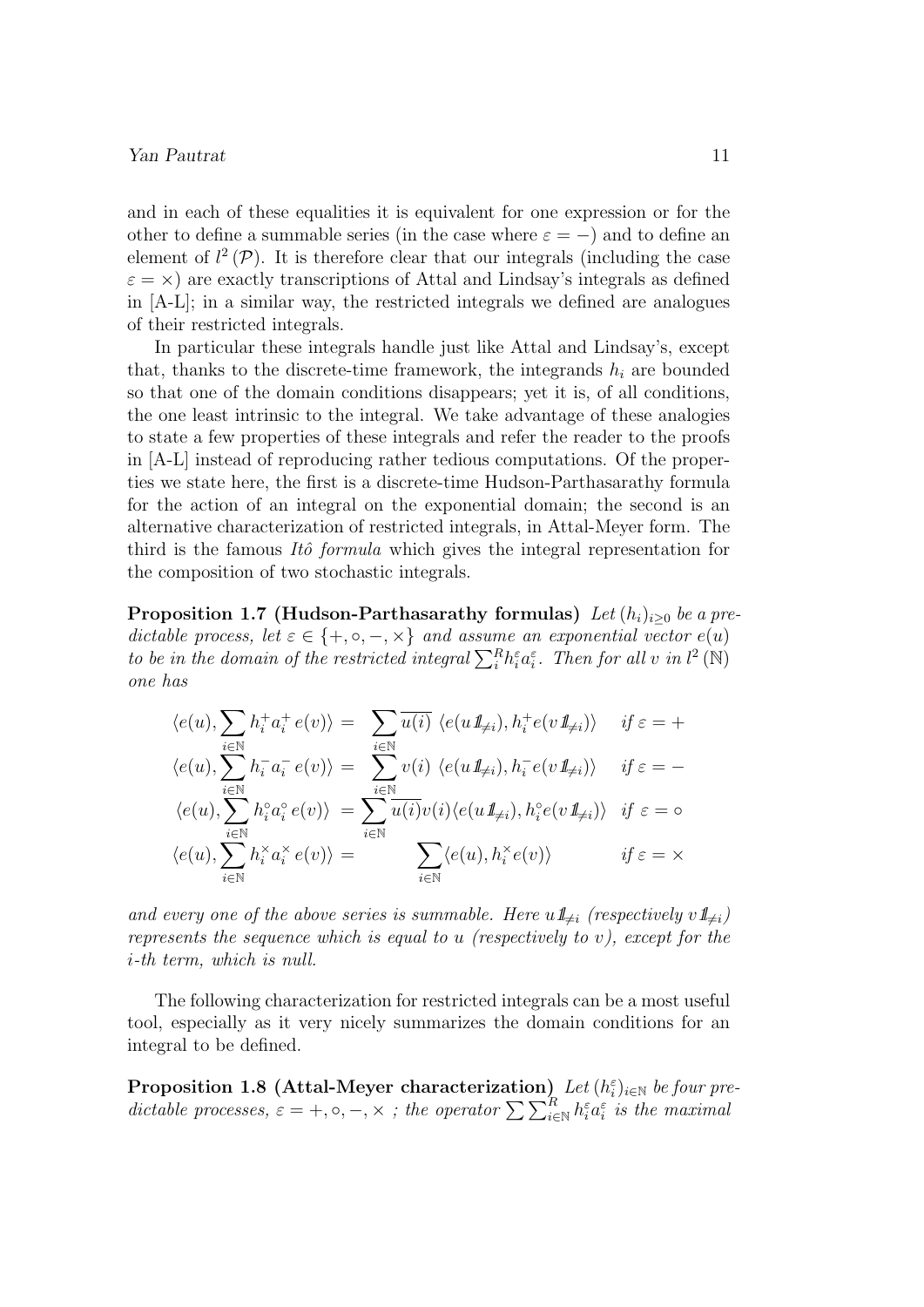(in the sense of domains) operator h satisfying

$$
hf = \sum_{i \in \mathbb{N}} h_i d_i f X_i + \sum_{i \in \mathbb{N}} h_i^+ p_i f X_i + \sum_{i \in \mathbb{N}} h_i^- d_i f + \sum_{i \in \mathbb{N}} h_i^{\circ} d_i f X_i + \sum_{i \in \mathbb{N}} h_i^{\times} p_i f,
$$

where  $h_i = \sum_{j \leq i} h_j^{\varepsilon} a_j^{\varepsilon}$  and where these equalities mean that

- a vector f is in the domain of h if and only if  $h_i d_i f$  is Itô-integrable and the other series are Itô-integrable or summable in norm (depending on  $\varepsilon$ ),
- equality holds.

This characterization turns out to be very useful in many proofs; for example the proof of the following proposition, which seems to reduce to a simple permutation of two summations, is made quite painful because of domain considerations. Proposition 1.8 summarizes very nicely these problems so that the proof becomes a (even then tedious) play with commutation relations between integrals and operators  $p_i, d_i$ . Notice that in contrast with the continuous-time Attal-Meyer definition (see section two), the above is not an implicit definition via a kind of integral equation; thanks to the discrete-time summation, an integral stopped at time  $i$  is readily defined as a finite sum of operators.

The next theorem expresses the composition of two quantum stochastic integrals in integral form. Note that, in the following proposition, the considered integrals are restricted ones.

**Theorem 1.9 (Itô formula)** Let  $\varepsilon$  and  $\eta$  be two elements of  $\{+, \circ, -, \times\}$ and  $(h_i^{\varepsilon})_{i \in \mathbb{N}}$  and  $(k_i^{\eta})$  $e_i^n\rangle_{i\in\mathbb{N}}$  be two predictable operator processes on T $\Phi$ . Then the operator

$$
\sum_{i\in\mathbb{N}}R_{h_i}a_i^{\varepsilon}\sum_{i\in\mathbb{N}}R_{k_i}a_i^{\eta}-\sum_{i\in\mathbb{N}}R_{h_i^{\varepsilon}}k_i a_i^{\varepsilon}-\sum_{i\in\mathbb{N}}R_{h_i}k_i^{\eta}a_i^{\eta}-\sum_{i\in\mathbb{N}}R_{h_i^{\varepsilon}}k_i^{\eta}a_i^{\varepsilon.\eta},\qquad(1.5)
$$

is a restriction of the zero process; the symbol  $a^{\varepsilon \cdot \eta}$  is given by the following table

|          |              | $\alpha^{\circ}$ |       |
|----------|--------------|------------------|-------|
| $\circ$  | $\mathsf{C}$ |                  | (1.6) |
|          |              |                  |       |
| $\times$ |              |                  |       |

so that  $a^{\varepsilon \cdot \eta}$  is simply  $a^{\varepsilon} a^{\eta}$ .

The comparison between this theorem and its continuous-time analogue will be the subject of section three.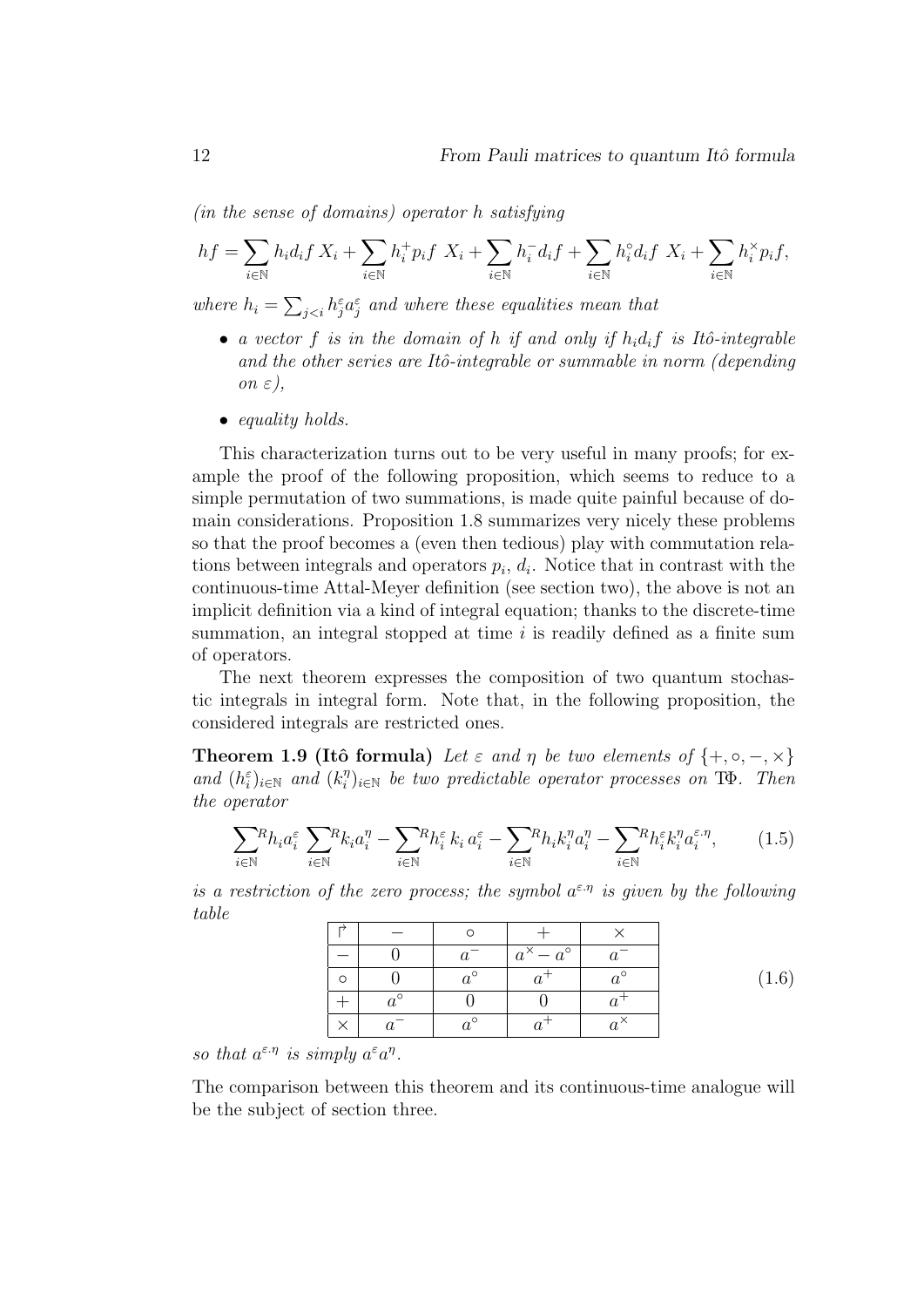# 1.4 Integral representations of operators

Here we simply recall results from [Pa1]. In that paper we characterized operators on TΦ which can be represented as quantum stochastic integrals, and obtained explicit formulas for the integrands. For our purposes here, the most useful result is the following:

**Theorem 1.10** Let h be an operator on  $T\Phi$  such that all vectors  $X_A$  belong to Dom  $h \cap Dom h^*$ . Then the integral operator with integrands

$$
\begin{cases}\nh_i^+ p_i = d_i h p_i \\
h_i^- p_i = p_i h a_i^+ p_i \\
h_i^\circ p_i = d_i h a_i^+ p_i - p_i h p_i\n\end{cases} (1.7)
$$

and  $\lambda = \langle \Omega, h\Omega \rangle$  is such that

$$
h - (\lambda + \sum_{i \ge 0} h_i^+ a_i^+ + \sum_{i \ge 0} h_i^- a_i^- + \sum_{i \ge 0} h_i^{\circ} a_i^{\circ})
$$

is a restriction of the zero process and the set  $\{X_A, A \in \mathcal{P}\}\$ is in its domain.

This theorem is not quite enough if we want to consider predictable processes of operators, that is, sequences  $(h_i)_i$  of operators such that  $h_i$  is ipredictable, and represent such a process by

$$
h_i = \sum_{\varepsilon = +, \circ, -,\times} \sum_{j < i} h_j^{\varepsilon} a_j^{\varepsilon}.
$$

Note that the presence of an integral with respect to  $a^{\times}$  is unavoidable if we want the  $h_j^{\varepsilon}$  's to be independent of i. Minor adaptations of the above result allow us to give the following description of representations of processes; moreover, the boundedness of predictable operators simplifies the analytical problems:

Corollary 1.11 Let  $(h_i)_{i\in\mathbb{N}}$  be a predictable process of operators on T $\Phi$ . Then for every j the operator  $h_j$  is equal to

$$
\lambda + \sum_{i < j} h_i^+ a_i^+ + \sum_{i < j} h_i^- a_i^\circ + \sum_{i < j} h_i^\circ a_i^\circ + \sum_{i < j} h_i^\times a_i^\times
$$

where

$$
\begin{cases}\nh_i^+ p_i = d_i h_{i+1} p_i \\
h_i^- p_i = p_i h_{i+1} a_i^+ p_i \\
h_i^{\circ} p_i = d_i h_{i+1} a_i^+ p_i - p_i h_{i+1} p_i \\
h_i^{\times} p_i = p_i (h_{i+1} - h_i) p_i\n\end{cases} (1.8)
$$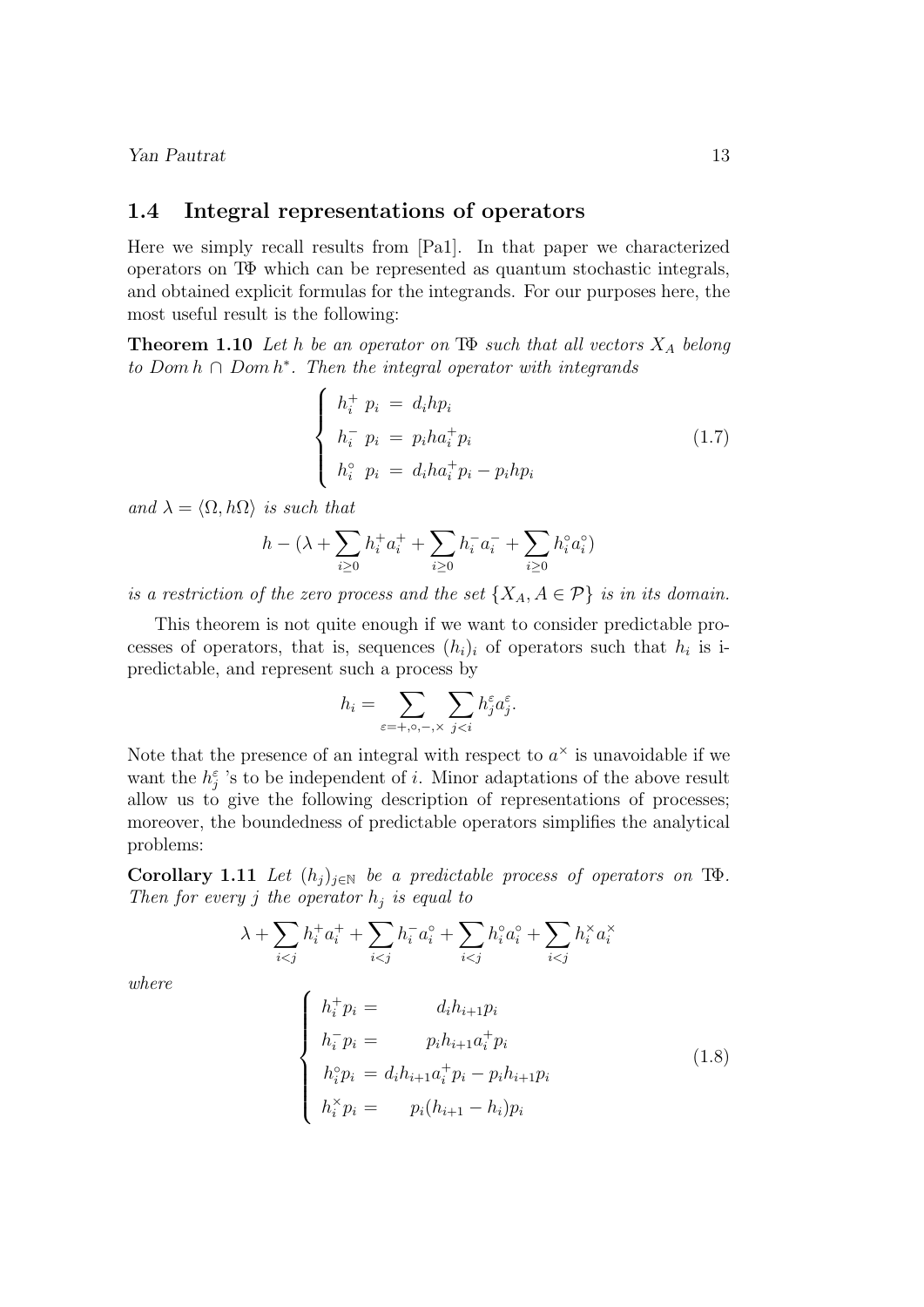and  $\lambda = \langle \Omega, h_0 \Omega \rangle$ .

# 2 Approximations of continuous-time integrals

# 2.1 A reminder on quantum stochastic calculus

We shall here recall briefly some necessary definitions and results from quantum stochastic calculus on regular Fock space. Again we refer the reader to [Mey] or [At2] for details on the general framework and on the definition given here of quantum stochastic integrals.

First of all, thanks to Guichardet's interpretation we can simply define the Fock space as  $\Phi = L^2(\mathcal{P})$ , *i.e.* the set of functions on the set  $\mathcal P$  of finite subsets of  $\mathbb{R}_+$ . More precisely, we equip  $\mathcal P$  with a measured space structure using the fact that it is the union of the set of  $n$ -tuples and of the empty set. On *n*-tuples we simply consider *n*-th dimensional Borel sets and Lebesgue measure; the empty set is defined to be an atom of mass one. The canonical variable will be denoted by  $\sigma$ , and the infinitesimal volume element by  $d\sigma$ . Note that we denote the sets of finite subsets of  $\mathbb{N}$  or  $\mathbb{R}_+$  by the same symbol P: the context should always prevent confusion.

The elements of  $\Phi$  can be seen as the functions, defined on all increasing simplices  $\Sigma_n = \{t_1 < \cdots < t_n\}$  of  $\mathbb{R}_+$ , such that

$$
\sum_{n} \int_{\Sigma_n} |f(t_1, \cdots, t_n)|^2 dt_1 \cdots dt_n < +\infty.
$$
 (2.1)

It is clear from this *chaotic representation* that  $\Phi$  is isomorphic to the chaos space of any normal martingale (see [Mey] or [At2] and the references therein) e.g. the Brownian motion, the compensated Poisson process, the Azema martingales, etc. We shall label as  $\Phi_t$  the analogous set of functions defined on simplices of  $[0, t]$ ;  $\Phi_t$  will be canonically included in  $\Phi$ .

A particular set of elements in  $\Phi$  is relevant, the *exponential domain*: an exponential over a function  $u \in L^2(\mathbb{R}_+)$  is defined by

$$
\mathcal{E}(u)(\sigma) = \prod_{s \in \sigma} u(s). \tag{2.2}
$$

It is an element of  $\Phi$ , as one can see that  $\|\mathcal{E}(u)\|^2 = e^{\|u\|^2}$ . Besides, the exponential domain  $\mathcal{E}(L^2(\mathbb{R}_+))$  is total in  $\Phi$  and exponentials are easy to handle so that it is a domain of choice for many proofs.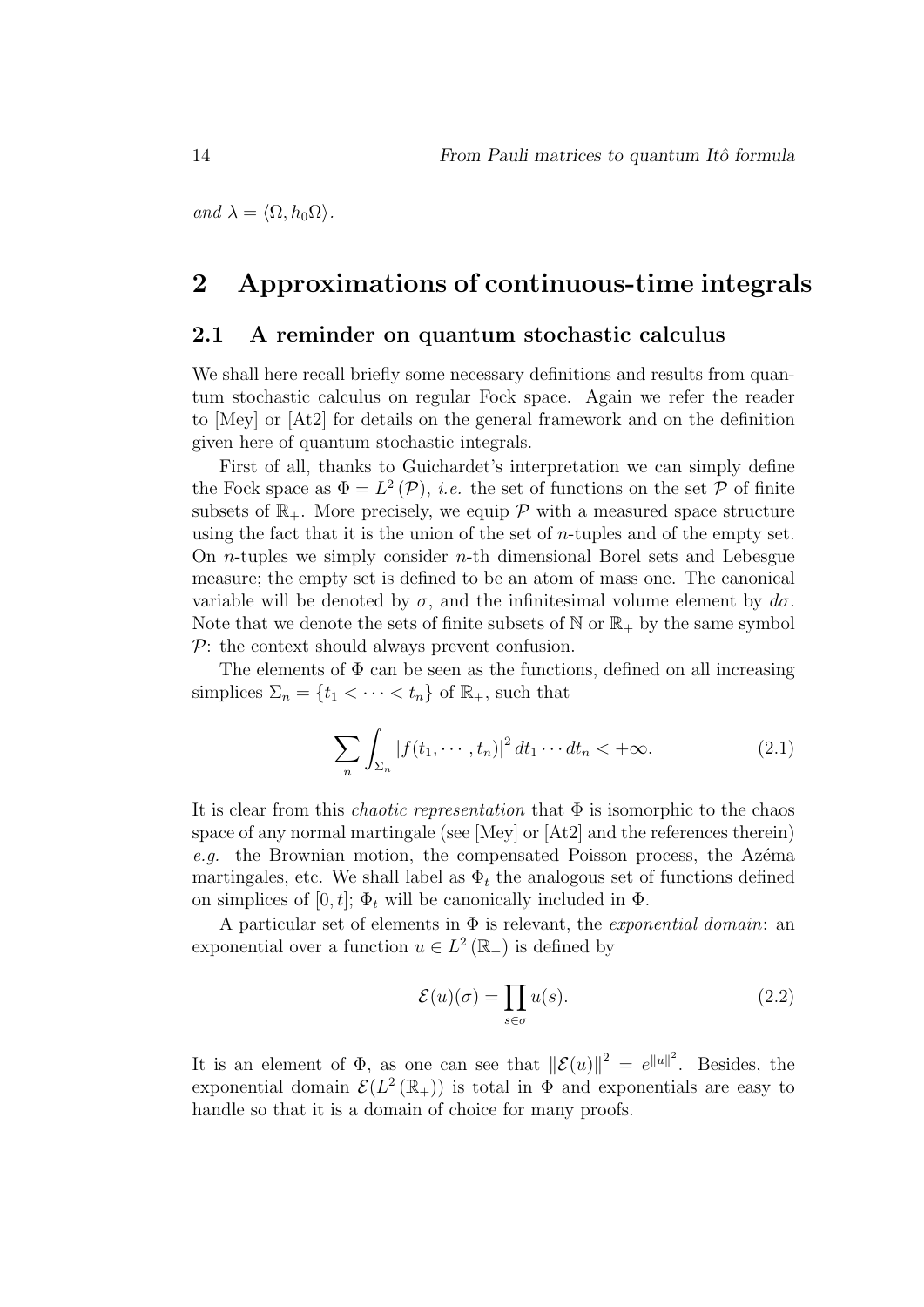**Abstract Itô calculus** Let us consider for all t the element  $\chi_t$  of  $\Phi$  defined as follows:

$$
\chi_t(\sigma) = \begin{cases} 1_{s
$$

The isomorphism from  $\Phi$  to any chaos space sends  $\chi_t$  to the Brownian motion at time  $t$  when onto the chaos space of Brownian motion, to the Poisson process at time t when onto the chaos space of Poisson process, etc. One can define an integral of *adapted processes*  $(f_t)_{t>0}$  of elements of  $\Phi$  (that is, such that  $f_t \in \Phi_t$  for all t), with respect to the curve  $(\chi_t)_{t \geq 0}$ , denoted

$$
I(f) = \int f_t \, d\chi_t
$$

and satisfying

$$
||I(f)||^2 = \int_{\mathbb{R}_+} ||f_t||^2 dt,
$$
\n(2.3)

as soon as the latter real-valued integral is finite; the complete construction uses the isometry property (2.3) for step processes. This integral is called the *abstract* Itô integral.

There is an alternate construction for this integral:

$$
I(f)(\sigma) = f_{\vee \sigma}(\sigma -)
$$
\n(2.4)

where  $\vee \sigma$  is the largest element in  $\sigma$  and  $\sigma- = \sigma \setminus {\vee \sigma}$ . The natural conditions for this to be well defined can be seen to be the same as above, namely the square-integrability of the process  $(\Vert f_t \Vert)_{t>0}$ .

Let us define the two fundamental operators of abstract Itô calculus on  $\Phi$ :

• the *adapted projection*  $P_t$  is defined for all  $t$ , as the orthogonal projection onto  $\Phi_t$ . Explicitly, for any  $f \in \Phi$ ,

$$
P_t f(\sigma) = 1_{\sigma < t} f(\sigma); \tag{2.5}
$$

• the *adapted gradient* is defined by

$$
D_t f(\sigma) = 1_{\sigma < t} f(\sigma \cup \{t\}).\tag{2.6}
$$

As in the discrete-time case, " $\sigma < t$ " means " $s < t$  for all  $s \in \sigma$ ".

Substituting (2.6) in (2.4) yields immediately the following analogues to Proposition 1.2:

$$
f = f(\emptyset) + \int D_t f \, d\chi_t \tag{2.7}
$$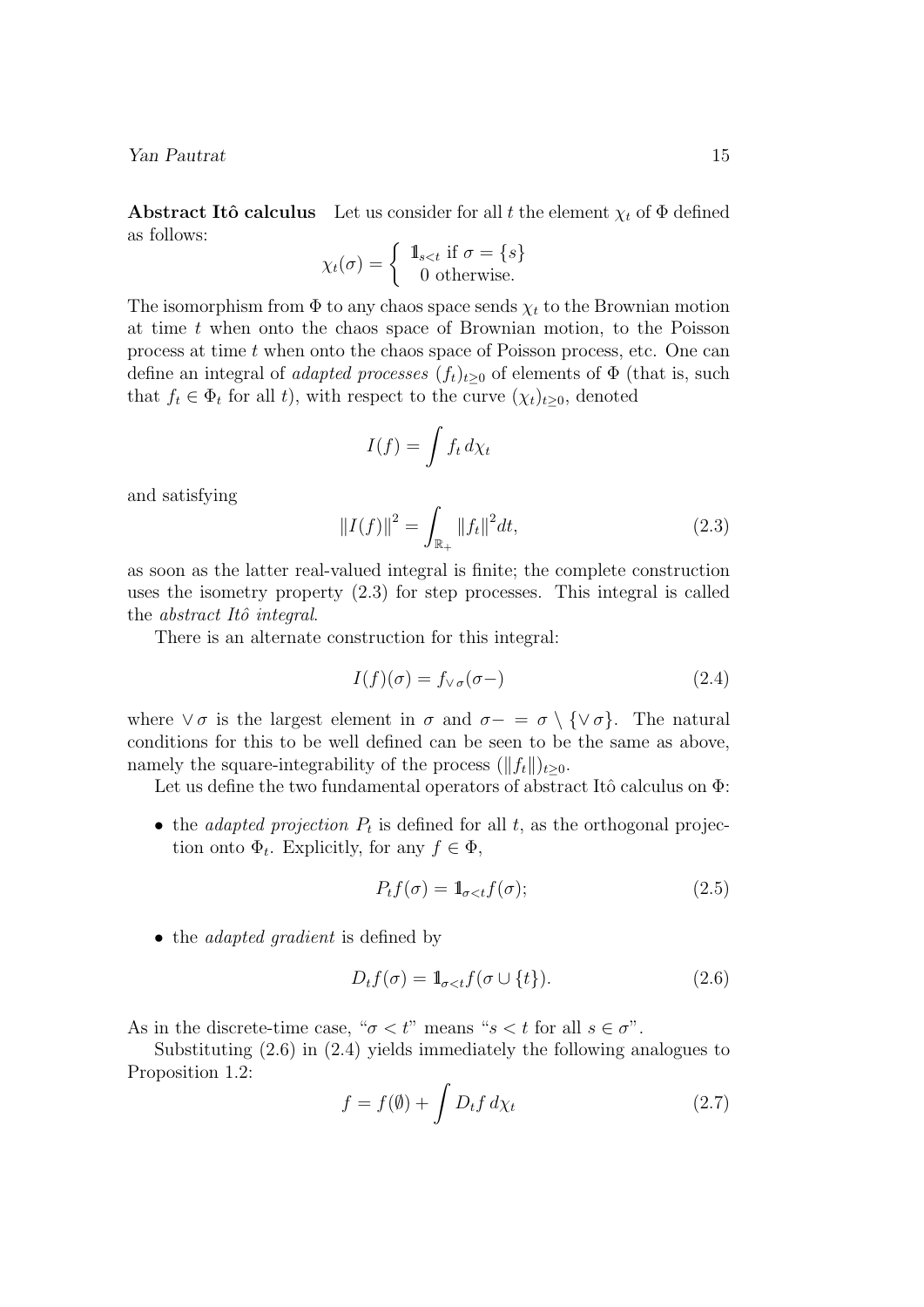and

$$
||f||^2 = |f(\emptyset)|^2 + \int ||D_t f||^2 dt.
$$
 (2.8)

Now notice that we have not been precise in our definition of the operators  $D_t$ ; actually it is quite ill-defined in the sense that an individual  $D_t$  is not a well-defined operator. All one can say is, thanks to formula (2.8), that for any  $f, D_t f$  is defined for almost all t.

Quantum stochastic integrals We shall here define integrals

$$
\int_0^\infty \!\! H_s d a_s^\varepsilon
$$

with respect to the three quantum noises  $da^+$ ,  $da^{\circ}$ ,  $da^-$  and to time dt, which we denote by  $da^{\times}$  for simplicity.

The heuristics of the Attal-Meyer quantum stochastic calculus, which we present in a simplified way, derives from the fact that the noises, which will turn out to be differentials of continuous-time fundamental operators, should act just like the fundamental operators of toy Fock space (compare with  $(1.1)$ :

- any  $da_t^{\varepsilon}$  acts only on  $\Phi_{[t,t+dt]}$ , which from (2.7) can be seen as "generated" by  $\Omega$  and  $d\chi_t$  and
- the  $da_t^{\varepsilon}$  are given by the following table:

$$
da_t^+ \Omega = d\chi_t \t da_t^- \Omega = 0 \t da_t^2 \Omega = 0 \t da_t^2 \chi_t = 0 \t da_t^2 d\chi_t = d\chi_t \t da_t^2 d\chi_t = 0.
$$

These heuristics allow us to define integrals  $\int H_s^{\varepsilon} da_s^{\varepsilon}$  for adapted processes  $(H_s^{\varepsilon})_{s\geq 0}$ , that is, processes of operators such that for almost all s, all  $f \in Dom H_s$ ,

- the vectors  $P_s f$  and  $D_u f$  belong to  $Dom H_s^{\varepsilon}$  for almost all  $u \geq s$
- the equalities  $H_s^{\varepsilon} P_s f = P_s H_s^{\varepsilon} f$  and  $H_s^{\varepsilon} D_u f = D_u H_s^{\varepsilon} f$  hold for almost all  $u > s$ .

In that case, a formal computation (see [A-M] or [Mey]) leads us to give the following definition: the integral  $\sum_{\varepsilon=+,\circ,-} \int_0^\infty H_s^{\varepsilon} d a_s^{\varepsilon}$  is defined as the only operator  $H$  which satisfies the following equality:

$$
Hf = \int_0^\infty H_s D_s f d\chi_s + \int_0^\infty H_s^+ P_s f d\chi_s + \int_0^\infty H_s^- D_s f ds + \int_0^\infty H_s^\circ D_s f d\chi_s \tag{2.9}
$$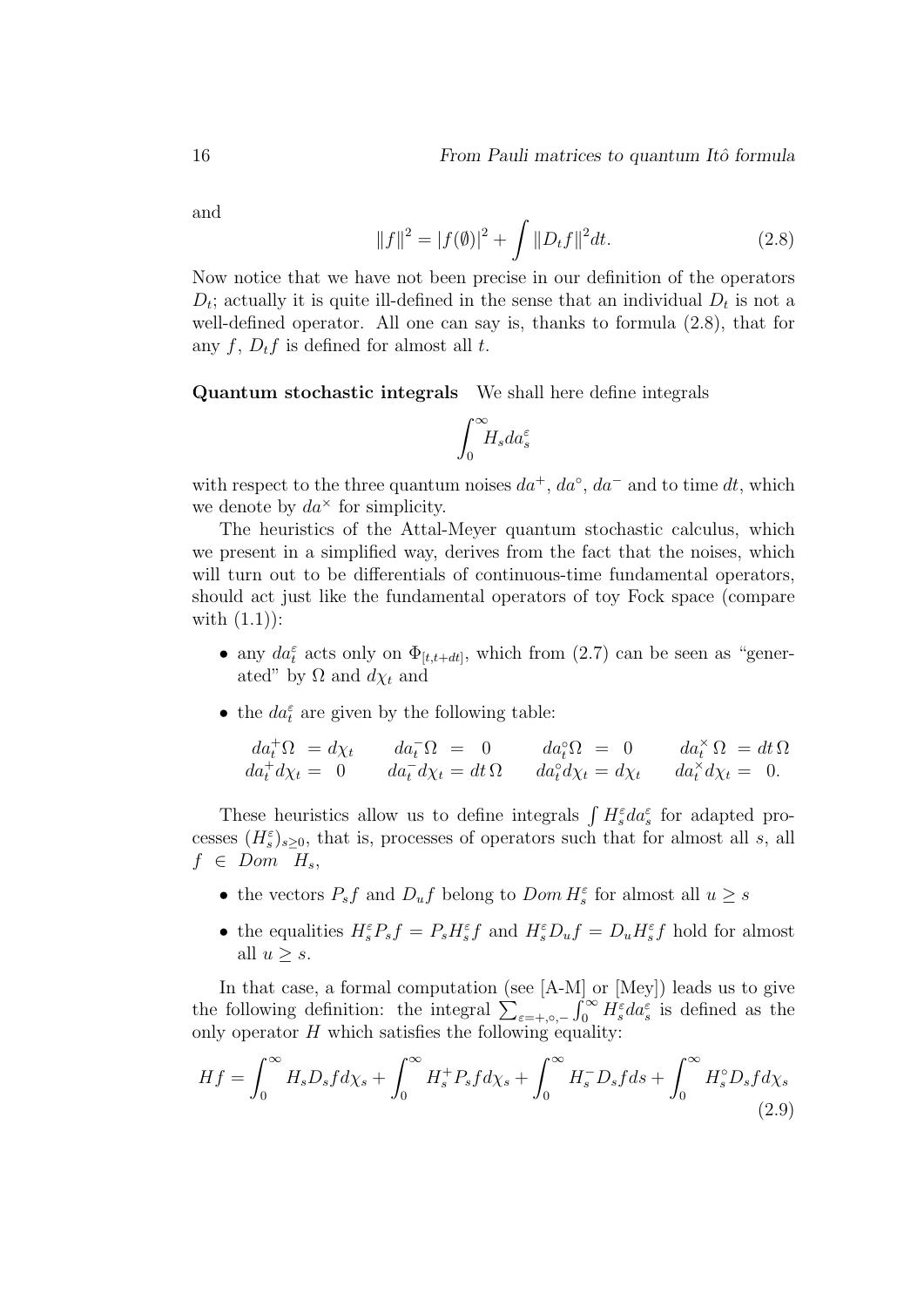with  $H_s = P_s H P_s$ . That is, f is in the common domain of the integrals if and only if the right-hand-side is well defined and equality holds. One can define an integral  $\int_a^b H_s da_s^{\varepsilon}$  as the integral of the process equal to  $H_s$  for  $s \in [a, b]$  and zero otherwise; one then notices that (2.9) holds equivalently with  $H_s = \int_0^s H_r^{\varepsilon} da_r^{\varepsilon}$ . We also define the integral of an adapted process  $(H_s^{\times})_{s\geq 0}$  as the strong integral  $\int H_s^{\times} ds$ . The operators  $a_t^{\varepsilon}$  are then defined as the integrals  $\int_0^t da_s^{\varepsilon}$  in the above sense.

We give here as a corollary the formulas of Hudson and Parthasarathy, which were the cornerstone of the first theory of quantum stochastic integration on Fock space (described in [H-P]).

Hudson-Parthasarathy formula Let us consider a quantum stochastic integral H defined on the exponential domain (see  $(2.2)$ ). Then the following equality holds for all  $u, v \in L^2(\mathbb{R}_+)$ , almost all  $t \in \mathbb{R}_+$ :

$$
\langle \mathcal{E}(u), H\mathcal{E}(v) \rangle = \int_0^\infty \phi(s) \langle \mathcal{E}(u), H_s^\varepsilon \mathcal{E}(v) \rangle ds \tag{2.10}
$$

where

$$
\phi(s) = \begin{cases} \overline{u}(s) & \text{if } \varepsilon = + \\ v(s) & \text{if } \varepsilon = - \\ \overline{u}(s)v(s) & \text{if } \varepsilon = \infty \\ 1 & \text{if } \varepsilon = \times. \end{cases}
$$

# 2.2 Explicit formulas for the projections of integrals

In this section we use the embedding of toy Fock space in regular Fock space defined by Attal in [At3] and the formulas (1.7) to obtain the projection of an integral operator in discrete time. Let us first recall the definitions of [At3]: we denote by  $\mathfrak P$  the filter of partitions of  $\mathbb{R}_+$  partially ordered by inclusion. A generic element of  $\mathfrak P$  is denoted by  $\mathcal S = \{0 = t_0 < t_1 < \cdots \}$ , and its mesh size by  $|\mathcal{S}|$ . For any  $\mathcal{S}$  in  $\mathfrak{P}$  we define the following objects on  $\Phi$ :

$$
a_i^- = \text{Id} \otimes \frac{a_{t_{i+1}}^- - a_{t_i}^-}{\sqrt{t_{i+1} - t_i}} P^{(1)} \otimes \text{Id}
$$
  

$$
a_i^+ = \text{Id} \otimes P_i^{(1)} \frac{a_{t_{i+1}}^+ - a_{t_i}^+}{\sqrt{t_{i+1} - t_i}} \otimes \text{Id}
$$
  

$$
a_i^{\circ} = \text{Id} \otimes P^{(1)} (a_{t_{i+1}}^{\circ} - a_{t_i}^{\circ}) P^{(1)} \otimes \text{Id},
$$

where  $P^{(1)}$  represents the projection on the chaos of order 1, and where the tensor decomposition is meant in  $\Phi_{t_i} \otimes \Phi_{[t_i,t_{i+1}]} \otimes \Phi_{[t_{i+1}]}$ . The space T $\Phi(\mathcal{S}) \subset \Phi$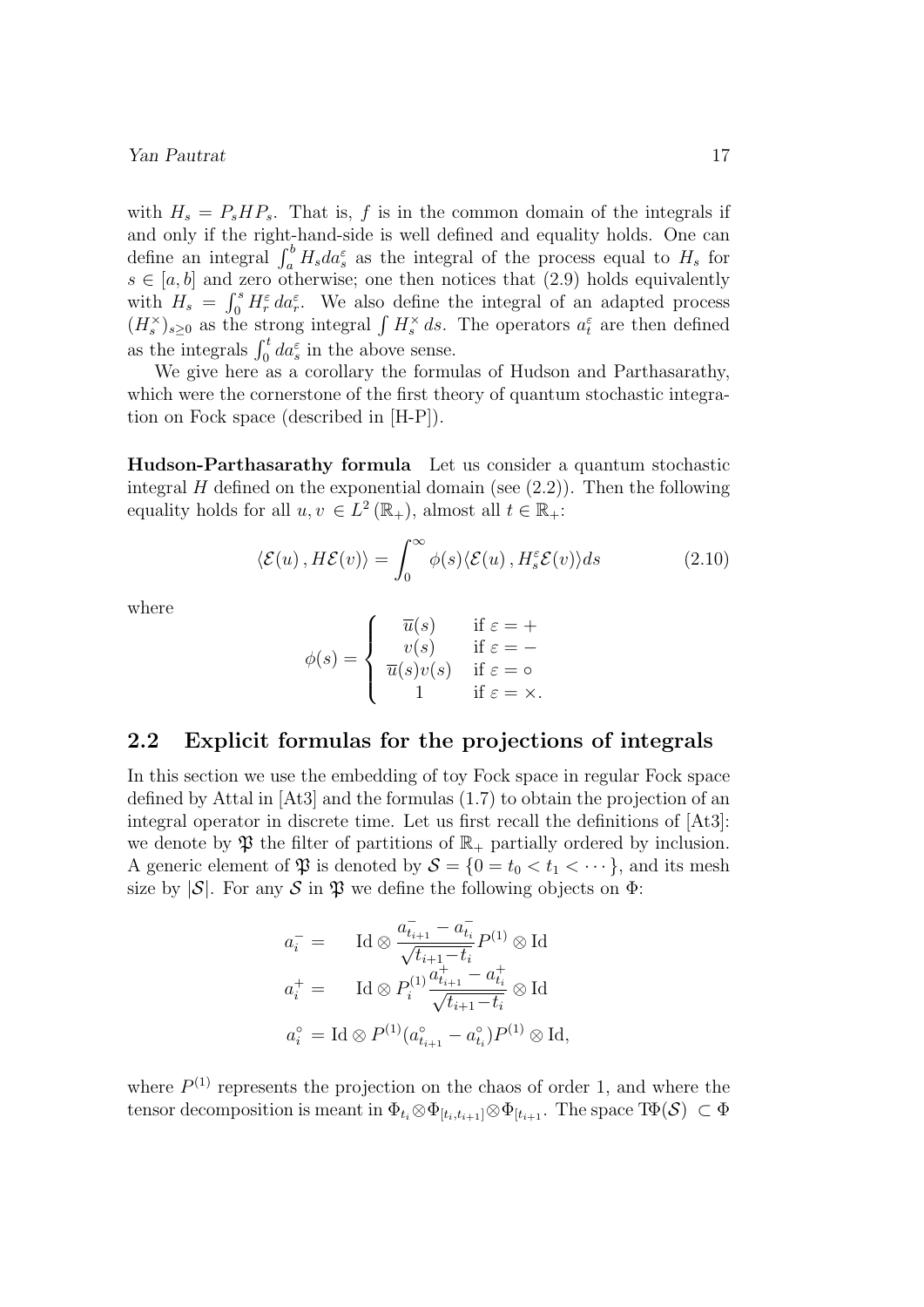is defined as the closed subspace spanned by the vectors  $X_A = \prod_{i \in A} X_i$  for  $A \in \mathcal{P}$ ; it is isomorphic to the toy Fock space, and this isomorphism sends restrictions of the above operators  $a_i^{\varepsilon}$  to the operators defined in the previous section. We denote by  $\mathbb{E}_{\mathcal{S}}$  the projection on the subspace  $T\Phi(\mathcal{S})$ .

The main relations for our computations are given in the following lemma:

**Lemma 2.1** Let us fix a given partition  $S = \{0 = t_0 < t_1 < \cdots < t_n < \cdots\}$ . One has for all  $f \in \Phi$ ,

$$
p_i \mathbb{E}_S f = \mathbb{E}_S P_{t_i} f,
$$
  

$$
d_i \mathbb{E}_S f = \frac{1}{\sqrt{t_{i+1} - t_i}} \mathbb{E}_S \int_{t_i}^{t_{i+1}} P_{t_i} D_t f dt,
$$

and

$$
\mathbb{E}_{\mathcal{S}} \int_0^\infty f_t d\chi_t = \sum_{i \ge 0} \frac{1}{\sqrt{t_{i+1} - t_i}} \mathbb{E}_{\mathcal{S}} \int_{t_i}^{t_{i+1}} P_{t_i} f_t dt \; X_i.
$$

#### Proof.

The third equality is a consequence of the predictable representation property on toy Fock space and of the second equality; the first is straightforward. We therefore prove only the second one.

Since  $d_i = p_i a_i^ \overline{i}$ , one has:

$$
d_i \mathbb{E}_{\mathcal{S}} f = p_i a_i^- \mathbb{E}_{\mathcal{S}} f = \frac{1}{\sqrt{t_{i+1} - t_i}} \mathbb{E}_{\mathcal{S}} P_{t_i} ((a_{t_{i+1}} - a_{t_i}) f),
$$

but

$$
(a_{t_{i+1}}^- - a_{t_i}^-)f = \int_{t_i}^{\infty} (a_{t \wedge t_{i+1}}^- - a_{t_i}^-)D_tf \, d\chi_t + \int_{t_i}^{t_{i+1}} D_tf \, dt
$$

by the Attal-Meyer formulas, so

$$
d_i \mathbb{E}_{\mathcal{S}} f = \frac{1}{\sqrt{t_{i+1} - t_i}} p_i \mathbb{E}_{\mathcal{S}} \left( \int_{t_i}^{t_{i+1}} D_t f dt \right)
$$
  
= 
$$
\frac{1}{\sqrt{t_{i+1} - t_i}} \mathbb{E}_{\mathcal{S}} \left( \int_{t_i}^{t_{i+1}} P_{t_i} D_t f dt \right).
$$

As a corollary, we obtain the following straightforward lemma:

**Lemma 2.2** Let u belong to  $L^2(\mathbb{R}_+)$ . The projection  $\mathbb{E}_{\mathcal{S}}\mathcal{E}(u)$  is again an exponential vector in TΦ over the function  $\tilde{u}(i) = \frac{1}{\sqrt{t_{i+1}}}$  $\frac{1}{\overline{t_{i+1}-t_i}} \overline{\int_{t_i}^{t_{i+1}} u(s) ds}$ . When seen as a vector of  $\Phi$ , it is not an exponential vector if  $u \neq 0$ , but one has for all  $t_i \leq t < t_{i+1}$ ,

$$
D_t e(\widetilde{u}) = \frac{\widetilde{u}(i)}{\sqrt{t_{i+1} - t_i}} e(\widetilde{u}_i).
$$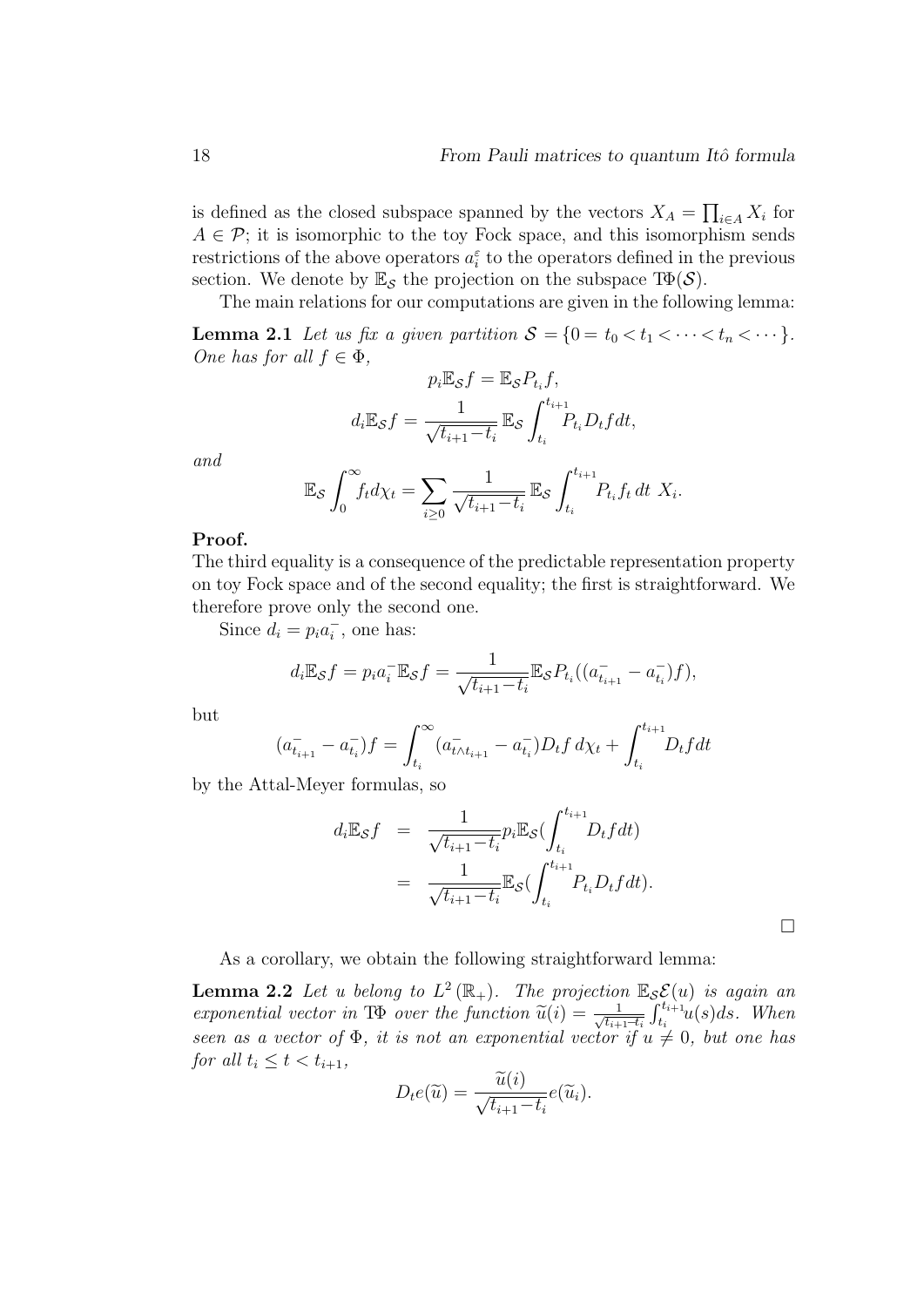Now, if we want to apply Theorem 1.10 to approximations  $\mathbb{E}_{\mathcal{S}}H\mathbb{E}_{\mathcal{S}}$  of integrals  $H$ , we need to make some assumptions on these integrals.

(HD) The integrals 
$$
\int_0^\infty H_s^\varepsilon da_s^\varepsilon
$$
 and  $\int_0^\infty (H_s^\varepsilon)^* da^{\varepsilon'}$  are well-defined  
on  $\mathcal{E}(L^2(\mathbb{R}_+))$  and all its images by any  $\mathbb{E}_{\mathcal{S}}$ .

Here  $\varepsilon'$  is defined by  $+/ -/ +$   $\circ'$  =  $\circ$ .

The case of  $\varepsilon = \times$  will be treated later. The assumption (HD) implies in particular, if we denote by H the integral  $\int_0^\infty H_s \, da_s^{\varepsilon}$ , that  $H^*$  equals  $\int_0^\infty (H_s^\varepsilon)^* da^{\varepsilon'}$  on  $\mathcal{E}(L^2(\mathbb{R}_+))$  and all its projections by  $\mathbb{E}_{\mathcal{S}}$ . It also implies that the projections  $\mathbb{E}_{\mathcal{S}}H\mathbb{E}_{\mathcal{S}}$  and  $\mathbb{E}_{\mathcal{S}}H^*\mathbb{E}_{\mathcal{S}}$  are defined on all finite linear combinations of  $X_A$ 's. Indeed, by Lemma 2.2

$$
\mathbb{E}_{\mathcal{S}}\mathcal{E}(1)=\Omega
$$

$$
\mathbb{E}_{\mathcal{S}} \mathcal{E}(\mathbb{1}_{[t_i, t_{i+1}]}) = \sqrt{t_{i+1} - t_i} \, X_i + \Omega
$$

 $\mathbb{E}_{\mathcal{S}} \mathcal{E} (\mathbb{1}_{[t_i, t_{i+1}] \cup [t_j, t_{j+1}]} ) = \sqrt{t_{i+1} \!-\! t_i} \sqrt{t_{j+1} \!-\! t_j} \, X_{i,j} {+} \sqrt{t_{i+1} \!-\! t_i} \, X_i {+} \sqrt{t_{j+1} \!-\! t_j} \, X_j {+} \Omega$ and so on. We therefore apply Theorem 1.10 to obtain the following:

**Proposition 2.3** Let  $H = \int H_t^{\varepsilon} d a_t^{\varepsilon}$  be a quantum stochastic integral on  $\Phi$ that satisfies the assumptions ( $HD$ ). Then  $\mathbb{E}_{\mathcal{S}} H \mathbb{E}_{\mathcal{S}}$  has a representation as a discrete quantum stochastic integral which holds at least on vectors  ${X_A, A \in \mathbb{R}^d}$  $P\}$  and the integrands  $h_i^+$  $i, h_i, h_i^{\circ}$  are given by:

• for  $\varepsilon = +$ ,

$$
h_i^+ = \frac{1}{\sqrt{t_{i+1} - t_i}} \mathbb{E}_{\mathcal{S}} \int_{t_i}^{t_{i+1}} P_{t_i} H_t^+ dt
$$
  

$$
h_i^- = 0
$$
  

$$
h_i^\circ = \frac{1}{t_{i+1} - t_i} \mathbb{E}_{\mathcal{S}} \int_{t_i}^{t_{i+1}} P_{t_i} H_t^+ (a_t^+ - a_{t_i}^+) dt
$$

• for  $\varepsilon = -$ ,

$$
h_i^+ = 0
$$
  
\n
$$
h_i^- = \frac{1}{\sqrt{t_{i+1} - t_i}} \mathbb{E}_{\mathcal{S}} \int_{t_i}^{t_{i+1}} P_{t_i} H_t^- dt
$$
  
\n
$$
h_i^{\circ} = \frac{1}{t_{i+1} - t_i} \mathbb{E}_{\mathcal{S}} \int_{t_i}^{t_{i+1}} P_{t_i} (a_t^- - a_{t_i}^-) H_t^- dt
$$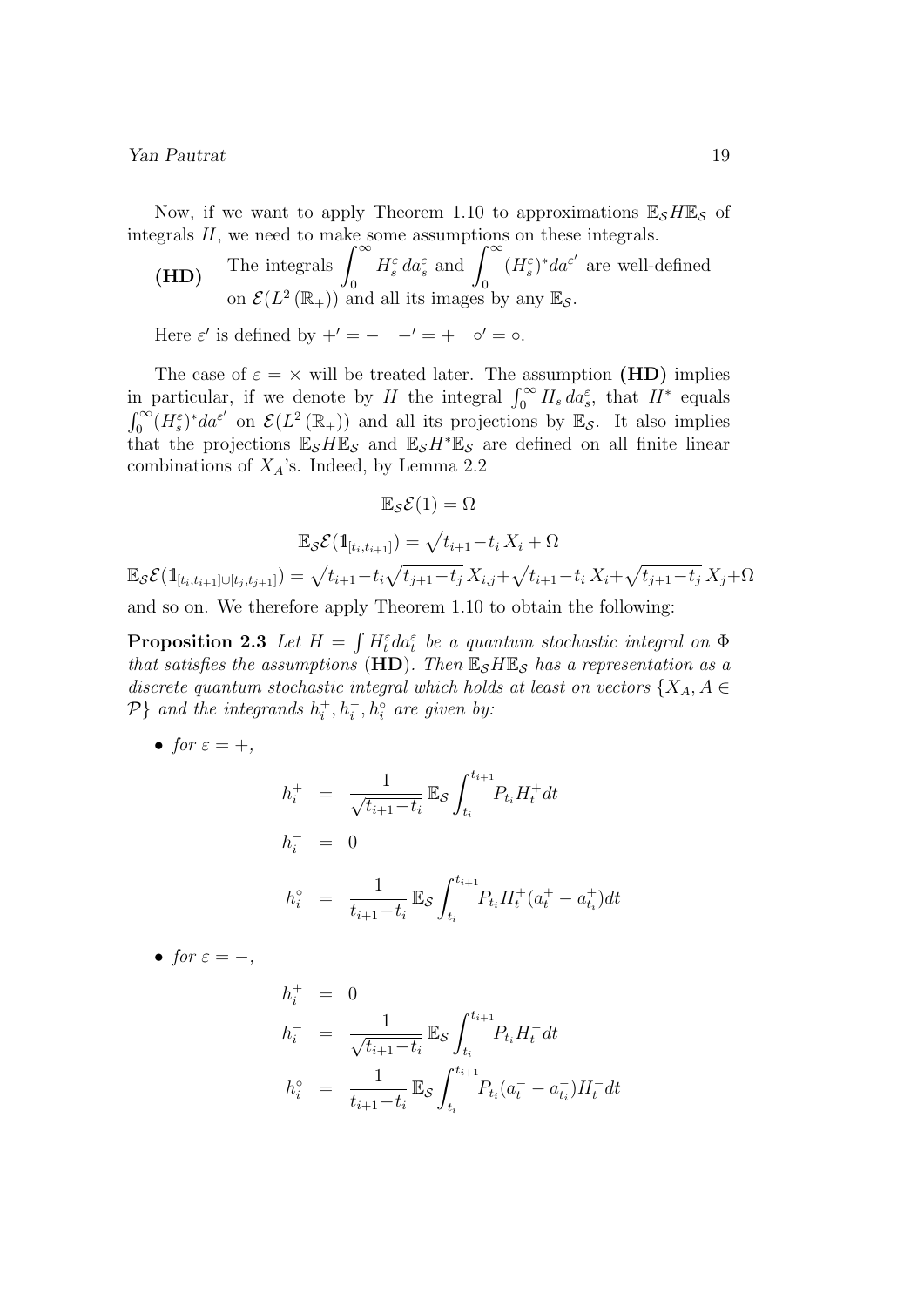• for  $\varepsilon = 0$ ,

$$
h_i^+ = 0
$$
  
\n
$$
h_i^- = 0
$$
  
\n
$$
h_i^\circ = \frac{1}{t_{i+1} - t_i} \mathbb{E}_{\mathcal{S}} \int_{t_i}^{t_{i+1}} P_{t_i} H_t^\circ dt
$$

where the equalities are over  $T\Phi_i$  (considering, for the right-hand-side,  $T\Phi_i$ as a subspace of  $\Phi_{t_i}$ ) and where all operator integrals are in the strong sense.

In the case where  $\varepsilon = \circ$ , the integral representation has the exponential domain of TΦ in its restricted domain.

## Remarks:

- note that for any  $s < t$ ,  $(a_t^+ a_s^+)P_s$  is bounded with norm  $\sqrt{t-s}$  since, on  $\Phi_s$ ,  $(a_t^+ - a_s^+)$  is simply multiplication by  $\chi_t - \chi_s$ . As a consequence,  $P_s(a_t^- - a_s^-)$  is also bounded on the exponential domain.
- It is rather disappointing that the discrete-time integrals are not defined on a larger space, for example on the exponential domain of TΦ in the case where  $\varepsilon = +$  or  $-$ . Let us discuss this phenomenon: notice first that, in any case,

$$
h_i^+ a_i^+ + h_i^- a_i^- + h_i^\circ a_i^\circ = \mathbb{E}_{\mathcal{S}} \int_{t_i}^{t_{i+1}} H_s^\varepsilon \, da_s^\varepsilon \mathbb{E}_{\mathcal{S}}.
$$

Denote  $H_i = \int_{t_i}^{t_{i+1}} H_s^{\varepsilon} a_s^{\varepsilon}$ . For all  $f \in Dom h$ , all  $A \in \mathcal{P}$ , one has

$$
\sum_{i} |h_i^{\varepsilon} a_i^{\varepsilon} f(A)| < +\infty \quad \text{ and } \quad \sum_{i} |h_i^{\circ} a_i^{\circ} f(A)| < +\infty, \tag{2.11}
$$

so that the problems will arise from square-summability over A in  $\mathcal P$ . To prove the above claim (2.11), notice first that it is straightforward  $\sum_i |\mathbb{E}_{\mathcal{S}} H_i \mathbb{E}_{\mathcal{S}} f(A)|$  is smaller than when  $\varepsilon = +$  (the sum is finite) and continue with  $\varepsilon = -$ . The sum

$$
\sum_{i} \frac{1}{\sqrt{(t_{i_1+1}-t_{i_1})\dots(t_{i_n+1}-t_{i_n})}} \int_{t_{i_1}}^{t_{i_1+1}} \dots \int_{t_{i_n}}^{t_{i_n+1}} |H_i \mathbb{E}_{\mathcal{S}} f(s_1,\dots,s_n)| ds_1 \dots ds_n
$$
\n(2.12)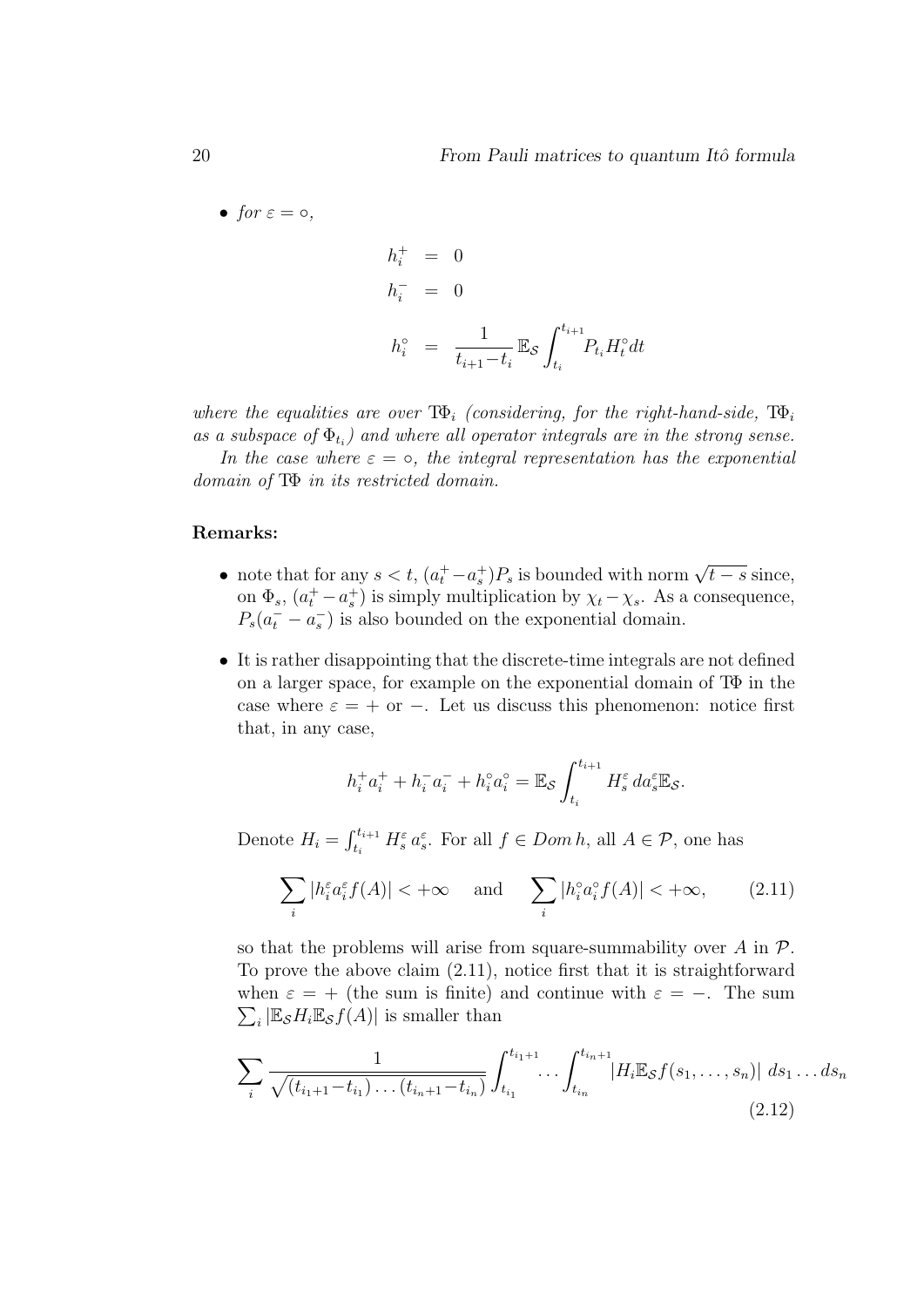if  $A = \{i_1, \ldots, i_n\}$ . This is smaller than

$$
\left(\int_{t_{i_n}}^{t_{i_n+1}} \lVert H_s D_s \mathbb{E}_{\mathcal{S}} f \rVert^2 ds\right)^{1/2} + \sum_i \int_{t_i}^{t_{i+1}} \lVert H_s^{-} D_s \mathbb{E}_{\mathcal{S}} f \rVert
$$

which is finite. Besides,  $\mathbb{E}_{\mathcal{S}} H_i \mathbb{E}_{\mathcal{S}}$  is  $h_i^- a_i^- + h_i^{\circ} a_i^{\circ}$  and the condition  $\sum_i |h_i^{\circ} a_i^{\circ} f(A)|$  is straightforward since only a finite number of terms in the sum are nonzero and this implies the condition on  $\sum_i h_i^- a_i^ \frac{-}{i}$ .

Then one has  $\sum_{A \in \mathcal{P}} \left| \sum_i \mathbb{E}_{\mathcal{S}} H_i \mathbb{E}_{\mathcal{S}} f(A) \right|^2 < +\infty$  since it is dominated by  $\left\Vert \sum_{i} H_{i} \mathbb{E}_{\mathcal{S}} f \right\Vert^{2}$ . Therefore one deduces that

$$
\sum_{A \in \mathcal{P}} |\sum_{i} (h_i^{\varepsilon} a_i^{\varepsilon} + h_i^{\circ} a_i^{\circ}) f(A)|^2 < +\infty,\tag{2.13}
$$

but there is no reason why one should have

$$
\sum_{A \in \mathcal{P}} |\sum_{i} h_i^+ a_i^+ f(A)|^2 < +\infty \quad \text{and} \quad \sum_{A \in \mathcal{P}} |\sum_{i} h_i^{\circ} a_i^{\circ} f(A)|^2 < +\infty;
$$

choose for example  $\varepsilon = +$  and  $f = \mathcal{E}(u)$  to see in detail what happens. For  $t_i \leq t < t_{i+1}$  one has

$$
P_t e(\widetilde{u}) = e(\widetilde{u}_i) + \widetilde{u}(i)e(\widetilde{u}_i)\frac{\chi_t - \chi_{t_i}}{t_{i+1} - t_i}
$$
\n(2.14)

which implies (2.13) by the Attal-Meyer formulation but this does not imply that

$$
\int_0^\infty \left\|H_t^+e(\widetilde{u}_i)\right\|^2 dt + \int_0^\infty \left\|H_t^+ \widetilde{u}(i)e(\widetilde{u}_i)\frac{\chi_t-\chi_{t_i}}{t_{i+1}-t_i}\right\|^2 dt < +\infty.
$$

One can on the other hand obtain the definiteness of the integral  $\sum_i h_i^{\circ} a_i^{\circ}$  on the exponential domain from the fact that for  $t_i \leq t < t_{i+1}$ ,

$$
\frac{\widetilde{u}(i)}{\sqrt{t_{i+1}-t_i}}H_t^{\circ}e(\widetilde{u}_i)=H_t^{\circ}D_te(\widetilde{u}).
$$

The equality (2.14) is also the reason for the surprising presence of a  $a^{\circ}$ integral in the projection of an integral with respect to  $a^{\varepsilon}$  when  $\varepsilon$  is + or -. We prove now that that parasite integral vanishes in the limit; yet, since we do not know if that integral is well-defined beyond the linear span of  $\{X_A, A \in$  $\mathcal{P}$ , we have to prove that result on a subdomain of  $\mathcal{E}(L^2(\mathbb{R}_+))$  such that its projections  $\mathbb{E}_{\mathcal{S}}$  belong to that linear span. The set of exponential vectors of square-integrable functions with compact support is such a subdomain.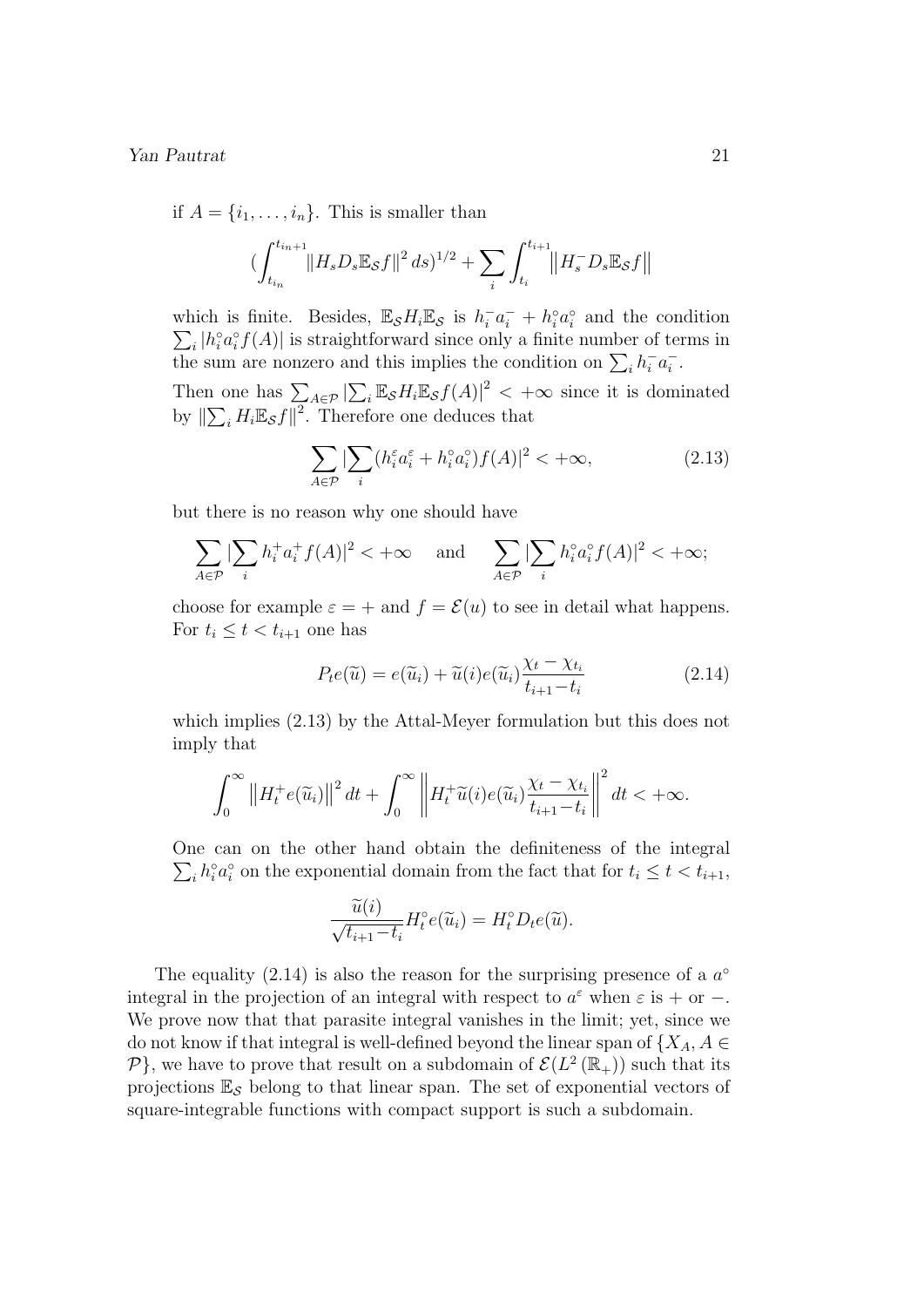**Lemma 2.4** Let  $H = \int_0^\infty H_s \, da_s^{\varepsilon}$  be an integral that satisfies the assumptions (HD) with  $\varepsilon = +$  or  $-$ . Then the parasite  $a^{\circ}$  integral which arises in the projection  $\mathbb{E}_{\mathcal{S}} H \mathbb{E}_{\mathcal{S}}$  vanishes, in the sense that the net

$$
\left(\mathbb{E}_{\mathcal{S}}\sum_{i\in\mathbb{N}}h_i^{\circ}a_i^{\circ}\mathbb{E}_{\mathcal{S}}\right)_{\mathcal{S}\in\mathfrak{P}}
$$

tends to zero in the w\*-topology on the set of exponentials of functions with compact support.

## Proof.

Take for example  $\varepsilon = +$ ; then one can see from the discrete Hudson--Parthasarathy equation (Proposition 1.7) that

$$
\langle \mathcal{E}(u), \mathbb{E}_{\mathcal{S}} \sum_{i} h_i^{\circ} a_i^{\circ} \mathbb{E}_{\mathcal{S}} \mathcal{E}(v) \rangle = \sum_{i} \overline{\widetilde{u}}(i) \widetilde{v}(i) \langle e(\widetilde{u} \mathbb{1}_{\neq i}), h_i^{\circ} e(\widetilde{v} \mathbb{1}_{\neq i}) \rangle
$$
  
\n
$$
= \sum_{i} \frac{\overline{\widetilde{u}}(i)}{\sqrt{t_{i+1} - t_i}} \int_{t_i}^{t_{i+1}} \langle e(\widetilde{u}_i), H_t^+ P_t(e(\widetilde{v}_{i+1}) - e(\widetilde{v}_i)) \rangle dt
$$
  
\n
$$
= \sum_{i} \int_{t_i}^{t_{i+1}} \langle D_t \mathbb{E}_{\mathcal{S}} \mathcal{E}(u), H_t^+ P_t(e(\widetilde{v}_{i+1}) - e(\widetilde{v}_i)) \rangle.
$$

Now, by the assumptions (HD) we know that

$$
\int_0^\infty \left\| (H_t^-)^* D_t \mathbb{E}_{\mathcal{S}} \mathcal{E}(u) \right\| dt < +\infty
$$

whereas  $||e(\widetilde{v}_{i+1}) - e(\widetilde{v}_i)||$  is of order  $\widetilde{v}(i)$ , which is smaller than

$$
\sqrt{\int_{t_i}^{t_{i+1}} \|v(t)\|^2 dt}
$$

and converges to zero uniformly in  $i$ .

 $\Box$ 

#### Proof of Proposition 2.3

Let us prove for example the case  $\varepsilon = +$ . Let us consider the action of  $h_i^+$  $i, h_i, h_i^{\circ}$  on a vector  $X_A$  with  $A < i$ . One has by (1.7) and Lemma 2.1,

$$
h_i^+ X_A = d_i \mathbb{E}_{\mathcal{S}} H X_A
$$
  
= 
$$
\frac{1}{\sqrt{t_{i+1} - t_i}} \mathbb{E}_{\mathcal{S}} \int_{t_i}^{t_{i+1}} P_{t_i} D_t H X_A dt
$$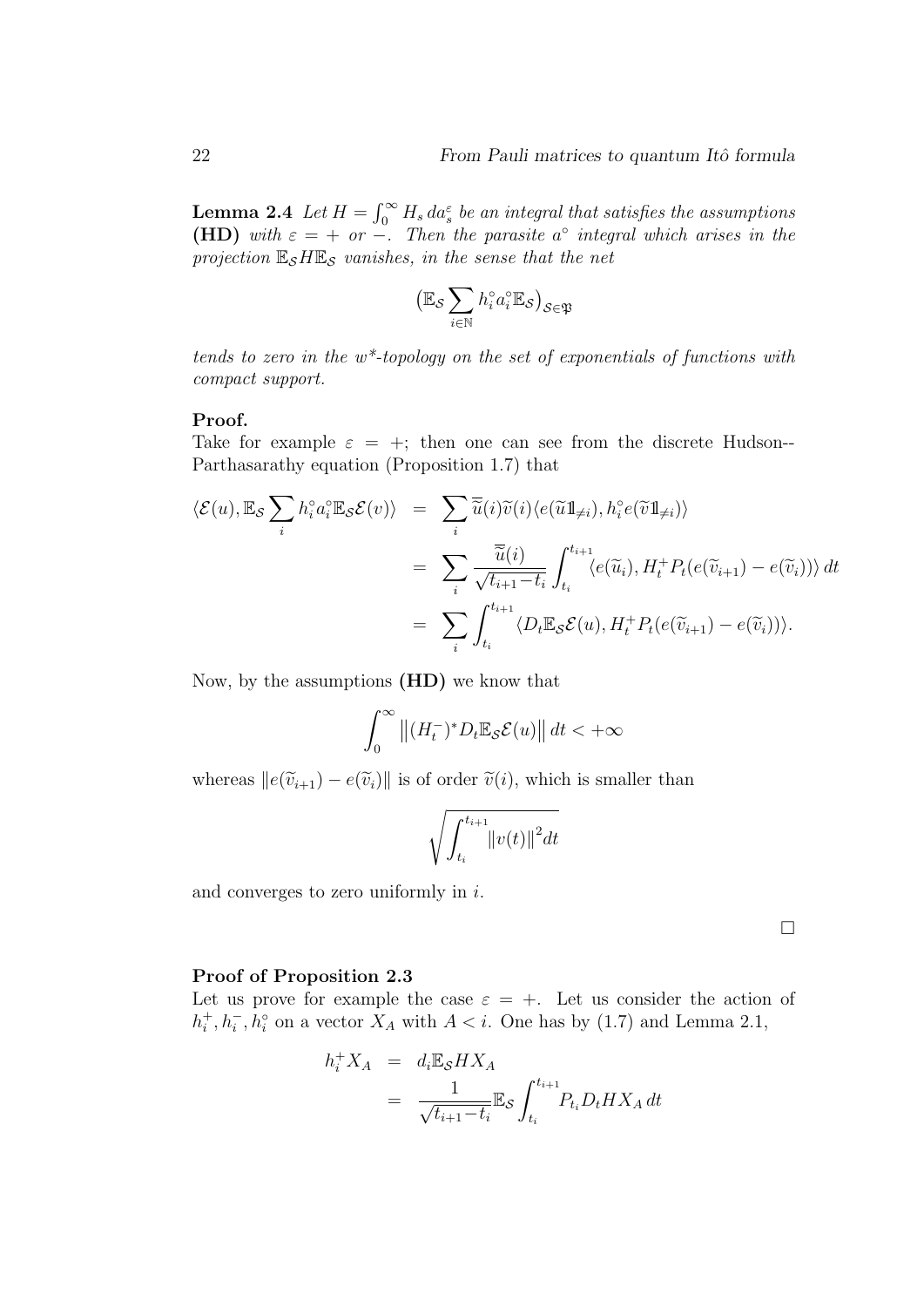and the Attal-Meyer equations yield  $D_t H X_A = H_t^+ X_A$ , and we obtain the expression of  $h_i^+$ <sup>+</sup>. The value of  $h_i^ \overline{i}$  is easily computed:

$$
h_i^- X_A = p_i \mathbb{E}_{\mathcal{S}} H a_i^+ X_A
$$
  
=  $\mathbb{E}_{\mathcal{S}} P_{t_i} X_{A \cup \{i\}}$   
= 0,

because, again by straightforward application of the Attal-Meyer formula,

$$
HX_{A\cup\{i\}} = \int_{t_i}^{t_{i+1}} H_s \frac{X_A}{\sqrt{t_{i+1} - t_i}} \, d\chi_s + \int_{t_i}^{t_{i+1}} H_s^+ X_A \frac{\chi_s - \chi_{t_i}}{\sqrt{t_{i+1} - t_i}} \, d\chi_s.
$$

Finally,

$$
h_i^{\circ} X_A = d_i \mathbb{E}_{\mathcal{S}} H a_i^+ X_A - p_i \mathbb{E}_{\mathcal{S}} H X_A
$$
  
= 
$$
\frac{1}{\sqrt{t_{i+1} - t_i}} \mathbb{E}_{\mathcal{S}} \int_{t_i}^{t_{i+1}} P_{t_i} D_t H X_{A \cup \{i\}} dt - \mathbb{E}_{\mathcal{S}} P_{t_i} H X_A.
$$

From the above computation,

$$
P_{t_i} D_t H X_{A \cup \{i\}} = \frac{1}{\sqrt{t_{i+1} - t_i}} P_{t_i} H_t X_A + \frac{1}{\sqrt{t_{i+1} - t_i}} P_{t_i} H_t^+(X_A(\chi_t - \chi_{t_i}));
$$

now we have

$$
P_{t_i}H_tX_A - P_{t_i}HX_A = 0
$$

for  $t \geq t_i$  and

$$
H_t^+(X_A(\chi_t - \chi_{t_i})) = H_t^+(a_t^+ - a_{t_i}^+)X_A.
$$

The proof is complete. The other two cases are treated exactly in the same way. The definiteness of the restricted integral on the exponential domain when  $\varepsilon = \circ$  was proved in the discussion following the statement of Proposition 2.3.

 $\Box$ 

Suppose now that we want to project an integral  $H = \int H_s^{\times} da_s^{\times}$ ; it is possible to compute an integral representation for  $\mathbb{E}_{\mathcal{S}} H \mathbb{E}_{\mathcal{S}}$ , but the coefficients do not express simply in terms of  $(H_t^{\times})_t$ . The same is true if we compute the integral representation of the process  $(\mathbb{E}_{\mathcal{S}}H_{t_i}\mathbb{E}_{\mathcal{S}})_i$ . The reason is the following: the representation of H as  $\int_0^\infty H_s^{\times} ds$  is not unique; if we compute projections according to our schemes, be it projections of the process or projections of the operator only, we compute an unique representation, that is, we try to compute a representation with more information than the original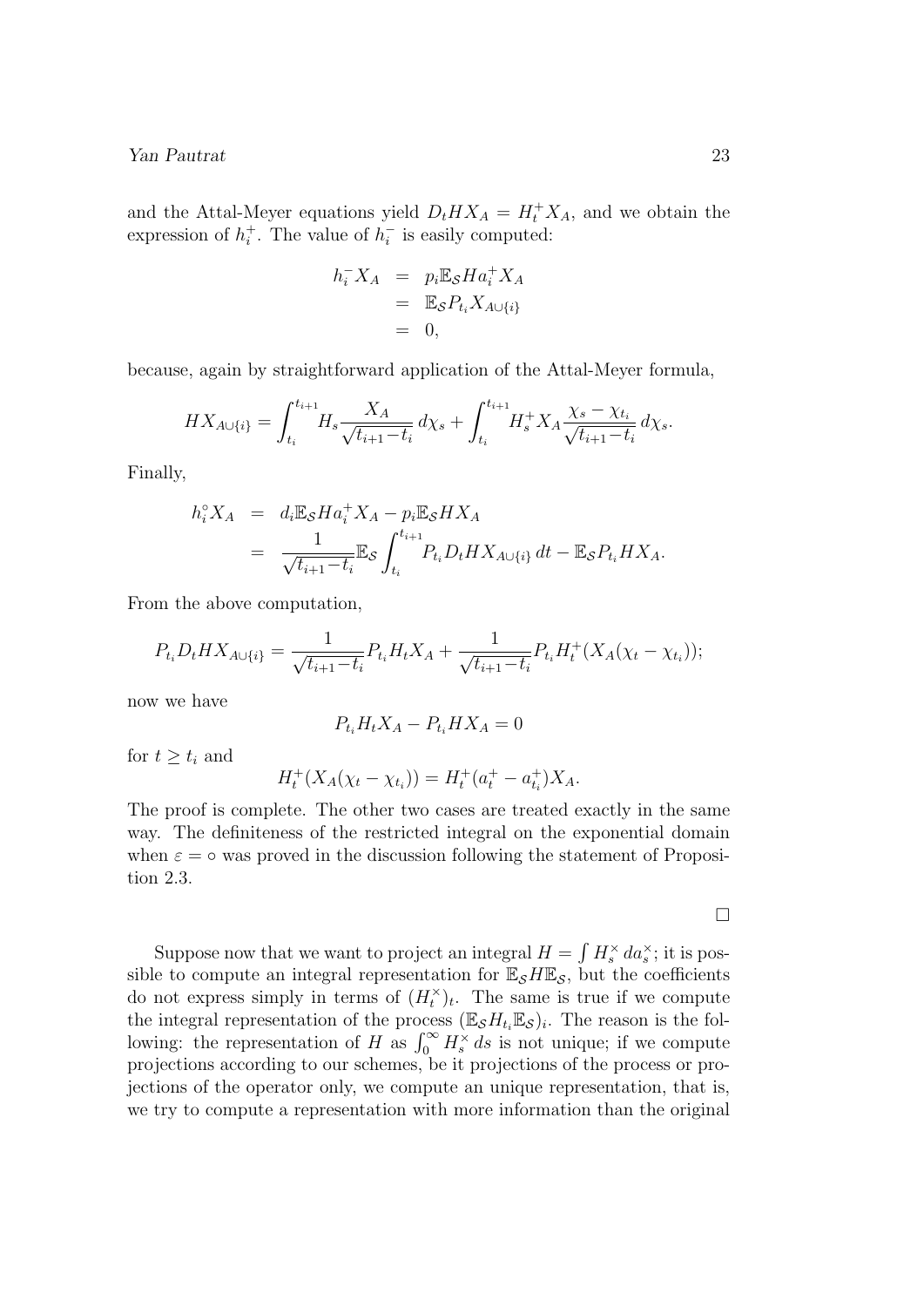one, so that one can not relate explicitly the coefficients of the projection to the process  $(H_s^{\times})_{s\in\mathbb{R}_+}$ . This is why it will be more convenient to take a completely different approach to project integrals  $\int_0^\infty H_s^{\times} da_s^{\times}$ . We only state the following proposition, which shows an alternative way to project integrals with respect to time and is proven immediately by an Attal-Meyer argument:

**Proposition 2.5** Let  $H = \int_0^{+\infty} H_s^{\times} da_s^{\times}$  be an integral in  $\Phi$  which satisfies the assumptions (HD). Then  $\mathbb{E}_{\mathcal{S}}H\mathbb{E}_{\mathcal{S}}$  is equal on the exponential domain to the restricted integral  $\sum_{i=1}^R h'_i \times a_i$  $\chi_i^{\times}$ , where

$$
h_i^{'\times} = \mathbb{E}_{\mathcal{S}} \int_{t_{i-1}}^{t_i} H_t^{\times} dt \, \mathbb{E}_{\mathcal{S}}.
$$

We should emphasize here the fact that the representation given above is not a contradiction to the formulas (1.8): it is just another consequence of the fact that in discrete-time also, the representation of one operator  $h$  as  $h = \sum_{\varepsilon = +, \circ, -,\times} \sum_i h_i^{\varepsilon} a_i^{\varepsilon}$  is not unique.

# 3 Convergence of the Itô table

# 3.1 A proof of the Itô formula by approximation

In this subsection we want to prove that the Itô formula for continuous-time quantum stochastic integrals is a limit of the one for discrete-time integrals; to achieve this we actually reprove the quantum Itô formula for regular semimartingales as defined in [At1], using nothing but our approximation scheme and the Itô formula on toy Fock space. Throughout this section we will make the following assumptions on the operator integrals

$$
H=\int_0^\infty \!\! H^\varepsilon_t da^\varepsilon_t:
$$

 $(HS)$  $\sqrt{ }$  $\int$  $\overline{\mathcal{L}}$ 1. the integrands  $H_t^{\varepsilon}$  are bounded operators such that  $t \mapsto \|H_t^{\varepsilon}\|$  is: • square-integrable if  $\varepsilon = +$  or  $-$ , • integrable if  $\varepsilon = \times$ , • essentially bounded if  $\varepsilon = \infty$ 2. H is a bounded operator on  $\Phi$ .

Notice that these assumptions are those made for regular semimartingale processes as defined in [At1].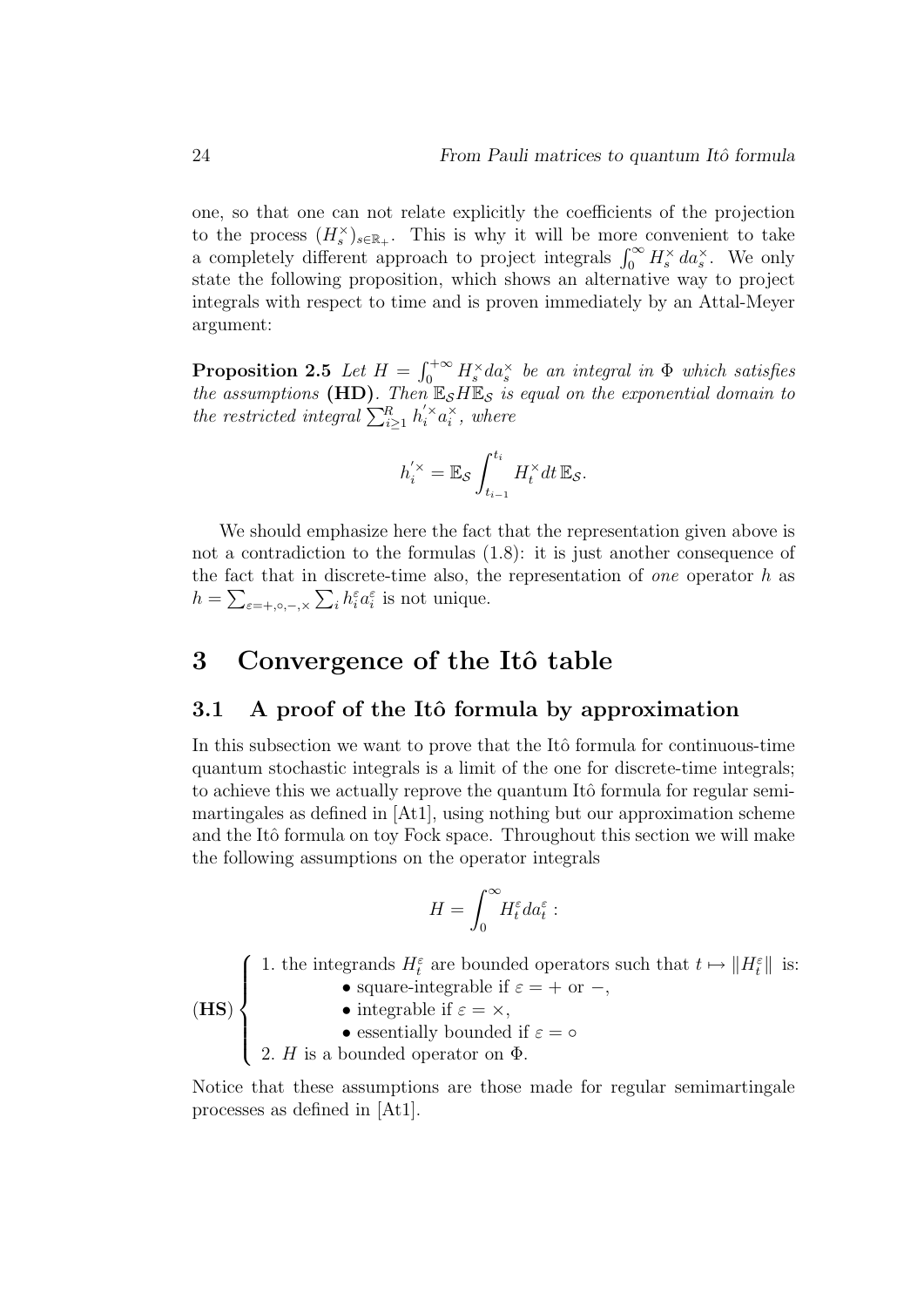Let us fix the notations to be used in the rest of the paper: we will consider two integrals

$$
H = \int_0^\infty H_s^\varepsilon \, da_s^\varepsilon \quad \text{et} \quad K = \int_0^\infty K_s^\eta \, da_s^\eta
$$

which satisfy the assumptions (HS);  $\varepsilon$  and  $\eta$  can take the values +, −, ◦ or×. The projections  $\mathbb{E}_{\mathcal{S}} H \mathbb{E}_{\mathcal{S}}$ ,  $\mathbb{E}_{\mathcal{S}} K \mathbb{E}_{\mathcal{S}}$  will be denoted by h, k respectively. In the case where  $\varepsilon$  or  $\eta$  is different from  $\times$ , the processes  $(h_i^{\varepsilon})_{i\in\mathbb{N}}, (k_i^{\eta})_{i\in\mathbb{N}}$  $\binom{n}{i}$  $i \in \mathbb{N}$ and  $(h_i^{\circ})_{i\in\mathbb{N}}$ ,  $(k_i^{\circ})_{i\in\mathbb{N}}$  are as defined in Proposition 2.3; we will discuss again later the case of  $\varepsilon = \times$ . If  $\varepsilon$  is + or − then we have seen that h is equal to

$$
h=\sum_i h_i^\varepsilon a_i^\varepsilon+\sum_i h_i^\circ a_i^\circ;
$$

we then denote by  $\hat{h}^{\circ}$  the integral  $\sum_i h_i^{\circ} a_i^{\circ}$  which we will usually call the "parasite" term. As before,  $h_j$  will denote the integral stopped at time j

$$
h_j = \sum_{i < j} h_i^\varepsilon a_i^\varepsilon + \sum_{i < j} h_i^\circ a_i^\circ;
$$

and  $h_j^{\circ}$  the integral

$$
\widetilde{h}_j^\circ = \sum_{i < j} h_i^\circ a_i^\circ.
$$

The proof will be done in four steps. In the first step, we will discuss the validity of obtained integrals. We show that they are valid in the restricted sense on the whole of Fock space, when  $\varepsilon = +$ ,  $\circ$  or  $-$ . This will allow us to apply the discrete Itô formula freely. To simplify further proofs, we give an alternative description of the projection where  $\varepsilon = \times$  integrals. In the second step, we show that the unwanted  $a^{\circ}$  integrals that appear when projecting integrals with respect to  $a^+$  or  $a^-$  vanish, as well as the terms they create when two projections are composed. In the third step we prove that, asymptotically, one can compute the composition of two projections using the *continuous* Itô table. Last, we show that the remaining discretetime integrals obtained after composition do converge to the continuous-time integrals we are looking for.

#### Validity of the discrete integrals

First let us assume that  $\varepsilon \neq \infty$ . With such assumptions, it is straightforward from general stochastic integration theory on  $\Phi$  that  $H = \int_0^\infty H_t^{\varepsilon} d a_t^{\varepsilon}$  is the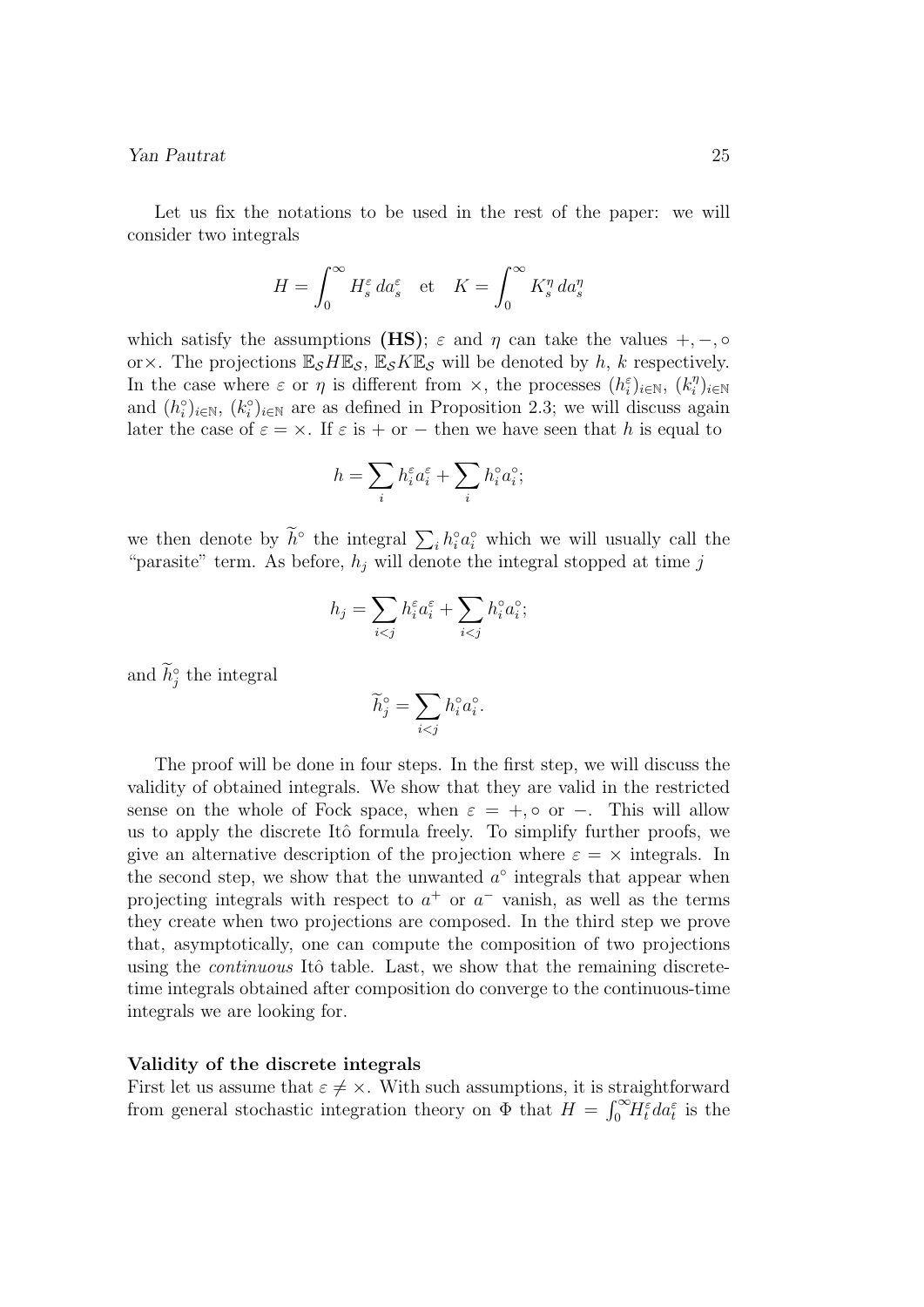strong limit of the  $\int_0^T H_t^{\varepsilon} d a_t^{\varepsilon}$  as T goes to infinity, with uniform norm estimates. As a consequence, H is the strong sum of all  $\int_{t_i}^{t_{i+1}} H_t^{\varepsilon} d a_t^{\varepsilon}$  and  $\mathbb{E}_{\mathcal{S}} H \mathbb{E}_{\mathcal{S}}$ is the strong sum of all

$$
\mathbb{E}_{\mathcal{S}} \int_{t_i}^{t_{i+1}} H_t^{\varepsilon} dt \, \mathbb{E}_{\mathcal{S}} = h_i^+ a_i^+ + h_i^- a_i^- + h_i^{\circ} a_i^{\circ}.
$$

The following lemma, which will allow us to use full power of the Attal-Meyer formulation, proves that the obtained integral representations are valid in the restricted sense on the whole of TΦ.

**Lemma 3.1** Let  $\varepsilon$  equal +, – or  $\circ$  and the integral  $\int_0^\infty H_s^{\varepsilon} da_s^{\varepsilon}$  satisfy the assumptions (HS). Then the integral  $\sum_i h_i^{\varepsilon} a_i^{\varepsilon}$  associated to  $\mathbb{E}_{\mathcal{S}} H \mathbb{E}_{\mathcal{S}}$  has the whole of  $T\Phi$  for restricted domain.

## Proof.

By the Attal-Meyer characterization of restricted integrals it is enough to prove that for all  $f \in \Phi$ , the vector  $\mathbb{E}_{\mathcal{S}} f$  of T $\Phi$  is such that  $\sum_i ||h_i d_i \mathbb{E}_{\mathcal{S}} f||^2$ and  $\sum_i ||h_i^+$  $\binom{+}{i} p_i \mathbb{E}_{\mathcal{S}} f$ <sup>2</sup>,  $\sum_i ||h_i^ \|\vec{a}_i\| \leq \frac{1}{2} \|\vec{b}_i\| \leq \frac{1}{2} \|\vec{b}_i\| \leq \frac{1}{2} \|\vec{b}_i\| \leq \frac{1}{2} \|\vec{b}_i\| \leq \frac{1}{2} \|\vec{b}_i\| \leq \frac{1}{2} \|\vec{b}_i\| \leq \frac{1}{2} \|\vec{b}_i\| \leq \frac{1}{2} \|\vec{b}_i\| \leq \frac{1}{2} \|\vec{b}_i\| \leq \frac{1}{2} \|\vec{b}_i\| \leq \frac{1}{2} \|\vec{b}_i\| \le$ finite. This is obtained from the fact that  $||h_i||$  and  $||h_i^{\circ}||$  are uniformly bounded and that

$$
\left\|h_{i}^{\pm}\right\|^{2} \leq \int_{t_{i}}^{t_{i+1}} \lVert H_s \rVert^{2} ds
$$

is square-integrable.

 $\Box$ 

Now let us consider the case when  $\varepsilon = \times$ . The representation of  $\mathbb{E}_{\mathcal{S}} H \mathbb{E}_{\mathcal{S}}$ given by Proposition 2.5 would eventually lead us to compare  $\int_{t_{i-1}}^{t_i}$  integrals to  $\int_{t_i}^{t_{i+1}}$  integrals. To avoid this problem we give the following alternative description:

**Proposition 3.2** Let  $H = \int_0^\infty H_s^{\times} ds$  be an operator satisfying (HS). Then  $\mathbb{E}_{\mathcal{S}} H \mathbb{E}_{\mathcal{S}}$  is the strong limit on  $\mathbb{T} \Phi$  of the series  $\sum_i h_i^{\times} a_i^{\times}$  $\chi_i^{\times}$ , where

$$
h_i^{\times} p_i = \mathbb{E}_{\mathcal{S}} \int_{t_i}^{t_{i+1}} P_{t_i} H_t^{\times} dt \, \mathbb{E}_{\mathcal{S}} p_i.
$$

Proof.

The series  $\sum_i h_i^{\times} a_i^{\times}$  has clearly TΦ as restricted domain by the Attal-Meyer characterization. We are going to prove that, for all u in  $L^2(\mathbb{R}_+),$ 

$$
(\sum_i h_i^\times a_i^\times - \sum_i h_i^{\prime \times}) \mathbb{E}_{\mathcal{S}} \mathcal{E}(u)
$$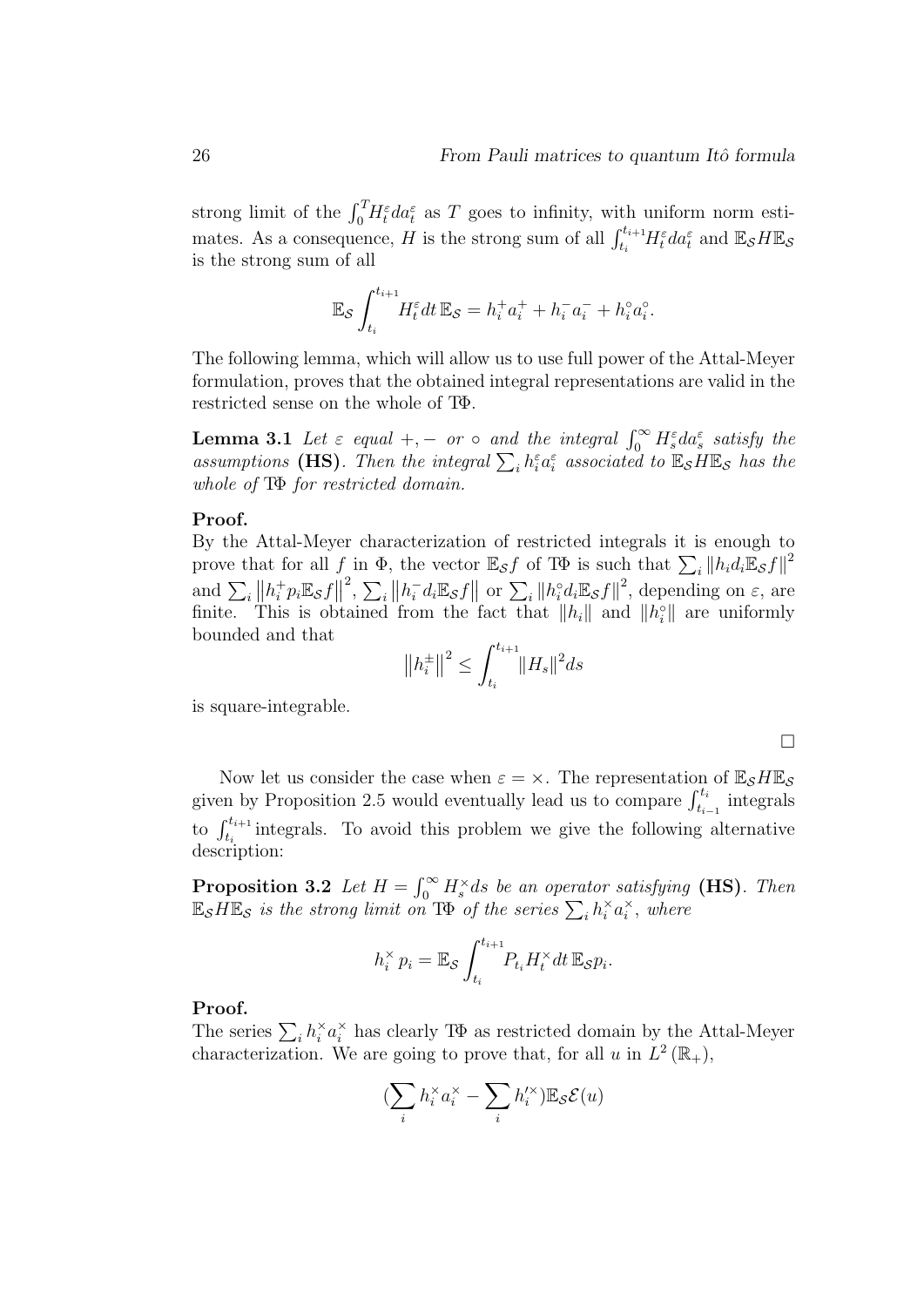converges to zero in norm. Since the considered operators are norm-bounded, this will prove strong convergence of TΦ. The above quantity is

$$
\sum_{i\geq 0} h_i^{\times} e(\widetilde{u}_i) e(\widetilde{u}_{[i)} - \sum_{i\geq 0} h_{i+1}^{\times} e(\widetilde{u}_{i+1}) e(\widetilde{u}_{[i+1})
$$
\n
$$
= \sum_i (\mathbb{E}_{\mathcal{S}} \int_{t_i}^{t_{i+1}} P_{t_i} H_t^{\times} e(\widetilde{u}_i) dt \otimes e(\widetilde{u}_{[i]} - \mathbb{E}_{\mathcal{S}} \int_{t_i}^{t_{i+1}} H_t^{\times} e(\widetilde{u}_{i+1}) dt \otimes e(\widetilde{u}_{[i+1]}),
$$

and replacing  $e(\widetilde{u}_i), e(\widetilde{u}_{i+1})$  in the two integrals by  $P_t e(\widetilde{u})$  creates an error term which smaller than

$$
\sum_{i} |\widetilde{u}(i)| \int_{t_i}^{t_{i+1}} \left\| H_s^{\times} \right\| ds \, \|e(\widetilde{u})\| + \sum_{i} |\widetilde{u}(i+1)| \int_{t_i}^{t_{i+1}} \left\| H_s^{\times} \right\| ds \, \|e(\widetilde{u})\|,
$$

so that it converges to zero. A similar estimate holds for the substitution of  $e(\widetilde{u}_{[i}), e(\widetilde{u}_{[i+1})$  by  $(\Omega + \chi_{t_{i+1}} - \chi_t/\sqrt{t_{i+1} - t_i} \widetilde{u}(i)) \otimes e(\widetilde{u}_{[i+1})$ . What we end up with, after these substitutions, is

$$
\sum_{i} \mathbb{E}_{\mathcal{S}} \int_{t_i}^{t_{i+1}} (P_{t_i} - \mathrm{Id}) H_t^{\times} P_t e(\widetilde{u}) dt.
$$

This can be rewritten as

$$
\mathbb{E}_{\mathcal{S}} \int_0^\infty (P_{t_i} - \mathrm{Id}) H_t^\times P_t e(\widetilde{u}) dt
$$

where the *i* is actually a  $i(t)$ . Now Lebesgue's theorem applies and shows that the above integral tends to zero with the mesh size of the partition.

 $\Box$ 

**Remark:** notice that a projection  $\mathbb{E}_{\mathcal{S}} \int H_s^{\times} da_s^{\times} \mathbb{E}_{\mathcal{S}}$  will, in our scheme, be composed only with bounded operators. Besides, we will from now on only be interested in weak convergences so that one can always consider adjoint relations. Because of that, we will systematically replace the projection  $\mathbb{E}_{\mathcal{S}} H \mathbb{E}_{\mathcal{S}}$ of an integral  $H = \int H_s^{\times} da_s^{\times}$  by the series described in Proposition 3.2.

### The vanishing of parasite terms

In this paragraph we show that the unwanted  $a^{\circ}$  from the projection, as well as the terms they induce after composition, vanish in the limit.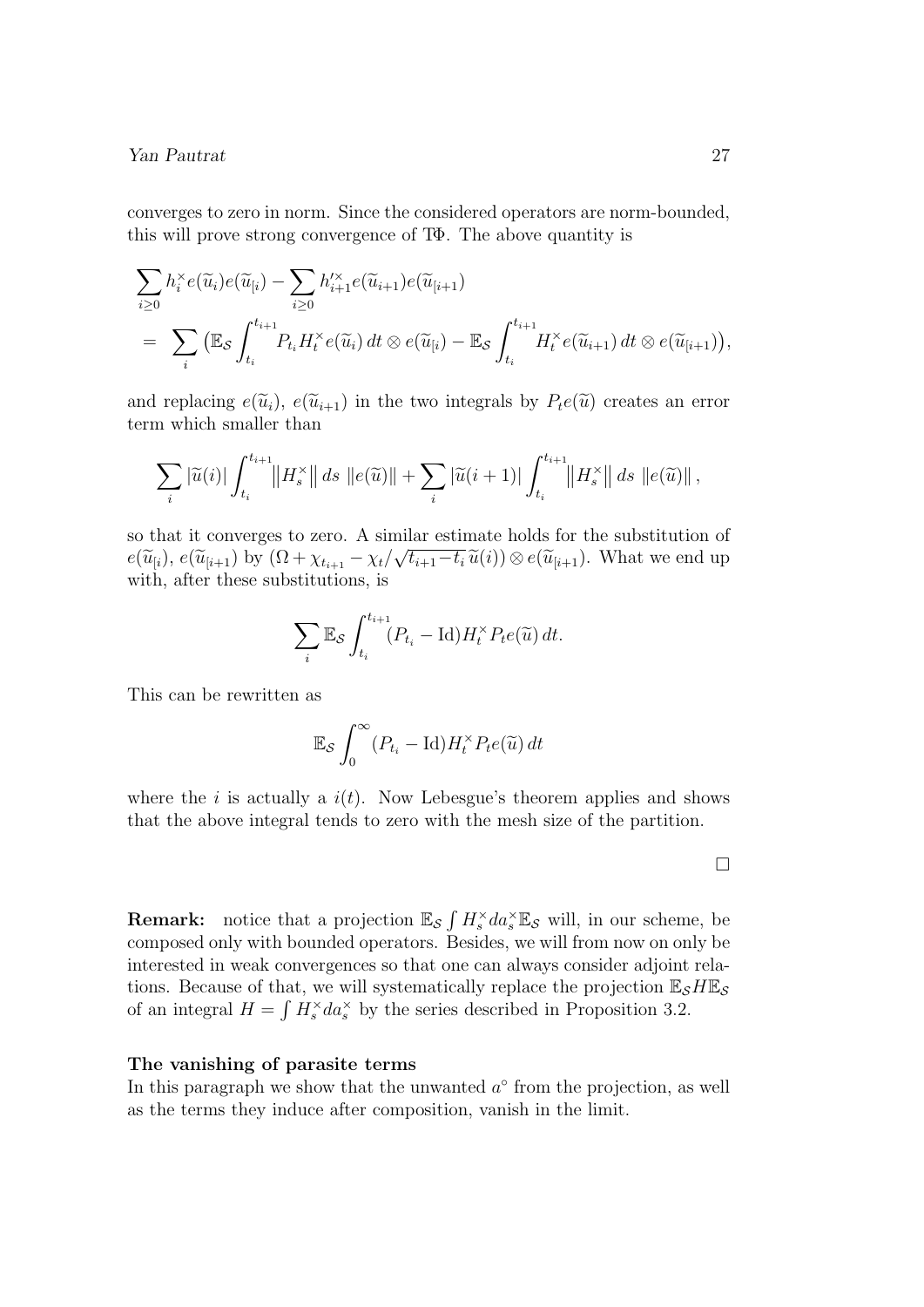**Proposition 3.3** Let  $\varepsilon, \eta \in \{+, -, \circ, \times\}$  and let H, K be two operator integrals satisfying the assumptions (HS). Then the net

$$
\left(\mathbb{E}_{\mathcal{S}}H\mathbb{E}_{\mathcal{S}}\,\mathbb{E}_{\mathcal{S}}K\mathbb{E}_{\mathcal{S}}-\mathbb{E}_{\mathcal{S}}\langle e(\widetilde{u})\,,\sum_i h_i^\varepsilon a_i^\varepsilon\,\sum_i k_i^\eta a_i^\eta\,\mathbb{E}_{\mathcal{S}}\right)_{\mathcal{S}\in\mathfrak{P}}
$$

tends to zero on the exponential domain in the w\*-topology.

#### Proof.

If both  $\varepsilon$  and  $\eta$  are  $\circ$ , there is nothing to do but recall that  $\mathbb{E}_{\mathcal{S}}H\mathbb{E}_{\mathcal{S}}$  and  $\mathbb{E}_{\mathcal{S}} K \mathbb{E}_{\mathcal{S}}$  converge strongly on  $\Phi$  and are uniformly bounded in norm. If one of  $\varepsilon$ ,  $\eta$  is  $\times$ , the corresponding projection can be immediately replaced by the integral with respect to  $a^{\times}$  thanks to the emphasized consequence of Proposition 3.2.

To work out the other cases notice that

$$
hk = ((h - \widetilde{h}^{\circ}) + \widetilde{h}^{\circ})((k - \widetilde{k}^{\circ}) + \widetilde{k}^{\circ}) \text{ if } \varepsilon \text{ and } \eta \text{ are both } + \text{ or } -,
$$
  

$$
hk = ((h - \widetilde{h}^{\circ}) + \widetilde{h}^{\circ})k \text{ if for example } \varepsilon \text{ only is } + \text{ or } -.
$$

Besides,  $h - \tilde{h}^{\circ} = \sum_{i} h_i^{\varepsilon} a_i^{\varepsilon}$ , so that one only has to show that  $\tilde{h}^{\circ} k$ ,  $hk^{\circ}$  and  $h^{\circ}k^{\circ}$  tend to zero in our weak sense. Thanks to adjointness properties the proof reduces to proving that

$$
\tilde{h}^{\circ}k
$$
 converges to zero for  $\varepsilon = -, +$  and any  $\eta$  (3.1)

$$
\widetilde{h}^{\circ}\widetilde{k}^{\circ}
$$
 converges to zero when  $\varepsilon$  and  $\eta$  are both + or - (3.2)

where convergence is meant weakly on the exponential domain.

We first prove  $(3.1)$ ; for this let us state the simple estimate

$$
||h_i^{\circ}e(\widetilde{u}_i)|| \le \frac{1}{\sqrt{t_{i+1}-t_i}} \int_{t_i}^{t_{i+1}} ||H_t^{\varepsilon}|| \, dt \, ||e(\widetilde{u}_i)|| \,, \tag{3.3}
$$

obtained by using the first remark after Proposition 2.3. This estimate implies

$$
\left\| \widetilde{h}_i^\circ e(\widetilde{u}_i) \right\| \le \|u\| \sqrt{\int_0^\infty \|H_t^\varepsilon\|^2 dt} \quad \exp \|u\|^2 / 2 \tag{3.4}
$$

Observe that

and

$$
\langle e(\widetilde{u}), \widetilde{h}^{\circ}ke(\widetilde{v})\rangle = \langle \widetilde{h^{\circ}}^*e(\widetilde{u}), ke(\widetilde{v})\rangle
$$

and that, since  $k = \mathbb{E}_{\mathcal{S}} K \mathbb{E}_{\mathcal{S}}$  is bounded and  $(\tilde{h}^{\circ})^* e(\tilde{u})$  is uniformly bounded<br>by (3.4) one can replace  $e(\tilde{u})$  by anything which tods to it in norm with by (3.4), one can replace  $e(\tilde{v})$  by anything which tends to it in norm with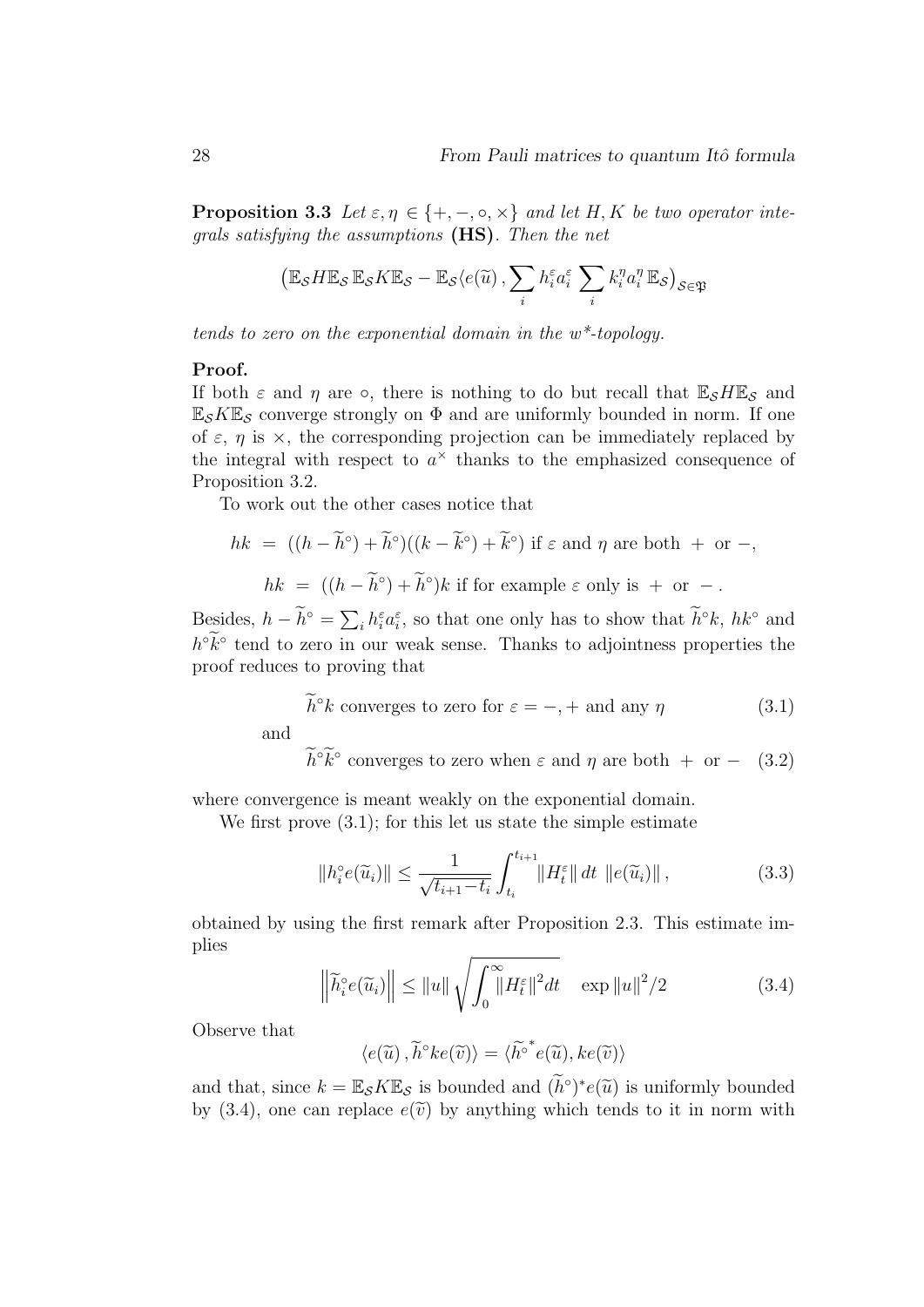the mesh size  $|\mathcal{S}|$ . One can approximate  $K\mathcal{E}(v)$  by a linear combination of exponential vectors; let us suppose for simplicity that  $K\mathcal{E}(v)$  is approximated by a single vector  $\mathcal{E}(w)$ . Then, since

$$
||ke(\widetilde{v}) - e(\widetilde{w})|| = ||\mathbb{E}_{\mathcal{S}} \mathcal{E}(w) - \mathbb{E}_{\mathcal{S}} K \mathbb{E}_{\mathcal{S}} \mathcal{E}(v)||
$$
  
\n
$$
\leq ||\mathbb{E}_{\mathcal{S}} \mathcal{E}(w) - \mathbb{E}_{\mathcal{S}} K \mathcal{E}(v)|| + ||\mathbb{E}_{\mathcal{S}} K \mathcal{E}(v) - \mathbb{E}_{\mathcal{S}} K \mathbb{E}_{\mathcal{S}} \mathcal{E}(v)||
$$
  
\n
$$
\leq ||K\mathcal{E}(v) - \mathcal{E}(w)|| + ||K|| ||\mathcal{E}(v) - \mathbb{E}_{\mathcal{S}} \mathcal{E}(v)||,
$$

one can replace  $ke(\tilde{v})$  by  $e(\tilde{w})$ . Now our assumption reduces to showing that  $\langle e(\tilde{u}), h^{\circ}e(\tilde{w})\rangle$  tends to zero with  $|\mathcal{S}|$ . It is equal to

$$
\sum_{i} \overline{\widetilde{u}(i)} \widetilde{v}(i) \langle e(\widetilde{u}_i), h_i^{\circ} e(\widetilde{w}_i) \rangle \langle e(\widetilde{u}_{[i+1}), e(\widetilde{v}_{[i+1}) \rangle
$$
\n
$$
= \sum_{i} \overline{\frac{\widetilde{u}(i)}{\widetilde{v}(i)}} \int_{t_i}^{t_{i+1}} \langle e(\widetilde{u}_i), P_{t_i}(a_t^- - a_{t_i}^-) H_t^- e(\widetilde{w}_i) \rangle dt \langle e(\widetilde{u}_{[i+1}), e(\widetilde{v}_{[i+1}) \rangle
$$

if for example  $\varepsilon = -$  (the case  $\varepsilon = +$  is proved by dual computations). By an estimate similar to (3.4) we have

$$
\left|\langle e(\widetilde{u}),\widetilde{h}^{\circ}e(\widetilde{w})\rangle\right| \leq \|u\| \|w\| \exp\|u\| \exp\|w\| \sqrt{\sup_i \int_{t_i}^{t_{i+1}} \bigl\|H_t^-\bigr\|^2 dt}
$$

and the last term converges to zero as the mesh size of the partition goes to zero.

To prove (3.2) let us write

$$
\widetilde{h}^{\circ}\widetilde{k}^{\circ} = \sum_{i} h_{i}^{\circ}\widetilde{k}_{i}^{\circ}a_{i}^{\circ} + \sum_{i} \widetilde{h}_{i}^{\circ}k_{i}^{\circ}a_{i}^{\circ} + \sum_{i} h_{i}^{\circ}k_{i}^{\circ}a_{i}^{\circ}
$$

using the discrete time Itô formula. That implies

$$
\langle e(\widetilde{u}), \widetilde{h}^{\circ}\widetilde{k}^{\circ}e(\widetilde{v})\rangle = \sum_{i} \overline{\widetilde{u}}(i)\widetilde{v}(i)\langle e(\widetilde{u}_{i}), (h_{i}^{\circ}\widetilde{k}_{i}^{\circ} + \widetilde{h}_{i}^{\circ}k_{i}^{\circ} + h_{i}^{\circ}k_{i}^{\circ})e(\widetilde{v}_{i})\rangle
$$

up to uniformly bounded factors  $\langle e(\widetilde{u}_{i+1}), e(\widetilde{v}_{i+1})\rangle$ . For the sake of lisibility, we will forget them and all their avatars from now on. Using estimates as (3.3) and the fact that  $\hat{h}_i^{\circ}$ ,  $\hat{k}_i^{\circ}$  are bounded with norms  $\leq \|H\|$ ,  $\|K\|$ , one has a majoration of  $|\langle e(\tilde{u}), h^{\circ} h^{\circ} e(\tilde{v}) \rangle|$  by three terms of the kind

$$
\sum_{i} |\widetilde{u}(i)\widetilde{v}(i)| \sqrt{\int_{t_i}^{t_{i+1}} ||K_t||^2} dt
$$

and since the series  $\sum \tilde{u}(i)\tilde{v}(i)$  is convergent, this tends to zero with the mesh size of the partition.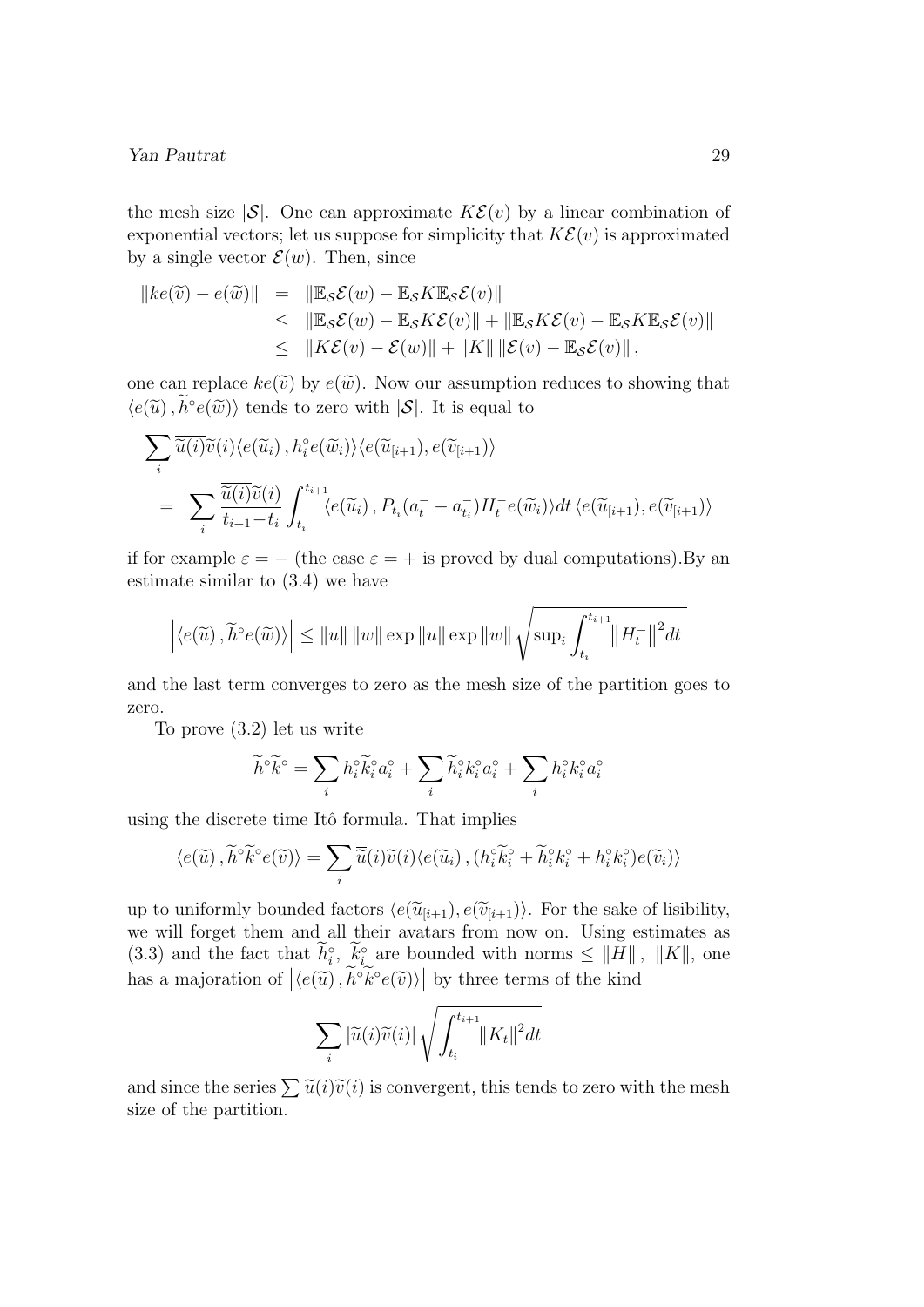$\Box$ 

We now move on to the third step of our proof, contained in the following proposition.

Proposition 3.4 With the assumptions of Proposition 3.3, the net

$$
\left(\mathbb{E}_{\mathcal{S}}H\mathbb{E}_{\mathcal{S}}\mathbb{E}_{\mathcal{S}}K\mathbb{E}_{\mathcal{S}}-\mathbb{E}_{\mathcal{S}}\left(\sum_{i}h_{i}^{\varepsilon}k_{i}a_{i}^{\varepsilon}+\sum_{i}h_{i}k_{i}^{\eta}a_{i}^{\eta}+\sum_{i}h_{i}^{\varepsilon}k_{i}^{\eta}a_{i}^{\varepsilon,\eta}\right)\mathbb{E}_{\mathcal{S}}\right)_{\mathcal{S}\in\mathfrak{P}}
$$

where  $\varepsilon.\eta$  is computed using formally the continuous Itô table, tends to zero on the exponential domain in the  $w^*$ -topology.

## Proof.

All that is left to prove is that

for 
$$
(\varepsilon, \eta) = (+, -)
$$
, one has  $\sum_{i} h_i^+ k_i^- a_i^\circ \underset{|\mathcal{S}| \to 0}{\to} 0$  (3.5)

and

for 
$$
(\varepsilon, \eta) = (-, +)
$$
, one has  $\sum_{i} h_i^- k_i^+ a_i^\circ \underset{|\mathcal{S}| \to 0}{\to} 0.$  (3.6)

plus the convergence to zero in all cases involving an integral with respect to  $\times$ . The proofs of (3.5), (3.6) are the same; let us prove for example (3.5):

$$
|\langle e(\widetilde{u}), \sum_{i} h_{i}^{-}k_{i}^{+}a_{i}^{\circ}e(\widetilde{v})\rangle| \leq \sum_{i} |\widetilde{u}(i)| |\widetilde{v}(i)| \left\| h_{i}^{-*}e(\widetilde{u}_{i}) \right\| \left\| k_{i}^{+}e(\widetilde{v}_{i}) \right\|
$$

up to a constant factor, and since

$$
\left\|h_i^{-*}e(\widetilde{u}_i)\right\| \leq \sqrt{\int_{t_i}^{t_{i+1}} \left\|H_t^{-*}\right\|^2 dt} \left\|e(\widetilde{u}_i)\right\|
$$

with a similar estimate for  $||k_i^+||$  $\begin{aligned} \mathcal{L}_i^+ e(\widetilde{v}_i) \parallel, \text{one concludes as before.} \\ \text{or example, is } \times \text{ one writes the } \end{aligned}$ 

Now in the case where  $\varepsilon$ , for example, is  $\times$ , one writes the usual equalities

$$
\langle e(\widetilde{u}), a^{\eta}(h^{\times}k^{\eta})e(\widetilde{v})\rangle = \sum_{i\in\mathbb{N}}\langle e(\widetilde{u}_i), h_i^{\times}k_i^{\eta}e(\widetilde{v}_i)\rangle\langle e(\widetilde{u}_{[i}), e(\widetilde{v}_{[i})\rangle
$$
  

$$
= \sum_{i\in\mathbb{N}}\int_{t_i}^{t_{i+1}}\int_{t_i}^{t_{i+1}}\langle e(\widetilde{u}_i), H_i^{\times}K_s^{\eta}e(\widetilde{v}_i)\rangle\langle e(\widetilde{u}_{[i}), e(\widetilde{v}_{[i})\rangle dt ds
$$

(keep in mind that  $\times \eta = \eta$  in all cases), and this is dominated by the following quantities: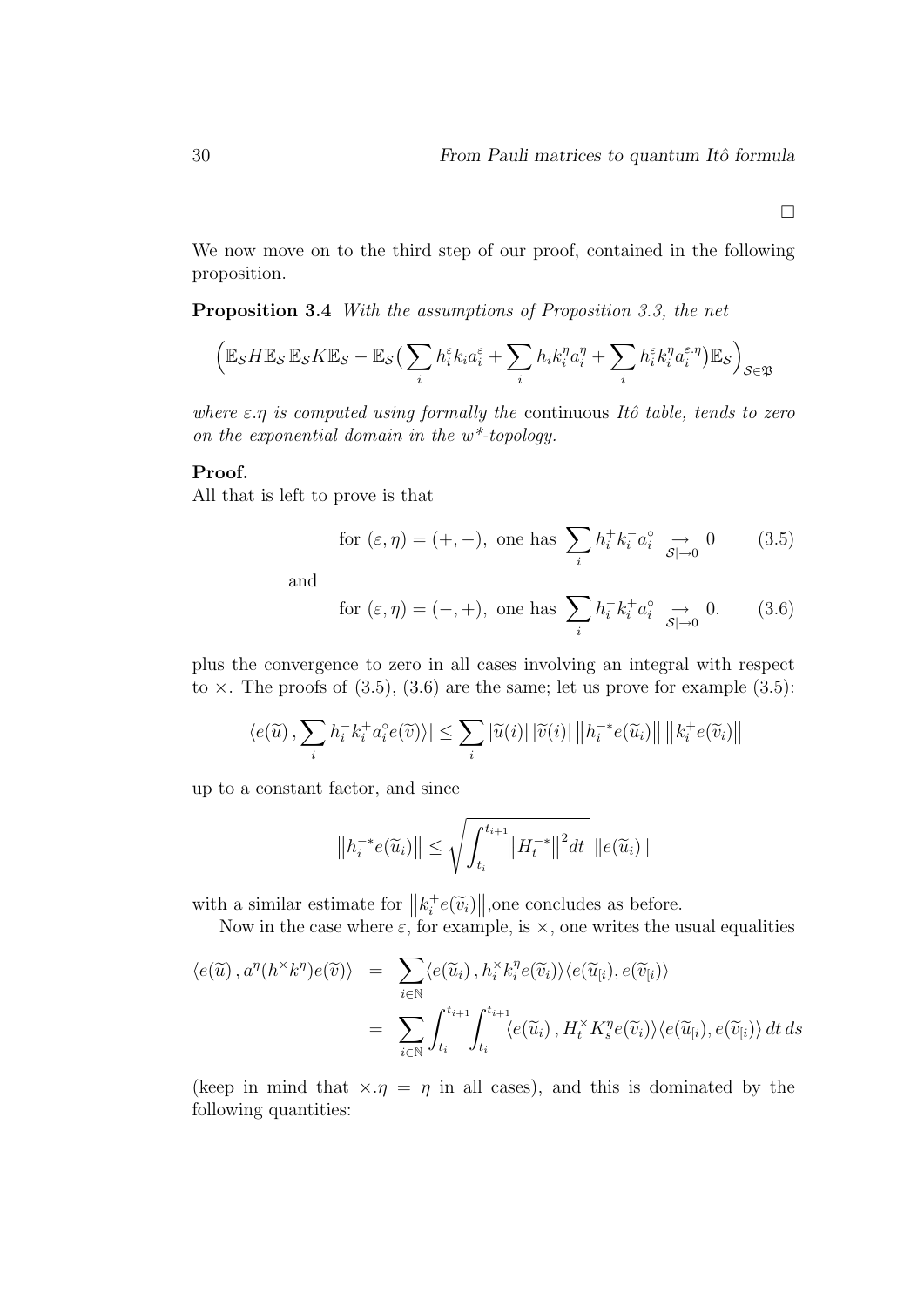\n- \n
$$
\sum_{i} \int_{t_i}^{t_{i+1}} \|H_t^{\times}\| \, dt \, \int_{t_i}^{t_{i+1}} \|K_t^{\times}\| \, dt \text{ if } \eta = \times,
$$
\n
\n- \n
$$
\sum_{i} \sqrt{t_{i+1} - t_i} \, \int_{t_i}^{t_{i+1}} \|H_t^{\times}\| \, dt \, \sqrt{\int_{t_i}^{t_{i+1}} \|K_t^{\eta}\|^2} \, dt \text{ if } \eta = +, -
$$
\n
\n- \n
$$
\sum_{i} (t_{i+1} - t_i) \, \int_{t_i}^{t_{i+1}} \|H_t^{\times}\| \, dt \, \|K^{\circ}\|_{\infty} \text{ if } \eta = \infty
$$
\n
\n

where all majorations are up to constant factors. In all three cases the summed term in the majorant is a summable one multiplied by a vanishing one.

We now apply these results to prove the final result:

Theorem 3.5 (Itô formula in continous time) Let  $H = \int_0^\infty H_s^{\varepsilon} d a_s^{\varepsilon}$  and  $K = \int_0^\infty K_s^n \, da_s^n$  be two continuous-time integrals satisfying the assumptions  $(HS)$ . Then the following equality holds on  $\Phi$ :

$$
\int_0^\infty H_t^\varepsilon da_t^\varepsilon \int_0^\infty K_t^\eta da_t^\eta = \int_0^\infty H_t^\varepsilon K_t da_t^\varepsilon + \int_0^\infty H_t K_t^\eta da_t^\eta + \int_0^\infty H_t^\varepsilon K_t^\eta da_t^{\varepsilon.\eta}
$$

where  $a^{\varepsilon \cdot \eta}$  is computed using the continuous Itô table.

Remark : let us repeat that this reproves the Itô formula on regular Fock space knowing nothing but its counterpart on the toy Fock space.

### Proof.

We will prove that for any  $u, v \in L^2(\mathbb{R}_+)$  one has

$$
\langle \mathcal{E}(u) , \int_0^\infty H_t^\varepsilon da_t^\varepsilon \int_0^\infty K_t^\eta da_t^\eta \mathcal{E}(v) \rangle =
$$
  

$$
\langle \mathcal{E}(u) , (\int_0^\infty H_t^\varepsilon K_t da_t^\varepsilon + \int_0^\infty H_t K_t^\eta da_t^\eta + \int_0^\infty H_t^\varepsilon K_t^\eta da_t^{\varepsilon,\eta} \rangle \mathcal{E}(v) \rangle.
$$

By Proposition 3.4, it suffices to show that

$$
\langle e(\widetilde{u}), \sum_{i} h_{i}^{\varepsilon} k_{i} a_{i}^{\varepsilon} e(\widetilde{v}) \rangle \rightarrow \langle \mathcal{E}(u), \int_{0}^{\infty} H_{s}^{\varepsilon} K_{s} da_{s}^{\varepsilon} \mathcal{E}(v) \rangle
$$
  

$$
\langle e(\widetilde{u}), \sum_{i} h_{i} k_{i}^{\eta} a_{i}^{\eta} e(\widetilde{v}) \rangle \rightarrow \langle \mathcal{E}(u), \int_{0}^{\infty} H_{s} K_{s}^{\eta} da_{s}^{\eta} \mathcal{E}(v) \rangle
$$
  

$$
\langle e(\widetilde{u}), \sum_{i} h_{i}^{\varepsilon} k_{i}^{\eta} a_{i}^{\varepsilon \cdot \eta} e(\widetilde{v}) \rangle \rightarrow \langle \mathcal{E}(u), \int_{0}^{\infty} H^{\varepsilon} K^{\eta} da_{s}^{\varepsilon \cdot \eta} \mathcal{E}(v) \rangle
$$

 $\Box$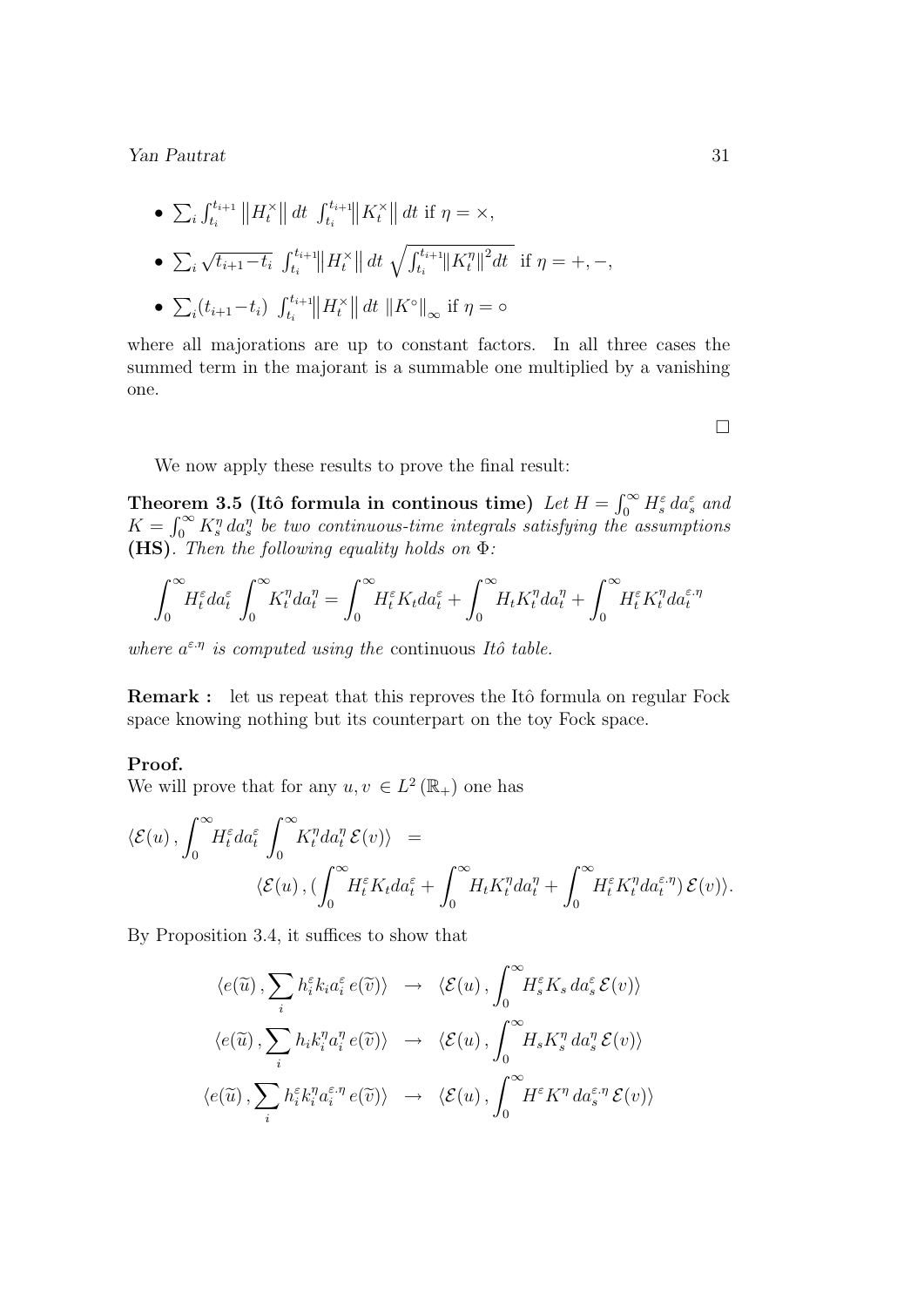but one can see that the previous propositions apply to the integrals  $\int H_s^{\varepsilon} K_s da_{s}^{\varepsilon}$ ,  $\int H_s K_s^{\eta} da_s^{\eta}$ ,  $\int H_s^{\varepsilon} K_s^{\eta} da_s^{\varepsilon, \eta}$  so that one also has that

$$
\langle e(\widetilde{u}), \sum_{i} (H^{\varepsilon} K)^{\varepsilon}_{i} a^{\varepsilon}_{i} e(\widetilde{v}) \rangle \rightarrow \langle \mathcal{E}(u), \int_{0}^{\infty} H^{\varepsilon}_{s} K_{s} da^{\varepsilon}_{s} \mathcal{E}(v) \rangle
$$
  

$$
\langle e(\widetilde{u}), \sum_{i} (HK^{\eta})^{\eta}_{i} a^{\eta}_{i} e(\widetilde{v}) \rangle \rightarrow \langle \mathcal{E}(u), \int_{0}^{\infty} H_{s} K^{{\eta}_{s}}_{s} da^{\eta}_{s} \mathcal{E}(v) \rangle
$$
  

$$
\langle e(\widetilde{u}), \sum_{i} (H^{\varepsilon} K^{\eta})^{\varepsilon, \eta}_{i} e(\widetilde{v}) \rangle \rightarrow \langle \mathcal{E}(u), \int_{0}^{\infty} H^{\varepsilon}_{s} K^{{\eta}_{s}}_{s} da^{\varepsilon, \eta}_{s} \mathcal{E}(v) \rangle
$$

where  $(HK^{\eta})^{\eta}_{i}$  $_{i}^{\eta}$ ,  $(H^{\varepsilon}K)_{i}^{\varepsilon}$  are the integrands associated by Proposition 2.3 (or by Proposition 3.2) to the integral  $\int H_s K_s^{\eta} da_s^{\eta}$ , etc. It suffices then to prove that

$$
\langle e(\widetilde{u}), \sum_{i} (h_i^{\varepsilon} k_i - (H^{\varepsilon} K)_i^{\varepsilon}) a_i^{\varepsilon} e(\widetilde{v}) \rangle \rightarrow 0 \qquad (3.7)
$$

$$
\langle e(\widetilde{u}), \sum_{i} (h_i k_i^{\eta} - (HK^{\eta})_i^{\eta}) a_i^{\eta} e(\widetilde{v}) \rangle \rightarrow 0 \qquad (3.8)
$$

$$
\langle e(\widetilde{u}), \sum_{i} (h_i^{\varepsilon} k_i^{\eta} - (H^{\varepsilon} K^{\eta})_i^{\varepsilon, \eta}) a_i^{\varepsilon, \eta} e(\widetilde{v}) \rangle \rightarrow 0 \tag{3.9}
$$

The convergences (3.7) and (3.8) derive one from another by adjointness. Let us prove the different cases one by one.

## Proof of  $(3.7)$

First consider (3.7) in the case  $\varepsilon = -$  or +: let us take for example  $\varepsilon = +$ .

$$
\langle e(\widetilde{u}), a^{\varepsilon}(h^{\varepsilon}k - (H^{\varepsilon}K)^{\varepsilon})e(\widetilde{v})\rangle = \sum_{i} \overline{\widetilde{u}(i)} \langle e(\widetilde{u}_i), (h_i^+k_i - (H^+K)^+_i)e(\widetilde{v}_i)\rangle.
$$

The above quantities are equal to

$$
\sum_{i} \overline{\widetilde{u}(i)} \langle e(\widetilde{u}_i), \frac{1}{\sqrt{t_{i+1} - t_i}} \int_{t_i}^{t_{i+1}} P_{t_i} (H_t^+ k_i - H_t^+ K_t) e(\widetilde{v}_i) dt \rangle
$$
  
= 
$$
\sum_{i} \frac{\overline{\widetilde{u}(i)}}{\sqrt{t_{i+1} - t_i}} \int_{t_i}^{t_{i+1}} \langle H_t^{+*} e(\widetilde{u}_i), (k_i - K_t) e(\widetilde{v}_i) \rangle dt
$$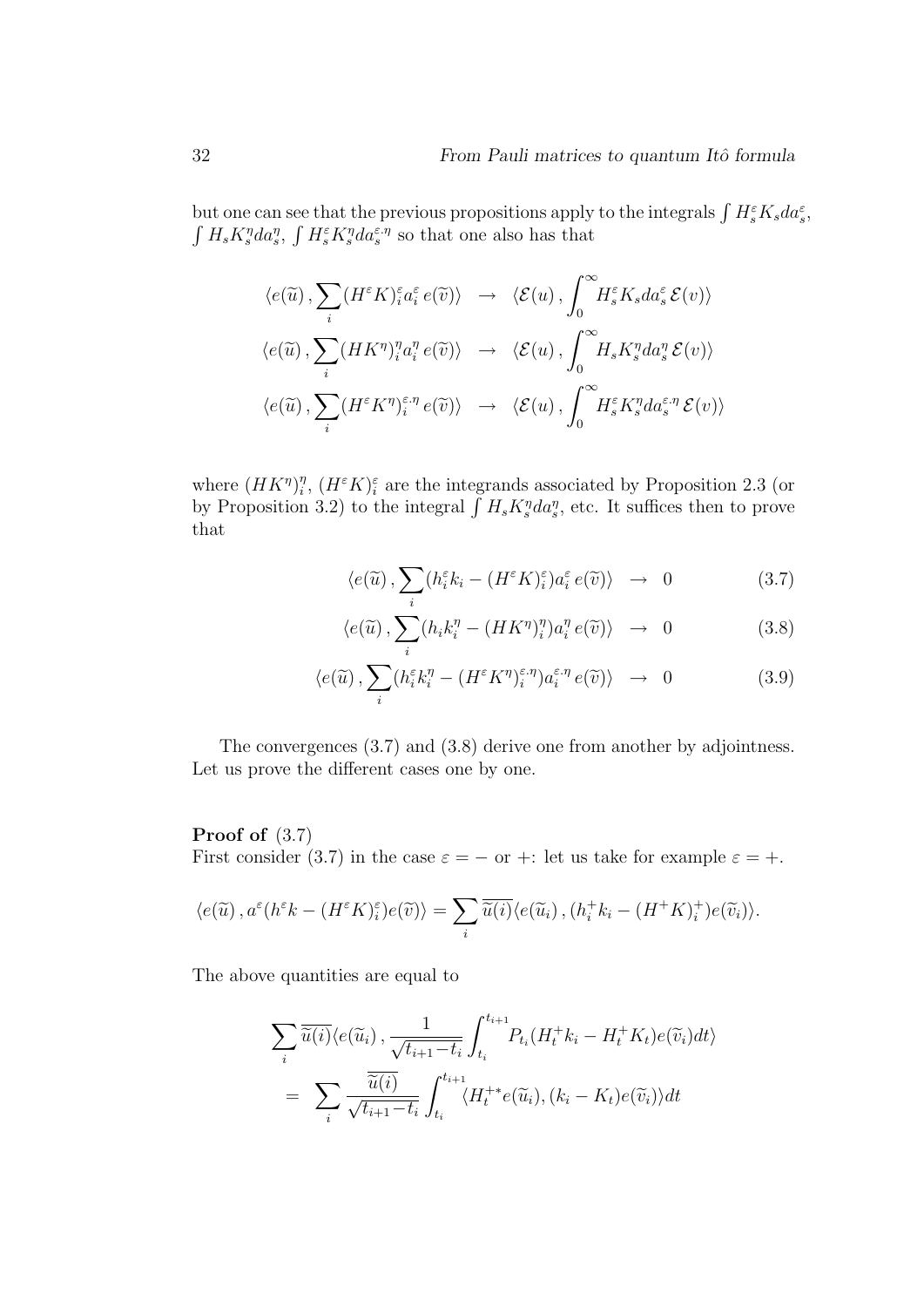So the norm of the left-hand-side is smaller than

$$
\sum_{i} \frac{|\widetilde{u}(i)|}{\sqrt{t_{i+1} - t_i}} \int_{t_i}^{t_{i+1}} ||H_t^{+*}|| ||(k_i - K_t)e(\widetilde{v}_i)|| dt
$$
\n
$$
\leq \sum_{i} |\widetilde{u}(i)| \sqrt{\int_{t_i}^{t_{i+1}} ||H_t||^2 ||(k_i - K_t)e(\widetilde{v}_i)||^2} dt
$$
\n
$$
\leq ||\widetilde{u}||_{l^2}^2 \sqrt{\int_0^\infty ||H_t^{+}||^2 ||(k_i - K_t)e(\widetilde{v}_i)||^2} dt
$$
\n(3.10)

by repeated use of the Cauchy-Schwarz formula and convenient erasing of constant terms. The index  $i$  in the last line is actually a  $i(t)$ .

But, since  $k_i = \mathbb{E}_{\mathcal{S}} K_{t_i} \mathbb{E}_{\mathcal{S}}$ ,

$$
||(k_i - K_t)e(\widetilde{v}_i)|| \leq ||K_{t_i}e(\widetilde{v}_i)|| + ||K_t e(\widetilde{v}_i)||.
$$

If  $\eta = +, \circ, -$ , then  $(K_t)$  is an operator martingale, so, since  $t_i \leq t$  with  $e(\widetilde{v}_i) \in \Phi_{t_i},$ 

$$
||(k_i - K_t)e(\widetilde{v}_i)|| \le ||\mathbb{E}_{\mathcal{S}}K_{t_i}e(\widetilde{v}_i)|| + ||K_t e(\widetilde{v}_i)||
$$
  
\n
$$
\le 2 ||K e(\widetilde{v}_i)||
$$
  
\n
$$
\le 2 ||K|| ||e(\widetilde{v})||.
$$

A majoration of the same kind is immediately obtained in the case  $\eta = \times$ since  $||K_t|| \leq \int ||K_s^{\times}|| ds$ . One can then apply Lebesgue's dominated convergence theorem to the integral in (3.10). Besides,

$$
||(k_i - K_t)e(\widetilde{v}_i)|| \le ||(\mathbb{E}_{\mathcal{S}}K_{t_i} - K_{t_i})e(\widetilde{v})|| + ||(K_{t_i} - K_t)P_{t_i}\mathbb{E}_{\mathcal{S}}\mathcal{E}(v_{t_i})||
$$

and both terms on the right-hand-side tend to zero a.e.

We now consider (3.7) in the case  $\varepsilon = \circ$ : consider the quantity

$$
\sum_{i} \overline{\widetilde{u}(i)} \widetilde{v}(i) \langle e(\widetilde{u}_i), (h_i^{\circ} k_i - (H^{\circ} K)_i^{\circ}) e(\widetilde{v}_i) \rangle
$$

where we forget once again the last factor. It is equal to

$$
\sum_{i} \frac{\overline{\widetilde{u}(i)}\widetilde{v}(i)}{t_{i+1} - t_i} \int_{t_i}^{t_{i+1}} \langle e(\widetilde{u}_i), H_t^{\circ}(k_i - K_t)e(\widetilde{v}_i) \rangle dt
$$
  
= 
$$
\int_0^{\infty} \frac{\overline{\widetilde{u}(i)}\widetilde{v}(i)}{t_{i+1} - t_i} \langle e(\widetilde{u}_i), H_t^{\circ}(k_i - K_t)e(\widetilde{v}_i) \rangle dt.
$$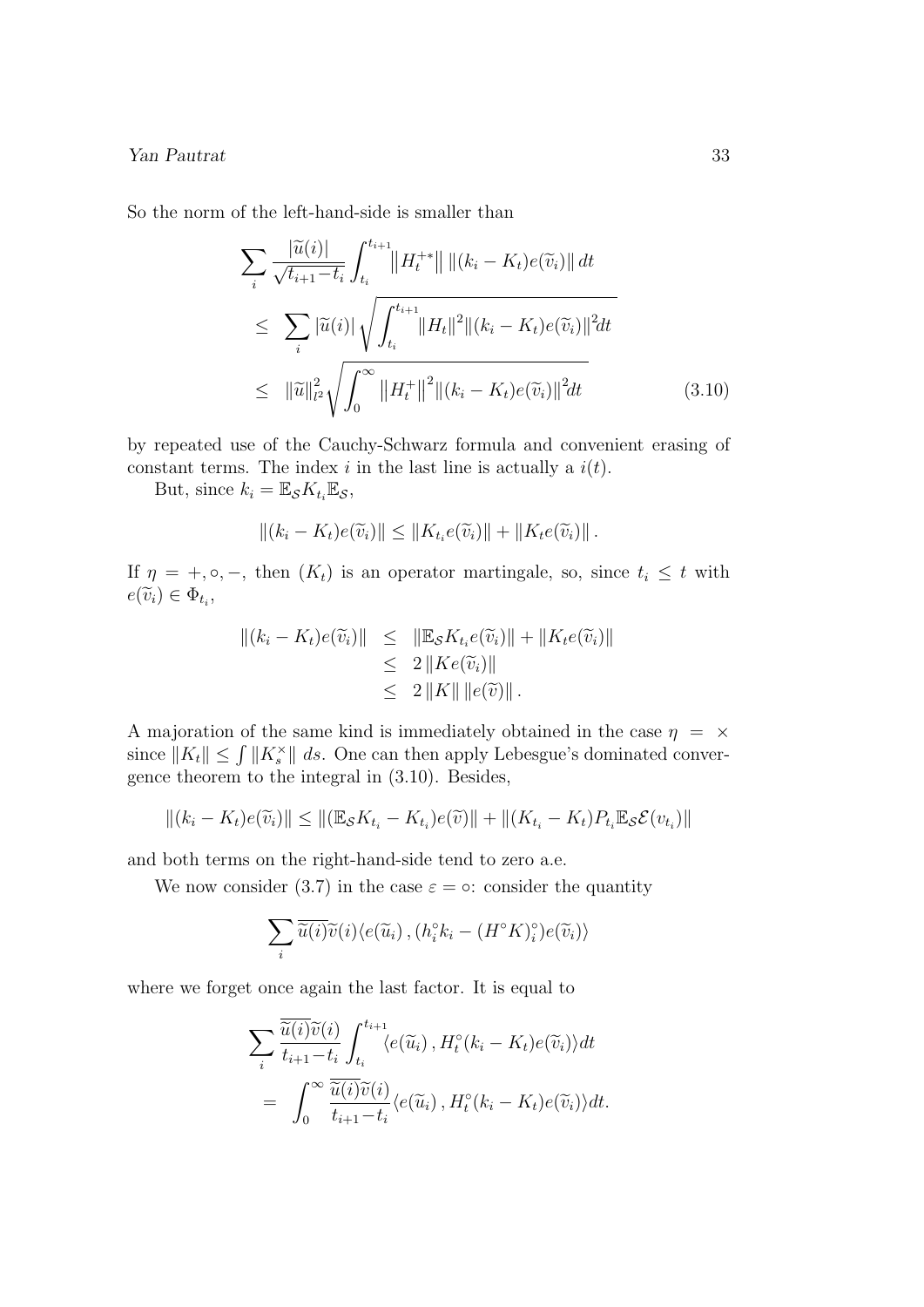The bracket is uniformly bounded, and  $t \mapsto \frac{\tilde{u}(i)}{\sqrt{t_{i+1}-t_i}}, \frac{\tilde{v}(i)}{\sqrt{t_{i+1}-t_i}}$  where once again i is actually a  $i(t)$ , tend to u,v in  $L^2(\mathbb{R}_+)$  by the martingale convergence theorem. One can therefore consider, instead of the above, the quantity

$$
\int_0^\infty \overline{u(t)}v(t)\langle e(\widetilde{u}_i), H_t^\circ(k_i - K_t)e(\widetilde{v}_i)\rangle dt
$$

so that one can now apply Lebesgue's theorem in the same way as in the previous case.

Now turn to (3.7) in the case  $\varepsilon = \times$ : we have

$$
\sum_{i} \langle e(\widetilde{u}_{i}), (h_{i}^{\times}k_{i} - (H^{\times}K)_{i}^{\times})e(\widetilde{v}_{i}) \rangle
$$
  
= 
$$
\sum_{i} \int_{t_{i-1}}^{t_{i}} \langle H_{t}^{\times*}e(\widetilde{u}_{i}), (\mathbb{E}_{S}K_{t_{i}} - K_{t})e(\widetilde{v}_{i}) \rangle dt,
$$

and we conclude as before.

### Proof of  $(3.9)$

Let us now prove  $(3.9)$ . The following lemma will be most useful:

Lemma 3.6 One has the following estimates:

- if  $\eta = +$ , then  $k_i^{\eta} a_i^{\eta}$  $i^{\eta}e(\widetilde{v}_{i+1}) = k_i^{\eta}$  $e_i^n e(\widetilde{v}\mathbf{1}_{\neq i})X_i$ , and  $\|k_i^{\eta}a_i^{\eta}$  $\|e_i^n e(\widetilde{v}_{i+1})\| \leq \sqrt{\int_{t_i}^{t_{i+1}}}$  $\|K_t^{\eta}\|^2 dt \|\mathcal{E}(v)\|.$
- if  $\eta = -$ , then  $k_i^{\eta} a_i^{\eta}$  $i^{\eta}e(\widetilde{v}_{i+1}) = \widetilde{v}(i) k_i^{\eta}$  $e_i^{\eta}e(\widetilde{v}\mathit{1}\cancel{1}_{\neq i})$  and

$$
||k_i^n a_i^n e(\widetilde{v}_{i+1})|| \leq \sqrt{\int_{t_i}^{t_{i+1}} ||K_t^\eta||^2 dt} \quad |\widetilde{v}(i)| \, ||\mathcal{E}(v)||.
$$

- if  $\eta = \circ$ , then  $k_i^{\eta} a_i^{\eta}$  $i^{\eta}e(\widetilde{v}_{i+1}) = \widetilde{v}(i) k_i^{\eta}$  $e_i^n e(\widetilde{v}\mathit{1\!I}_{\neq i}) X_i$  and  $\|k_i^{\eta}a_i^{\eta}$  $\Vert u_i^{\eta} e(\widetilde{v}_{i+1}) \Vert \leq \sup \Vert K_s^{\circ} \Vert \Vert \widetilde{v}(i) \Vert \Vert \mathcal{E}(v) \Vert.$
- if  $\eta = \times$ , then  $k_i^{\times} a_i^{\times}$  $\sum_{i}^{\times}e(\widetilde{v}_{i+1}) = (k_i^{\times})$  $\widetilde{e}_i^{\times}e(\widetilde{v}_i)\big)$   $(\Omega+\widetilde{v}(i)X_i)$  and  $\|k_i^{\eta}a_i^{\eta}$  $||\sum_{i}^{n} e(\widetilde{v}_{i+1})|| \leq \int_{t_i}^{t_{i+1}}$  $||K_t^{\times}|| dt (1 + |\widetilde{u}(i)|).$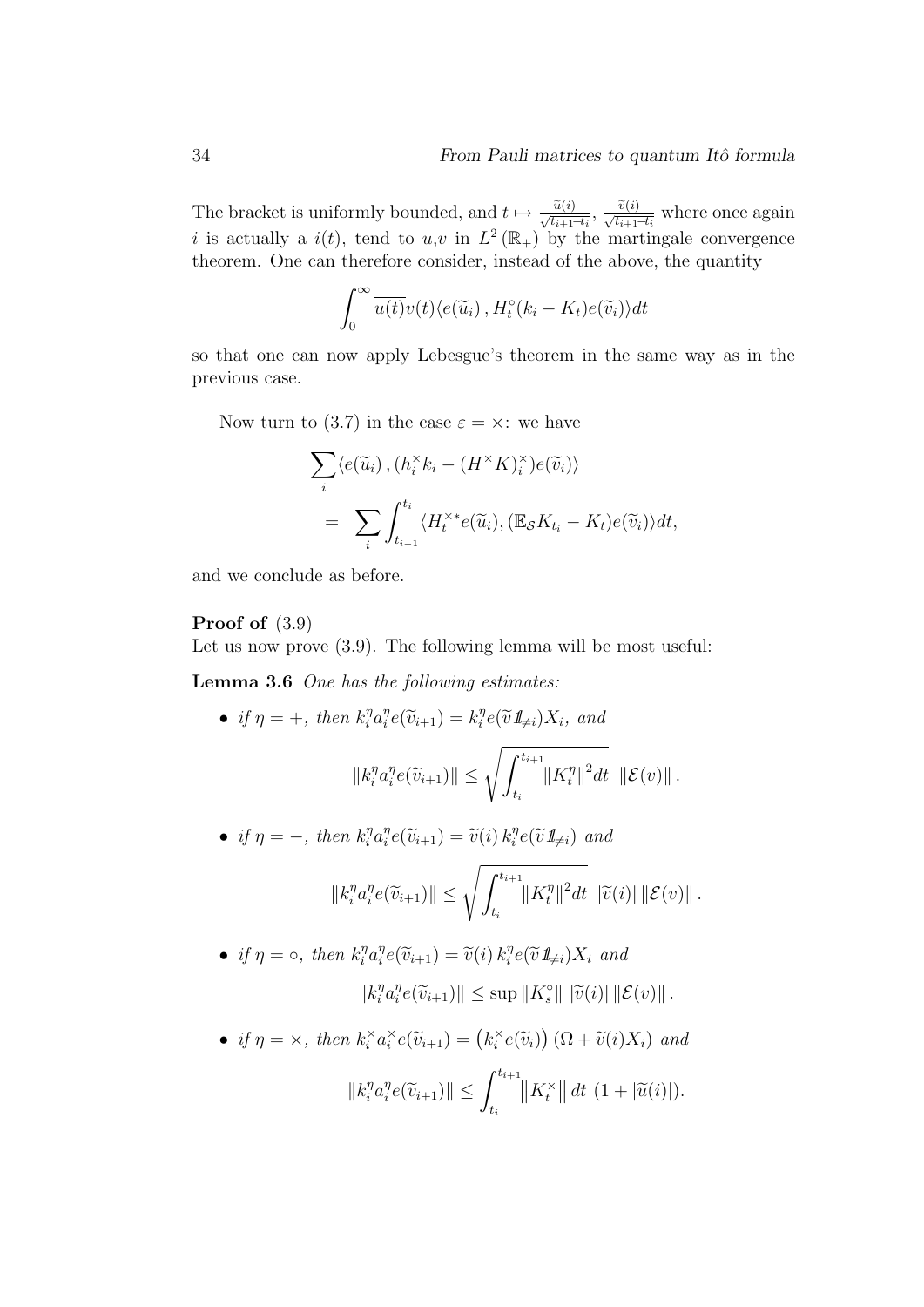First let us treat the case where one of  $\varepsilon$  or  $\eta$  is  $\times$ ; we take for example  $\varepsilon = \times$ . In this case we have to show that

$$
\langle e(\widetilde{u})\,,\sum_i h_i^\times k_i^\eta a_i^\eta e(\widetilde{v})\rangle
$$

vanishes when the mesh size of the partition tends to zero. But that quantity is smaller in norm than

$$
\sum_i \left\| (h_i^\times)^* e(\widetilde{u}) \right\| \left\| k_i^\eta a_i^\eta e(\widetilde{v}) \right\|
$$

which in turn is smaller than a constant times

$$
\sum_{i} \int_{t_i}^{t_{i+1}} \left\| H_t^{\times*} \right\| dt \, \left\| k_i^{\eta} a_i^{\eta} e(\widetilde{v}_{i+1}) \right\|.
$$
 (3.11)

From Lemma 3.6, we obtain that whatever  $\eta$ , (3.11) is a sum of terms of the form  $\int_{t_i}^{t_{i+1}} \n\left\| H_t^{\times*} \right\|$  times a term that vanishes uniformly in i with the mesh size of the partition.

There are four non trivial cases left:  $(\varepsilon, \eta)$  equal to  $(-, +)$ ,  $(\circ, \circ)$ ,  $(\circ, +)$ and  $(-, \circ)$ . The last two cases have similar proofs; let us prove them first. We therefore consider (3.9) in the case  $(\varepsilon, \eta) = (-, \circ)$  or  $(\circ, +)$ : take for example  $(\varepsilon, \eta) = (0, +)$ . What we want to prove is that

$$
\langle e(\widetilde{u}), \sum_{i} (h_i^{\circ} k_i^- - (H^{\circ} H^+)_i^+) a_i^+ e(\widetilde{v}) \rangle \xrightarrow[|S| \to 0]{} 0.
$$

This quantity is equal to

$$
\sum_{i} \overline{\widetilde{u}(i)} \langle e(\widetilde{u}_i), (h_i^{\circ} k_i^+ - \frac{1}{\sqrt{t_{i+1} - t_i}} \int_{t_i}^{t_{i+1}} P_{t_i} H_t^{\circ} K_t^+ dt) e(\widetilde{v}_i) \rangle
$$
  
= 
$$
\sum_{i} \overline{\widetilde{u}(i)} \langle e(\widetilde{u}_i), \frac{1}{\sqrt{t_{i+1} - t_i}} \int_{t_i}^{t_{i+1}} H_t^{\circ} \left( \frac{1}{\sqrt{t_{i+1} - t_i}} k_i^+ - K_t^+ \right) dt \ e(\widetilde{v}_i) \rangle
$$

hence the norm of the left-hand-side is, up to a factor term depending only on  $u, v$ , smaller than:

$$
\sum_{i} \frac{|\widetilde{u}(i)|}{\sqrt{t_{i+1} - t_i}} \int_{t_i}^{t_{i+1}} ||H_t^{\circ}|| \, ||(\frac{1}{\sqrt{t_{i+1} - t_i}} k_i^+ - K_t^+) e(\widetilde{v}_i) || dt
$$
\n
$$
\leq \sup ||H_t^{\circ}|| \sum_{i} |\widetilde{u}(i)| \sqrt{\int_{t_i}^{t_{i+1}} ||(\frac{1}{\sqrt{t_{i+1} - t_i}} k_i^+ - K_t^+) e(\widetilde{v}_i) ||^2} dt.
$$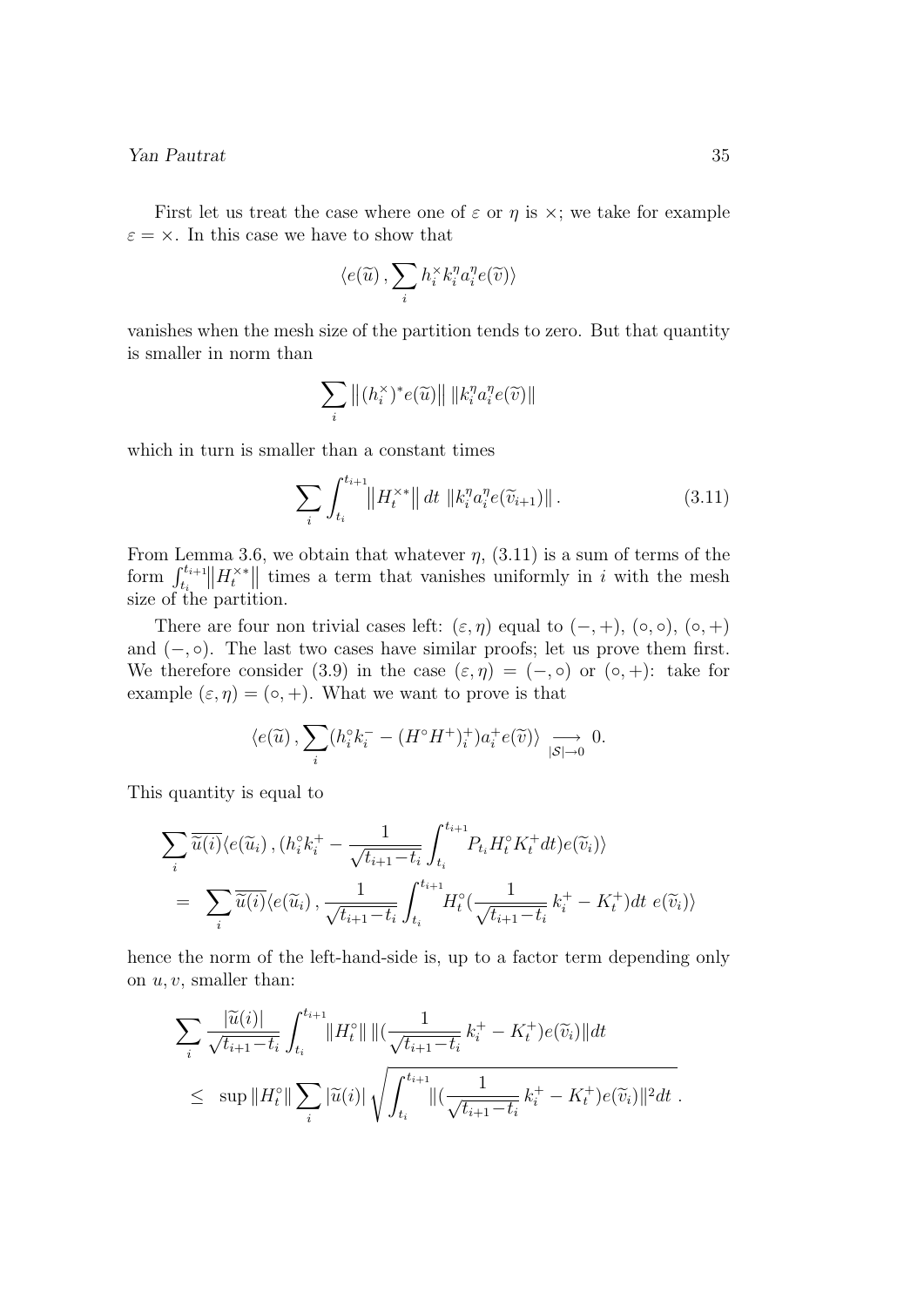Since  $e(\widetilde{v}_{i+1}) - e(\widetilde{v}_i) = \widetilde{v}(i)e(\widetilde{v}_i)X_i$ , substituting  $e(\widetilde{v}_i)$  with  $e(\widetilde{v}_{i+1})$  creates an error term which is smaller than

$$
\left(\sum_{i}\int_{t_i}^{t_{i+1}} \left\|(\frac{1}{t_{i+1}-t_i}\int_{t_i}^{t_{i+1}} K_s^+ ds - K_t^+)\widetilde{v}(i)e(\widetilde{v}_i)X_i)\right\|^2 dt\right)^{1/2} \leq \left(2\sum_{i}\int_{t_i}^{t_{i+1}} (\frac{1}{(t_{i+1}-t_i)^2} \left(\int_{t_i}^{t_{i+1}} \|K_s\| ds\right)^2 + \|K_t\|^2) |\widetilde{v}(i)| dt\right)^{1/2}
$$

up to a constant factor; but that is smaller by the Cauchy-Schwarz inequality than

$$
\left(\sum_{i}\int_{t_i}^{t_{i+1}}\frac{1}{(t_{i+1}-t_i}\int_{t_i}^{t_{i+1}}\|K_s\|^2ds+\|K_t\|^2)\left|\widetilde{v}(i)\right|^2dt\right)^{1/2}
$$
\n
$$
=\left(\sum_{i}\left|\widetilde{v}(i)\right|^2\left(\int_{t_i}^{t_{i+1}}\|K_s\|^2ds+\int_{t_i}^{t_{i+1}}\|K_t\|^2dt\right)\right)^{1/2}
$$

up to constant factors again. This tends to zero with the mesh size of the partition.

Using the adaptation of operators, one sees easily that, once  $e(\widetilde{v}_{i+1})$  has been substituted with  $e(\widetilde{v}_i)$ , it can be in turn substituted with  $e(\widetilde{v})$ ; the usual majorations allow one to substitute it then with  $\mathcal{E}(v)$ . The convergence to zero of

$$
\sum_{i} \int_{t_i}^{t_{i+1}} \lVert \frac{1}{t_{i+1} - t_i} \int_{t_i}^{t_{i+1}} K_s^+ \mathcal{E}(v) ds - K_t^+ \mathcal{E}(v) \rVert^2 dt
$$

is then a simple consequence of the  $L^2$  martingale convergence theorem.

Now consider (3.9) in the case  $(\varepsilon, \eta) = (-, +)$ : what we must show vanishes is

$$
\sum_{i} \langle e(\widetilde{u}_i), (h_i^- k_i^+ - (H^- K^+)_i^{\times}) e(\widetilde{v}_i) \rangle.
$$

We show that

$$
\sum_{i} \langle e(\widetilde{u}_i), \left( h_i^- k_i^+ - \mathbb{E}_{\mathcal{S}} \int_{t_i}^{t_{i+1}} H_t^- K_t^+ dt \right) e(\widetilde{v}_i) \rangle
$$

vanishes. Its norm is easily shown to be smaller than

$$
\sum_{i} \int_{t_i}^{t_{i+1}} \left\| H_t^- \right\| \left\| \left( \frac{1}{\sqrt{t_{i+1} - t_i}} k_i^+ - K_t^+ \right) e(\widetilde{v}_i) \right\| dt
$$
\n
$$
\leq \left( \int \left\| H^- \right\|^2 \right)^{1/2} \sqrt{\sum_{i} \int_{t_i}^{t_{i+1}} \left\| \left( \frac{1}{\sqrt{t_{i+1} - t_i}} k_i^+ - K_t^+ \right) e(\widetilde{v}_i) \right\|^2 dt}
$$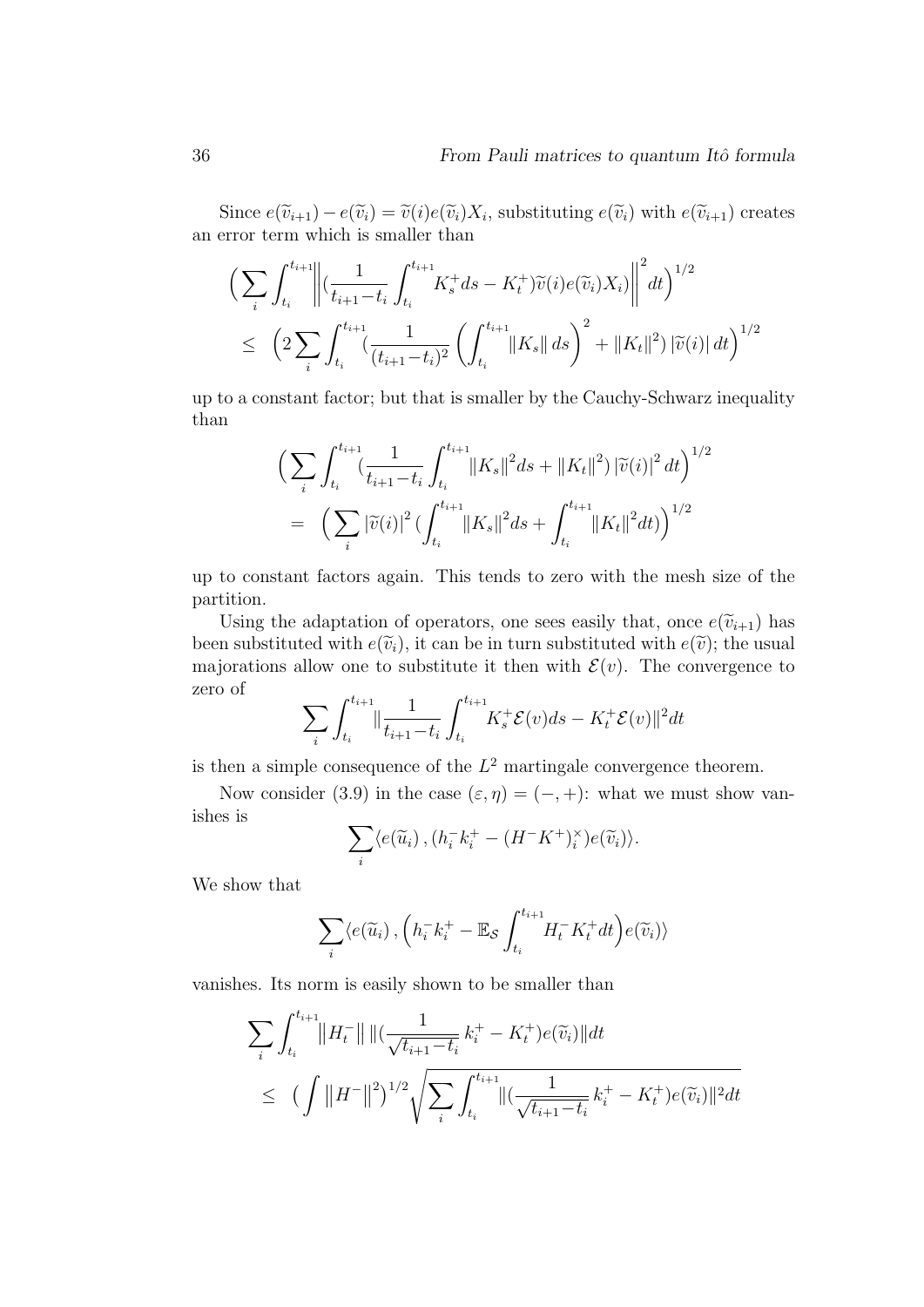and one concludes using Proposition 3.2.

Last, consider (3.9) in the case  $(\varepsilon, \eta) = (0, 0)$ :we prove that

$$
\langle e(\widetilde{u}), \sum_{i} (h_i^{\circ} k_i^{\circ} - (H^{\circ} K^{\circ})_i^{\circ}) a_i^{\circ} e(\widetilde{v}) \rangle \underset{|\mathcal{S}| \to 0}{\longrightarrow} 0.
$$

This is equal to

$$
\sum_i \overline{\widetilde{u}(i)} \widetilde{v}(i) \langle e(\widetilde{u}_i), (h_i^{\circ} k_i^{\circ} - (H^{\circ} K^{\circ})_i^{\circ}) e(\widetilde{v}_i) \rangle
$$

up to the usual last factor in the sum. The above line is equal to:

$$
\sum_{i} \overline{\widetilde{u}(i)} \widetilde{v}(i) \langle e(\widetilde{u}_i), \frac{1}{t_{i+1} - t_i} \int_{t_i}^{t_{i+1}} (H_t^{\circ} k_i^{\circ} - H_t^{\circ} K_t^{\circ}) e(\widetilde{v}_i) dt \rangle
$$
  
= 
$$
\int_0^{\infty} \frac{\overline{\widetilde{u}(i)} \widetilde{v}(i)}{t_{i+1} - t_i} \langle H_t^{\circ*} e(\widetilde{u}_i), \frac{1}{t_{i+1} - t_i} \int_{t_i}^{t_{i+1}} (K_s^{\circ} - K_t^{\circ}) e(\widetilde{v}_i) ds \rangle dt
$$

As in the proof of 3.1 we can replace  $\frac{\tilde{u}(i)\tilde{v}(i)}{t_{i+1}-t_i}$  by  $\overline{u(t)}v(t)$ . The norm of the integrated function is then smaller than

$$
\left|u(t)v(t)\right|\, 2\sup_{s}\, \left\|H_{s}^{\circ*}\right\| \sup_{s}\left\|K_{s}^{\circ}\right\|\left\|\mathcal{E}(u)\right\|\left\|\mathcal{E}(v)\right\|
$$

which is integrable. By Lebesgue's theorem, the considered quantity tends to zero with the mesh size of the partition.

 $\Box$ 

# 3.2 A remark on the classical Itô formula

It is well known that the classical Itô formula for quantum stochastic integrals with respect to any normal martingale is a consequence of the quantum Itô formula. Indeed, any normal martingale, that is, any martingale M with square bracket  $[M]_t = t$ , can be identified with a multiplication operator on Fock space. That operator has a quantum stochastic integral representation (see  $[At2]$ ), so that its angle bracket can be obtained from the Itô formula.

Therefore, we have proved that, once the normality of the martingale is known, the value of the angle bracket is deduced from the quantum stochastic integral representation of the multiplication operator and the commutation relations for Pauli matrices. There is nothing very deep here since the integral representation of the multiplication operator itself is derived from the structure equation of the martingale (see for example [At2]), but it may help and shed some light on the general computations we have made.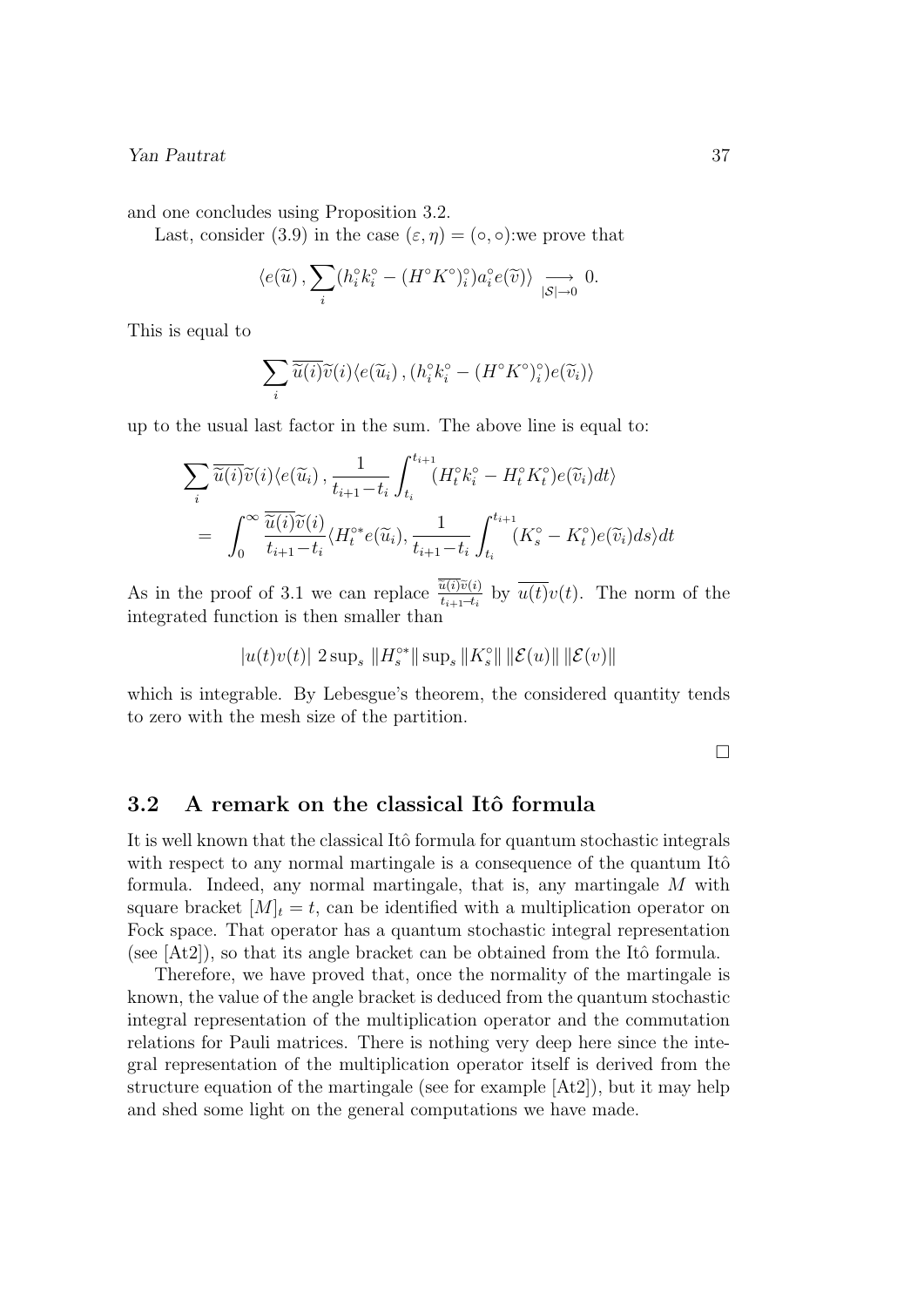The Brownian motion  $(B_t)_{t>0}$  can be identified to the operator process  $(a_t^+ + a_t^-)_{t \geq 0}$ . If we consider a partition S with constant steps  $\delta$ , then the approximation of the multiplication operator by  $B_t$  will be  $\sum_{i|t_i\leq t} \sqrt{\delta}(a_i^+ +$  $a_i^ \binom{1}{i}$  plus some terms which we have shown can be, in the limit when  $\delta$  goes to zero, neglected. Besides,  $a_i^+ + a_i^ \overline{i}$  is  $\sigma_x$  so that

$$
\left(\sqrt{\delta}(a_i^+ + a_i^-)\right)^2 \delta \sigma_x^2 = \delta I.
$$

The operator  $\delta I$  is the approximation of the deterministic process  $(t)_{t\geq0}$ . This, as we have shown, implies that  $d\langle B \rangle_t = dt$ .

Another example is the compensated Poisson process  $(N_t-t)_{t\geq0} = (X_t)_{t\geq0}$ . It can be identified with the operator process  $(a_t^+ + a_t^- + a_t^{\circ})_{t \geq 0}$ . If we consider again a partition S with constant step  $\delta$ ,  $a_t^+ + a_t^- + a_t^0$  is projected to  $\sum_{i|t_i\leq t}(\sqrt{\delta}a_i^+ + \sqrt{\delta}a_i^- + a_i^{\times})$ to  $\sum_{i|t_i \leq t} (\sqrt{\delta}a_i^+ + \sqrt{\delta}a_i^- + a_i^{\times})$  plus asymptotically negligible terms. Since  $\overline{\delta}a_i^+ + \sqrt{\delta}a_i^- + a_i^\times = \sqrt{\delta}\sigma_x - \frac{1}{2}$  $rac{1}{2}\sigma_z + \frac{1}{2}$  $\frac{1}{2}I$ , we obtain

$$
\begin{aligned}\n\left(\sqrt{\delta}a_i^+ + \sqrt{\delta}a_i^- + a_i^{\times}\right)^2 &= \delta\sigma_x^2 + \frac{1}{4}\sigma_z^2 + \frac{1}{4}I \\
&\quad -\frac{1}{2}\sqrt{\delta}(\sigma_x\sigma_z + \sigma_z\sigma_x) + \sqrt{\delta}\sigma_x - \frac{1}{2}\sigma_z \\
&= \left(\sqrt{\delta}a_i^+ + \sqrt{\delta}a_i^- + a_i^{\times}\right) + \delta I\n\end{aligned}
$$

because  $\sigma_x \sigma_z + \sigma_z \sigma_x = 0$  and  $\sigma_x^2 = \sigma_z^2 = I$ . That, as we have shown, implies that  $d\langle X \rangle_t = X_t + t$ .

Much more interesting remarks can be made on the relation between random walks and normal martingales from the viewpoint of our approximation scheme, in particular in higher dimensional cases. In the paper [A-P], in collaboration with Stéphane Attal, we show that limits of random walks can be completely determined by the order of magnitude, with respect to the time scale, of the coefficients of their (discrete-time) structure equations.

# A Proof of Lemma 3.1

# References

- [At1] S.ATTAL: An algebra of non commutative bounded semimartingales, square and angle quantum brackets, Journal of functional analysis 124 (1994), Academic Press, pp. 292-332.
- [At2] S.ATTAL: Classical and quantum stochastic calculus, Quantum probability and related topics  $X$  (1998), World Scientific, pp. 1-52.